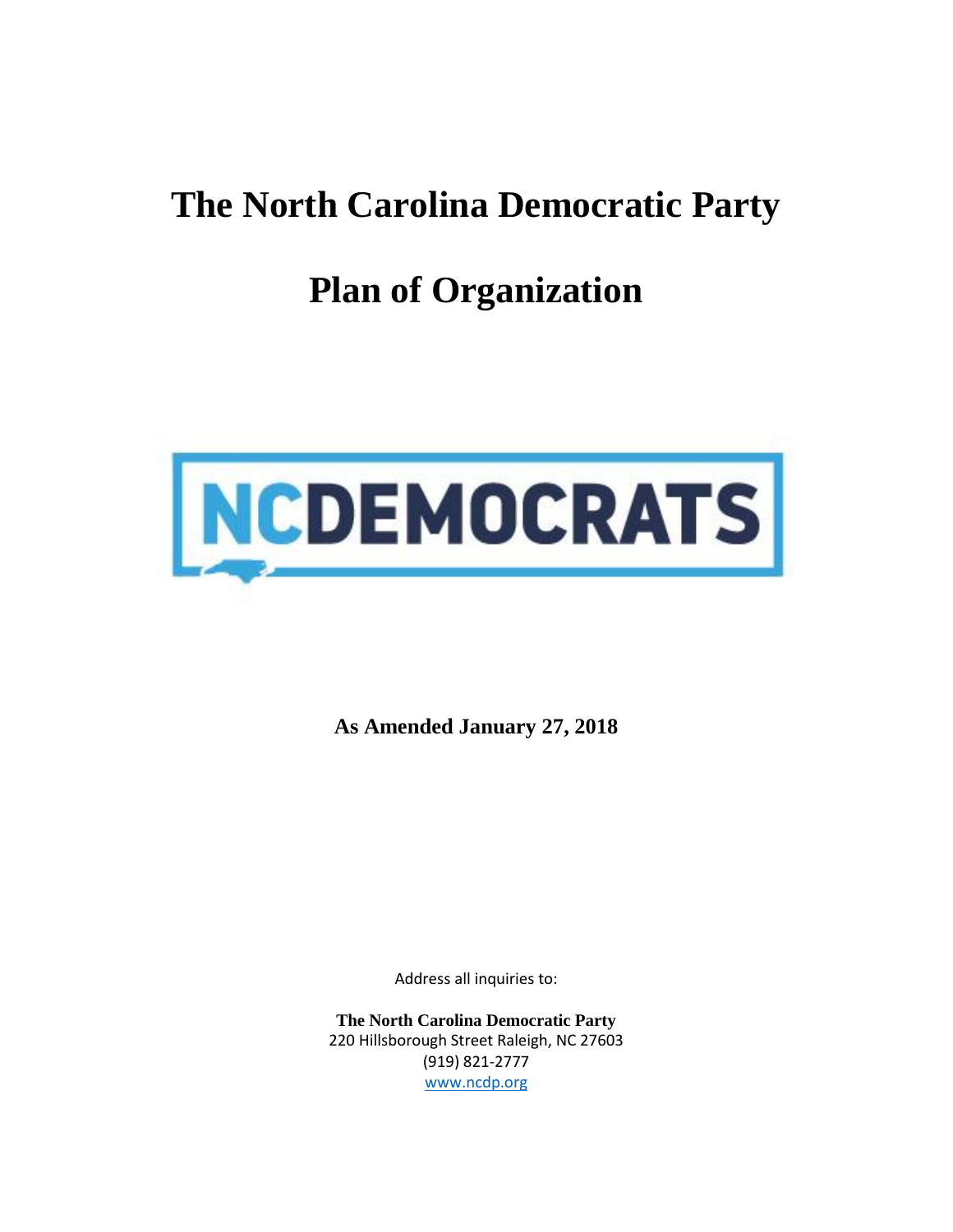## Table of Contents

| <b>0.00 STATEMENT OF PRINCIPLES FOR</b><br><b>ALL LEVELS OF THE DEMOCRATIC</b> |
|--------------------------------------------------------------------------------|
|                                                                                |
| 0.02 ENCOURAGE PARTICIPATION 1                                                 |
|                                                                                |
|                                                                                |
|                                                                                |
| 0.06 NOTICE OF SELECTION OF PARTY                                              |
|                                                                                |
| 1.00 PRECINCT ORGANIZATION2                                                    |
|                                                                                |
|                                                                                |
| 1.03 COMPOSITION OF PRECINCT                                                   |
|                                                                                |
|                                                                                |
|                                                                                |
| Vacancy and Succession for Precinct Officers and                               |
|                                                                                |
|                                                                                |
| 1.04 DUTIES OF PRECINCT OFFICERS3                                              |
|                                                                                |
|                                                                                |
|                                                                                |
|                                                                                |
|                                                                                |
|                                                                                |
|                                                                                |
|                                                                                |
|                                                                                |
|                                                                                |
| Multiple Precincts Meeting at One Location 5                                   |
|                                                                                |
|                                                                                |
|                                                                                |
|                                                                                |
|                                                                                |
| 1.06 QUORUM REQUIRED TO ORGANIZE<br>PRECINCT AND TO ELECT PRECINCT             |

| OFFICERS AND MEMBERS OF THE PRECINCT                                                                        |  |
|-------------------------------------------------------------------------------------------------------------|--|
| 1.07 VOTING AT PRECINCT MEETINGS 6                                                                          |  |
| <b>1.08 REPRESENTATION AT COUNTY</b><br>CONVENTION AND ON COUNTY EXECUTIVE                                  |  |
| 1.09 VOTES AT COUNTY CONVENTION7                                                                            |  |
| 1.10 DELEGATES TO THE COUNTY                                                                                |  |
| 2.00 COUNTY ORGANIZATIONS 7                                                                                 |  |
| 2.01 COMPOSITION OF COUNTY EXECUTIVE                                                                        |  |
|                                                                                                             |  |
|                                                                                                             |  |
| 2.02 VOTING ON THE COUNTY EXECUTIVE                                                                         |  |
| County Executive Committee Officers, Presidents of<br>County Chapters of State Auxiliary Organizations, and |  |
|                                                                                                             |  |
| 2.03 OFFICERS OF THE COUNTY EXECUTIVE                                                                       |  |
|                                                                                                             |  |
| Municipal and County Precinct Vice Chairs 8                                                                 |  |
|                                                                                                             |  |
| Vacancy and Succession for County Executive                                                                 |  |
|                                                                                                             |  |
|                                                                                                             |  |
| <b>2.04 COUNTY EXECUTIVE COMMITTEE</b>                                                                      |  |
|                                                                                                             |  |
|                                                                                                             |  |
|                                                                                                             |  |
| DUTIES OF COUNTY OFFICERS  9<br>2.05                                                                        |  |
|                                                                                                             |  |
|                                                                                                             |  |
|                                                                                                             |  |
|                                                                                                             |  |
|                                                                                                             |  |
|                                                                                                             |  |
| 2.06 COUNTY BOARDS OF ELECTIONS  11                                                                         |  |
|                                                                                                             |  |
|                                                                                                             |  |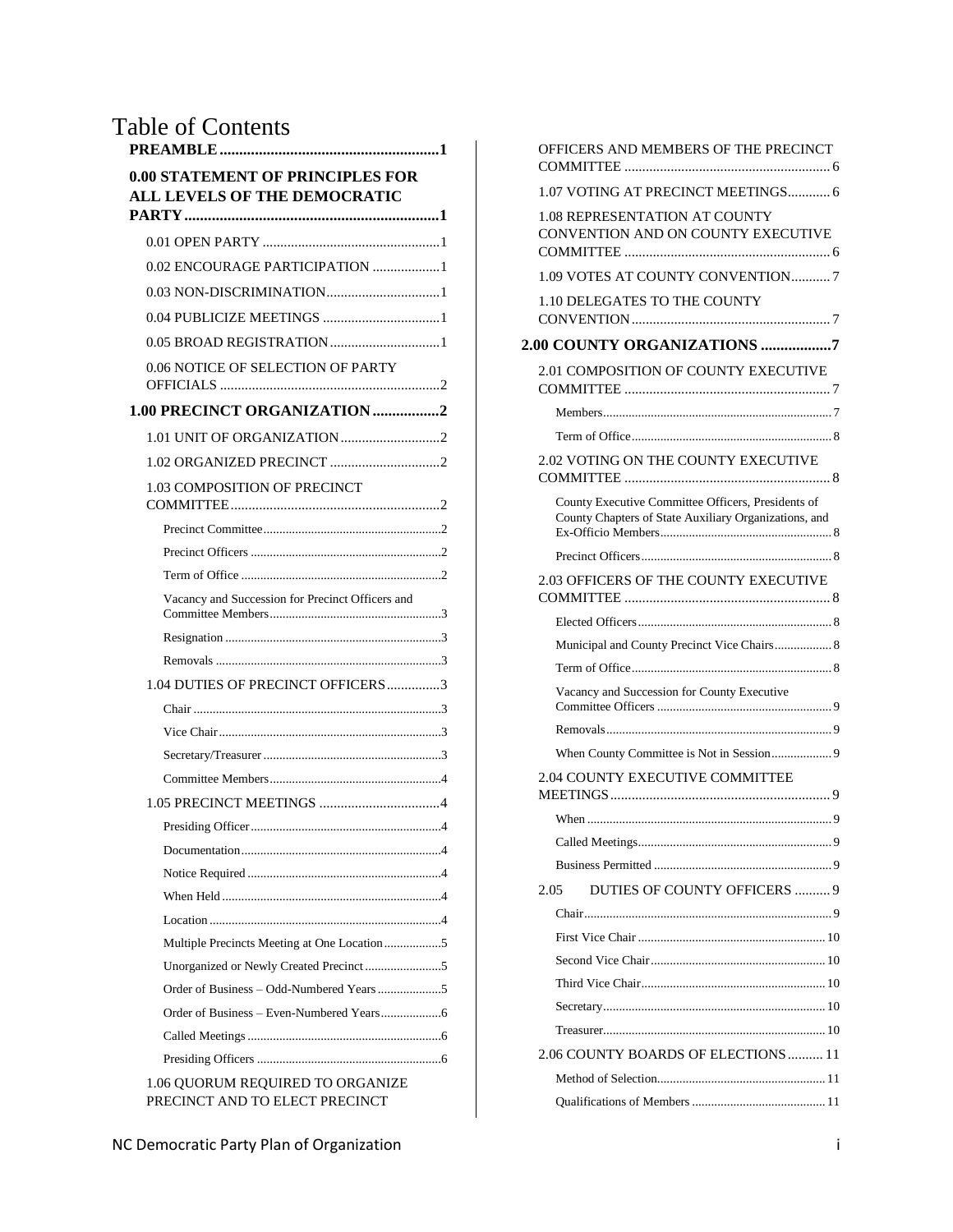| 2.08 RULES FOR PRECINCT MEETINGS 11                                                               |  |
|---------------------------------------------------------------------------------------------------|--|
| 2.09 MUNICIPAL EXECUTIVE COMMITTEE11                                                              |  |
| 2.10 METHODS FOR CONSIDERATION AND<br>ADOPTION OF RESOLUTIONS AT THE                              |  |
| 2.11 ALTERNATIVE PLAN OF COUNTY                                                                   |  |
|                                                                                                   |  |
|                                                                                                   |  |
| 3.00 CONGRESSIONAL, PROSECUTORIAL,<br>STATE SENATE AND STATE HOUSE OF<br>REPRESENTATIVES DISTRICT |  |
| 3.01 CONGRESSIONAL DISTRICT EXECUTIVE                                                             |  |
|                                                                                                   |  |
|                                                                                                   |  |
| Vacancies for Congressional District Executive                                                    |  |
| 3.02 VOTING ON THE CONGRESSIONAL<br>DISTRICT EXECUTIVE COMMITTEE14                                |  |
| Committee Officers and Ex-Officio Members 14                                                      |  |
|                                                                                                   |  |
| 3.03 DUTIES OF THE CONGRESSIONAL<br>DISTRICT EXECUTIVE COMMITTEE14                                |  |
| 3.04 OFFICERS OF THE CONGRESSIONAL<br>DISTRICT EXECUTIVE COMMITTEE15                              |  |
|                                                                                                   |  |
|                                                                                                   |  |
| Election to District Executive Committee Office 15                                                |  |
| Election to State Executive Committee Office 15                                                   |  |
| Vacancy and Succession for Congressional District                                                 |  |
|                                                                                                   |  |
|                                                                                                   |  |
| 3.05 DUTIES OF CONGRESSIONAL DISTRICT                                                             |  |
|                                                                                                   |  |
|                                                                                                   |  |
|                                                                                                   |  |
|                                                                                                   |  |
|                                                                                                   |  |
|                                                                                                   |  |
| Congressional District Chair for Minority Affairs17                                               |  |

| 3.06 CONGRESSIONAL DISTRICT EXECUTIVE                                   |  |
|-------------------------------------------------------------------------|--|
|                                                                         |  |
|                                                                         |  |
| When Congressional District Executive Committee is                      |  |
|                                                                         |  |
| 3.08 PROSECUTORIAL DISTRICT EXECUTIVE                                   |  |
|                                                                         |  |
| Vacancies for Prosecutorial District Executive                          |  |
|                                                                         |  |
|                                                                         |  |
|                                                                         |  |
| <b>3.09 STATE SENATORIAL DISTRICT</b>                                   |  |
|                                                                         |  |
|                                                                         |  |
| Vacancies for State Senatorial District Executive                       |  |
|                                                                         |  |
|                                                                         |  |
|                                                                         |  |
|                                                                         |  |
| 3.10 STATE HOUSE OF REPRESENTATIVES<br>DISTRICT EXECUTIVE COMMITTEE  19 |  |
|                                                                         |  |
| Vacancies on State House of Representatives District                    |  |
|                                                                         |  |
|                                                                         |  |
|                                                                         |  |
| 3.11 COUNTY ELECTED OFFICIALS  20                                       |  |
|                                                                         |  |
| Office Elected by District Within County 20                             |  |
|                                                                         |  |
|                                                                         |  |
|                                                                         |  |
| <b>4.00 STATE ORGANIZATION21</b>                                        |  |
| 4.01 STATE EXECUTIVE COMMITTEE 21                                       |  |
|                                                                         |  |
|                                                                         |  |
|                                                                         |  |
|                                                                         |  |
| Vacancies for State Executive Committee Members  22                     |  |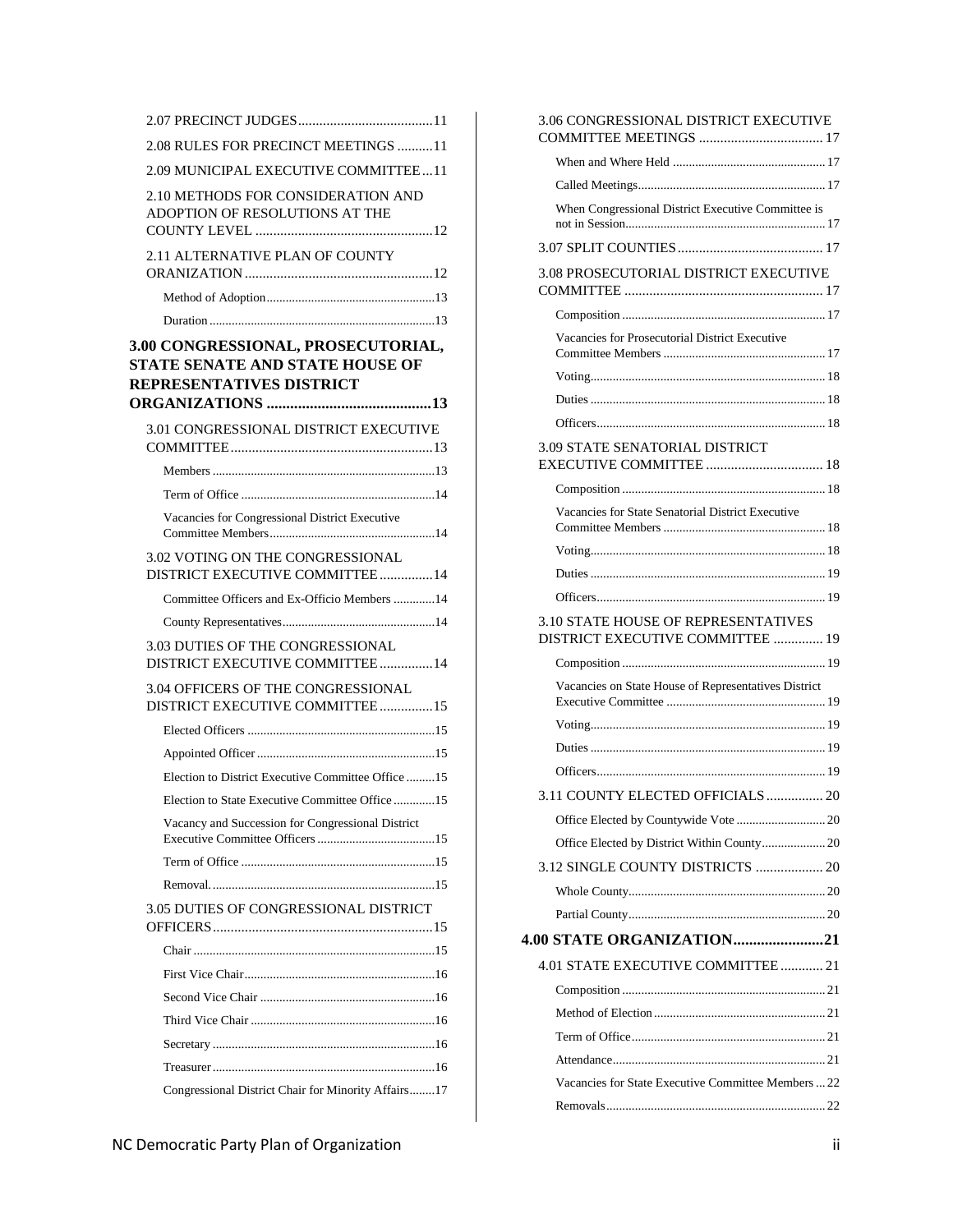| Vacancy and Succession for Elected State Executive                      |  |
|-------------------------------------------------------------------------|--|
| 4.03 APPOINTED AND EX-OFFICIO OFFICERS                                  |  |
|                                                                         |  |
| 4.04 VOTING ON THE STATE EXECUTIVE                                      |  |
| 4.05 DUTIES OF THE STATE CHAIR AND                                      |  |
|                                                                         |  |
|                                                                         |  |
|                                                                         |  |
|                                                                         |  |
| Chair or Co-Chairs of the Sustaining Fund 24                            |  |
|                                                                         |  |
|                                                                         |  |
| 4.06 STATE EXECUTIVE COUNCIL 24                                         |  |
|                                                                         |  |
|                                                                         |  |
|                                                                         |  |
| <b>4.07 STATE EXECUTIVE COMMITTEE</b>                                   |  |
|                                                                         |  |
|                                                                         |  |
| 4.08 ORDER OF BUSINESS OF THE STATE<br>EXECUTIVE COMMITTEE MEETING HELD |  |
|                                                                         |  |
| 4.10 EXECUTIVE DIRECTOR AND STATE                                       |  |
|                                                                         |  |
| 4.11 INDEPENDENT FINANCIAL REVIEW 27                                    |  |
| 5.00 COUNTY CONVENTIONS 27                                              |  |
| 5.01 MEETING AND FUNCTION 27                                            |  |
|                                                                         |  |
|                                                                         |  |
|                                                                         |  |
|                                                                         |  |
| Order of Business - Even-Numbered Years27                               |  |
|                                                                         |  |
|                                                                         |  |
|                                                                         |  |
|                                                                         |  |

| Votes Divided Among Delegates Present 28                                       |  |
|--------------------------------------------------------------------------------|--|
|                                                                                |  |
|                                                                                |  |
|                                                                                |  |
|                                                                                |  |
| 5.03 RULES FOR COUNTY CONVENTIONS  28                                          |  |
|                                                                                |  |
| <b>6.00 DISTRICT AND STATE CONVENTIONS</b>                                     |  |
|                                                                                |  |
| CONGRESSIONAL DISTRICT<br>6.01                                                 |  |
|                                                                                |  |
|                                                                                |  |
|                                                                                |  |
|                                                                                |  |
|                                                                                |  |
| Division of Votes Among Delegates Present 29                                   |  |
|                                                                                |  |
|                                                                                |  |
|                                                                                |  |
|                                                                                |  |
| Order of Business - Odd-Numbered Years 30                                      |  |
| Order of Business - Even-Numbered Years  30                                    |  |
|                                                                                |  |
|                                                                                |  |
|                                                                                |  |
|                                                                                |  |
|                                                                                |  |
|                                                                                |  |
|                                                                                |  |
| Division of Votes Among Delegates Present 31                                   |  |
|                                                                                |  |
|                                                                                |  |
|                                                                                |  |
|                                                                                |  |
|                                                                                |  |
| <b>7.00 DEMOCRATIC NATIONAL</b>                                                |  |
| <b>CONVENTION DELEGATES AND</b><br>DEMOCRATIC NATIONAL COMMITTEE               |  |
| $\alpha$ , but no $\mu$ mps, $\mu$ in $\mu$ is mpart $\mu$ mps ms. $\mu$ music |  |

[7.01 DELEGATES AND ALTERNATES TO THE](#page-36-10)  [DEMOCRATIC NATIONAL CONVENTION](#page-36-10) ..... 31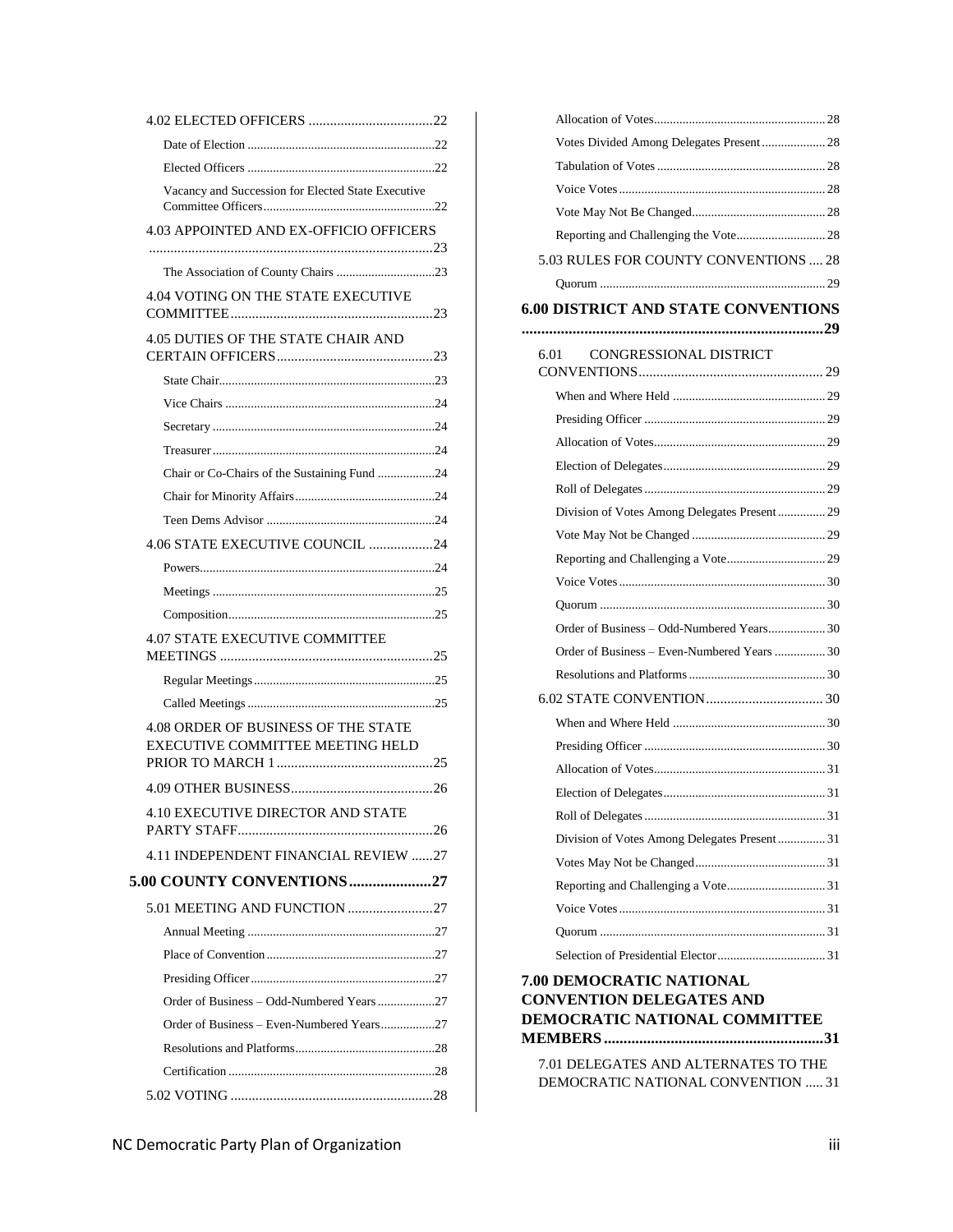| 7.02 DEMOCRATIC NATIONAL COMMITTEE                                            |    |
|-------------------------------------------------------------------------------|----|
|                                                                               |    |
| 8.00 POLICY COMMITTEES 32                                                     |    |
| 8.01 RESOLUTIONS AND PLATFORMS                                                |    |
|                                                                               |    |
|                                                                               |    |
|                                                                               |    |
| Methods for Handling Resolutions at the District Level                        |    |
| Methods for Handling Resolutions at the State Level 33                        |    |
| <b>8.02 STATE LEGISLATIVE POLICY</b>                                          |    |
|                                                                               |    |
| 8.03 COMMITTEE FOR DISTRIBUTION OF<br>POLITICAL PARTY NC VICTORY FUNDS 34     |    |
| 8.04 PLAN OF ORGANIZATION REVIEW                                              |    |
|                                                                               |    |
|                                                                               |    |
| 9.00 COUNCIL OF REVIEW34                                                      |    |
|                                                                               |    |
|                                                                               |    |
|                                                                               |    |
|                                                                               |    |
|                                                                               |    |
| 9.03 RULES AND DECISIONS35                                                    |    |
| 9.04 REMOVAL OF MEMBERS35                                                     |    |
|                                                                               |    |
|                                                                               |    |
| 9.07 MEDIATION.                                                               | 36 |
|                                                                               |    |
| 9.09 PROCEDURES FOR COUNCIL OF REVIEW                                         |    |
|                                                                               |    |
|                                                                               |    |
|                                                                               |    |
|                                                                               |    |
|                                                                               |    |
|                                                                               |    |
|                                                                               |    |
| <b>10.00 REMOVAL AND VACATING OF</b><br><b>OFFICERS AND COMMITTEE MEMBERS</b> |    |
| 37                                                                            |    |
| 10.01 GROUNDS FOR REMOVAL 37                                                  |    |

| Precinct Officer or Precinct Committee Member as                                                                  |  |
|-------------------------------------------------------------------------------------------------------------------|--|
| All Other Officers or Members as Respondent 38                                                                    |  |
| 10.03 VACATING AND TEMPORARILY<br>RELINQUISHING HOLDING PARTY OFFICE<br>WHEN A CANDIDATE OR CAMPAIGN              |  |
| 10.04 SIMULTANEOUS OFFICE HOLDING<br>PROHIBITED IN SOME CIRCUMSTANCES  39                                         |  |
|                                                                                                                   |  |
|                                                                                                                   |  |
|                                                                                                                   |  |
|                                                                                                                   |  |
| 11.02 MEETING NOTICE REQUIREMENTS  39                                                                             |  |
|                                                                                                                   |  |
|                                                                                                                   |  |
|                                                                                                                   |  |
|                                                                                                                   |  |
|                                                                                                                   |  |
| Congressional, Prosecutorial, State Senatorial, or State<br>House of Representatives District Executive Committee |  |
|                                                                                                                   |  |
|                                                                                                                   |  |
| Precinct Meetings, County, District, or State                                                                     |  |
|                                                                                                                   |  |
| 11.07 FILLING VACANCIES IN ELECTED<br>OFFICE AND IN NOMINATION FOR ELECTED                                        |  |
| 11.08 REPORTS BY COUNTY EXECUTIVE<br>COMMITTEES AND COUNTY CHAIRS 41                                              |  |
| 11.09 ACTIVE DEMOCRAT DEFINED  41                                                                                 |  |
| 11.10 DEFINITION OF RESIDENCE 41                                                                                  |  |
| 11.11 UNIT RULE ABOLISHED 41                                                                                      |  |
| 11.12 NO CONVENTION MAY BIND ANOTHER                                                                              |  |
| 11.13 NOMINATING COMMITTEES AND<br>NOMINATIONS FROM THE FLOOR  42                                                 |  |
| 11.14 PARLIAMENTARY AUTHORITY  42                                                                                 |  |

[10.02 PROCEDURE FOR REMOVAL](#page-42-6) ................. 37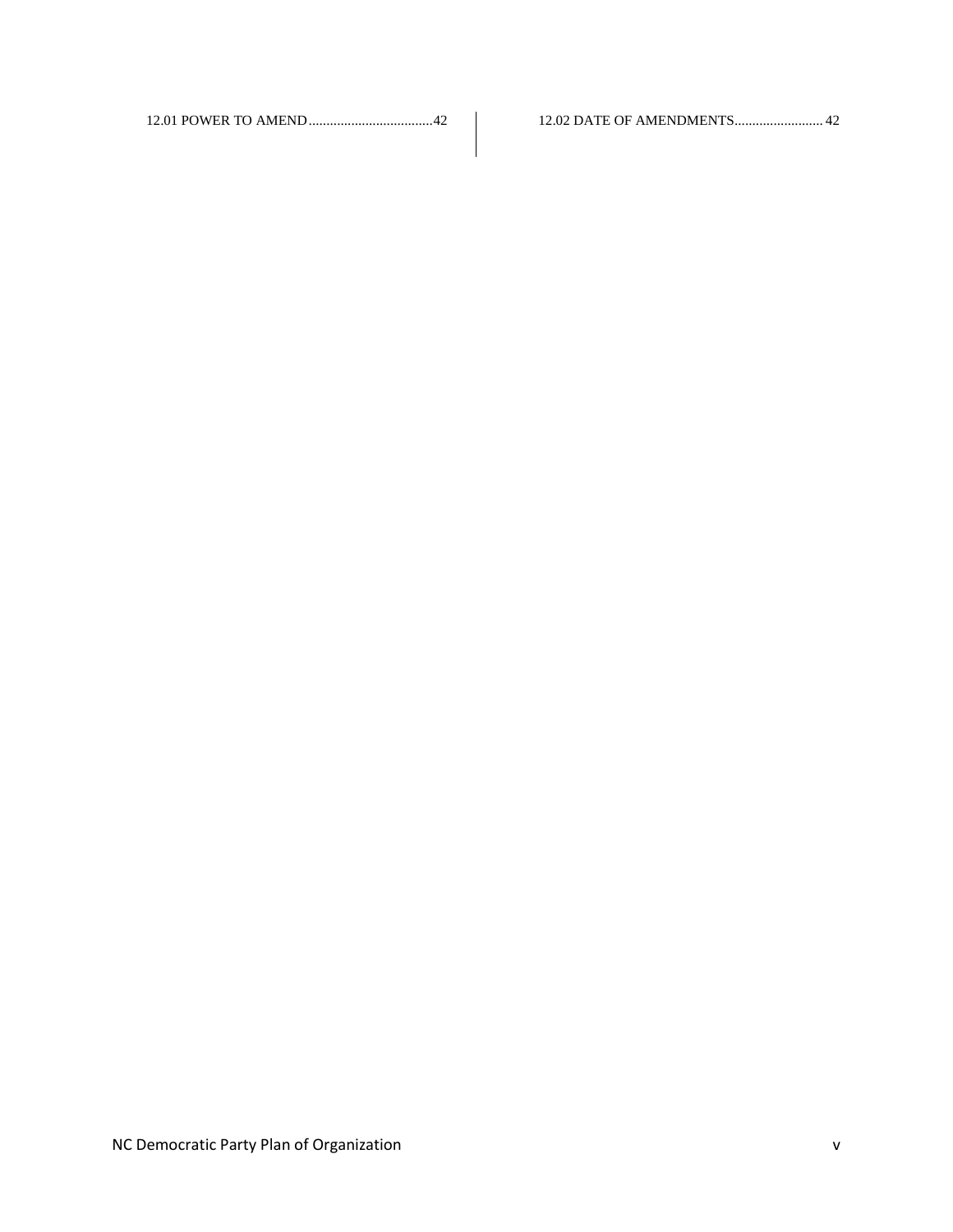## **North Carolina Democratic Party Plan of Organization**

#### **As Amended August 19, 2017**

#### <span id="page-6-0"></span>**PREAMBLE**

We, the members of the North Carolina Democratic Party, in order to make more effective the principles of our Party, to embrace and serve all peoples of our Party without regard to race, age, gender, color, creed, national origin, religion, ethnic identity, sexual orientation, gender identity, economic status, or physical disability (hereinafter referred to as "status"), to insure the blessings of liberty and equal opportunity, and to work together for the welfare and happiness of all citizens, do hereby adopt and establish this Plan of Organization.

## <span id="page-6-1"></span>**0.00 STATEMENT OF PRINCIPLES FOR ALL LEVELS OF THE DEMOCRATIC PARTY**

#### <span id="page-6-2"></span>**0.01 OPEN PARTY**

Except as provided specifically within the Plan of Organization, all public meetings of the North Carolina Democratic Party at the precinct, county, district and state levels shall be open to all registered Democrats inclusive of race, sex, color, creed, national origin, religion, ethnic identity, sexual orientation, gender identity, economic status, philosophical persuasion or physical disability. Meetings are defined as a meeting of all committees and bodies created herein in which a quorum is present.

A meeting may be held in closed executive session to discuss litigation, potential litigation, or other legal issues when legal counsel is present. However final actions resulting from such meeting shall be considered in open session.

Within a reasonable time of its request by any active Democrat in the state, a list of the names and addresses of the members of any county or congressional district executive committee, or of the state executive committee, of any committee or subcommittee of the county, congressional district, or state executive committee, or of the delegates to any county, congressional district, or state convention, shall be made available for inspection, examination, or duplication. Each committee constituted by the state party shall establish a means to maintain the official list of that committee's membership and this list shall

be published in a manner so that this information is available to all registered Democrats upon request. For the purposes of this section, a "reasonable time" is presumptively thirty (30) days or fewer.

## <span id="page-6-3"></span>**0.02 ENCOURAGE PARTICIPATION**

Special efforts shall be made to encourage traditionally under-represented groups to participate in delegate selection processes and in party organizations at all levels to the end that all elected or appointed Democrats to any positions reasonably reflect the Democratic electorate of the unit with regard to status.

#### <span id="page-6-4"></span>**0.03 NON-DISCRIMINATION**

No test for membership in, or any oath of loyalty to, the North Carolina Democratic Party shall be required or used which has the effect of requiring prospective or current members of the Democratic Party to acquiesce in, condone or support discrimination based on status.

#### <span id="page-6-5"></span>**0.04 PUBLICIZE MEETINGS**

The time and place of all meetings of the North Carolina Democratic Party at all levels shall be publicized fully and in such a manner as to assure timely notice to all interested persons. Such meetings must be held in places accessible to all party members and large enough to accommodate all interested persons.

#### <span id="page-6-6"></span>**0.05 BROAD REGISTRATION**

The North Carolina Democratic Party, at all levels, shall actively support the broadest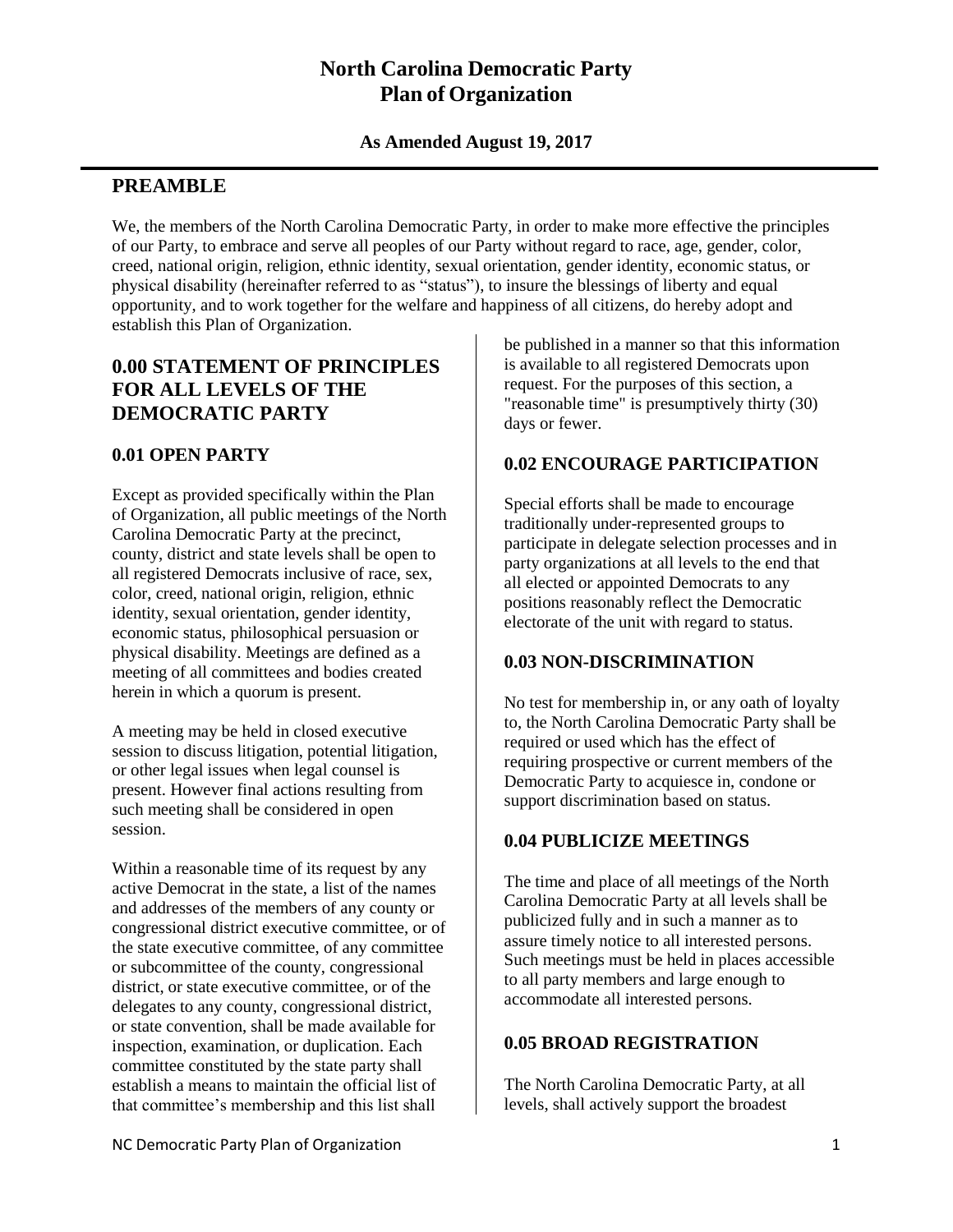possible registration without discrimination based on status.

#### <span id="page-7-0"></span>**0.06 NOTICE OF SELECTION OF PARTY OFFICIALS**

The North Carolina Democratic Party shall publicize fully and in such a manner as to assure notice to all interested parties a full description of the legal and practical procedures of selection of Democratic Party officers and representatives on all levels. Publication of these procedures should be done in such fashion that all prospective and current members of the Democratic Party will be fully and adequately informed of the pertinent procedures in time to participate in each selection procedure at all levels of the Democratic Party organization.

## <span id="page-7-1"></span>**1.00 PRECINCT ORGANIZATION**

#### <span id="page-7-2"></span>**1.01 UNIT OF ORGANIZATION**

The unit of organization of the North Carolina Democratic Party shall be the voting precinct.

#### <span id="page-7-3"></span>**1.02 ORGANIZED PRECINCT**

A Precinct is organized and remains organized provided that, at a minimum, an annual or organizing precinct meeting is held each year at which:

- 1. There is in attendance a quorum of registered Democrats who reside in the precinct;
- 2. The meeting was convened according to notice, access and other requirements of this Plan;
- 3. The required order of business for election of officers and delegates and for other business is completed at this meeting. And
- 4. The precinct chair certifies to the county chair in writing the names of those in attendance, the names of officers and delegates elected, and the names, address, occupation and employer of the contributors. Funds collected are turned in to the County

Treasurer.

#### <span id="page-7-4"></span>**1.03 COMPOSITION OF PRECINCT COMMITTEE**

<span id="page-7-5"></span>**Precinct Committee**. In each precinct, there shall be a precinct committee consisting of at least five registered Democrats who reside in the precinct and who are elected at an organizational meeting of the precinct. The purpose of the precinct committee is to elect officers and delegates who represent the precinct at county party meetings and coordinate the grassroots work of the precinct, including political education, get-out-the vote and campaign activities.

The composition of the precinct should resemble the make-up of the registered Democrats in the precinct as to gender, age, race, ethnic background and, where practical, geography. Participation and the opportunity to be elected to office or representation is open to any registered Democrat who resides in the precinct. All Democratic county and city elected officials and Democratic members of the North Carolina General Assembly residing in the precinct and in attendance, shall be ex-officio, voting members of the precinct committee.

<span id="page-7-6"></span>**Precinct Officers**. The precinct committee shall have as officers a chair, a vice chair, a secretary/treasurer, no less than two (2) committee members and any others as the body might desire. The vice chair should where possible be of the opposite gender of the chair and should, where possible, be of a race other than that of the chair. No officers of the precinct committee shall be from the same immediate family residing in the same household.

<span id="page-7-7"></span>**Term of Office**. The terms of office for precinct officers and precinct committee members elected at an annual meeting in an odd numbered year shall be for two (2) years. If elected at another time, the term of the office shall begin upon election. Terms shall end on the date on which the next annual precinct meeting is held in an odd-numbered year or when their successors are elected, whichever occurs first. Should a vacancy occur prior to the end of a term, the officer or committee member elected shall serve the unexpired portion of term.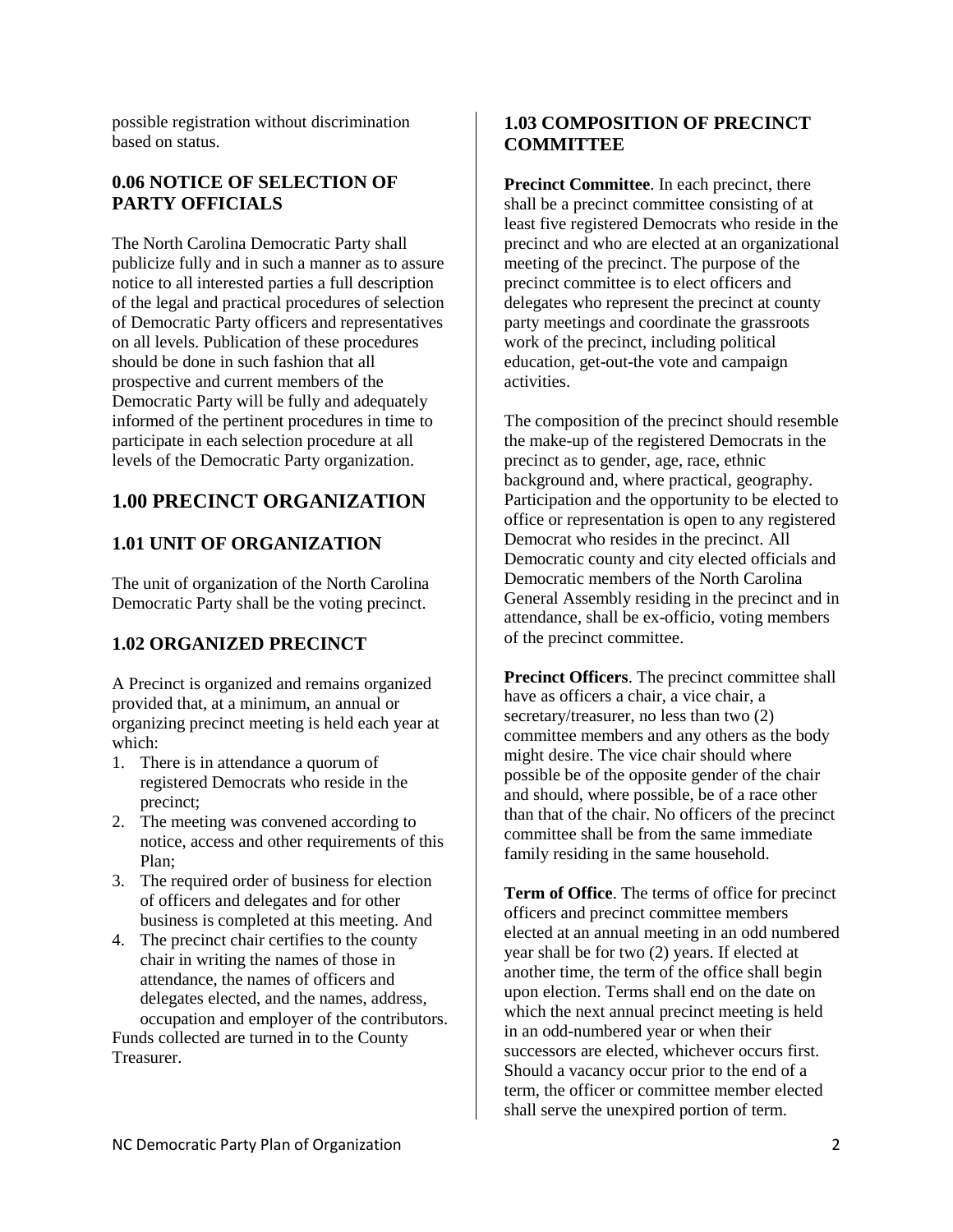<span id="page-8-0"></span>**Vacancy and Succession for Precinct Officers and Committee Members**. Vacancies occurring among the officers or members of the precinct committee shall be filled within thirty (30) days following creation of the vacancy. If a member of the precinct committee moves their voting residence outside the precinct, they shall be deemed to have vacated their position. The precinct chair shall call a meeting of the remaining members of the precinct committee to fill that vacancy and any other vacancies that might be caused by the action of such committee in filling the vacancy. If there is a vacancy of the precinct chair, the vice chair or the secretary/treasurer, in that order, shall become acting chair, assume duties and responsibilities of the precinct chair, and shall call a meeting to fill the office of chair, and any other vacancies. If a meeting is not held within thirty (30) days, the county chair or their designee shall call the precinct meeting to be held for this purpose. The precinct chair or presider shall certify in writing the results of such elections within five (5) days of this meeting to the county chair.

<span id="page-8-1"></span>**Resignation**. Resignation of any precinct officer shall be in writing and given to the precinct chair and county chair. In the event that resignation is that of the precinct chair, the precinct chair shall give their written resignation to the precinct vice chair and to the county chair.

<span id="page-8-2"></span>**Removals**. Officers and members of the precinct committee may be removed in accordance with Section 10.00.

#### <span id="page-8-3"></span>**1.04 DUTIES OF PRECINCT OFFICERS**

<span id="page-8-4"></span>**Chair**. The duties of the precinct chair shall include:

- 1. Preside at precinct meetings;
- 2. Certify annual precinct meetings, organizational meetings and meetings to fill vacancies and precinct reports to the county chair within five (5) days of the meeting pursuant to section 1.05 "Order of Business";
- 3. Establish reasonable political goals for the precinct;
- 4. Organize and execute a voter organizing plan;
- 5. Attend meetings of the county executive committee;
- 6. Recommend to the county chair names of persons to serve as precinct elections officials and on the County Board of Elections;
- 7. Keep precinct officers and members informed of all Democratic Party events and activities;
- 8. Carry out other duties as may be assigned by the precinct or county executive committees;
- 9. Transmit all records pertaining to the office to successor within ten (10) days of vacating office.
- 10. Read the NCDP Plan of Organization.

<span id="page-8-5"></span>**Vice Chair**. The duties of the precinct vice chair shall include:

- 1. Preside at precinct meeting in the absence of the chair;
- 2. Serve as the publicity chair for the precinct utilizing local newspapers, door-to-door leaflets, etc. to announce political activities and/or accomplishments to voters in the precinct;
- 3. Attend meetings of the County Executive Committee;
- 4. Carry out other duties as may be assigned by the county executive committee;
- 5. Transmit all records pertaining to the office to successor within ten (10) days of vacating office.
- 6. Read the NCDP Plan of Organization.

<span id="page-8-6"></span>**Secretary/Treasurer**. The duties of the precinct secretary/treasurer shall include:

- 1. Keep all records, including minutes of the precinct committee;
- 2. Issue all meeting notices within the timeframe outlined in this Plan of Organization;
- 3. Certify to the county chair precinct reports within five (5) days as prescribed in Section 1.05 "Order of Business";
- 4. Provide assistance to the county party treasurer in fundraising efforts;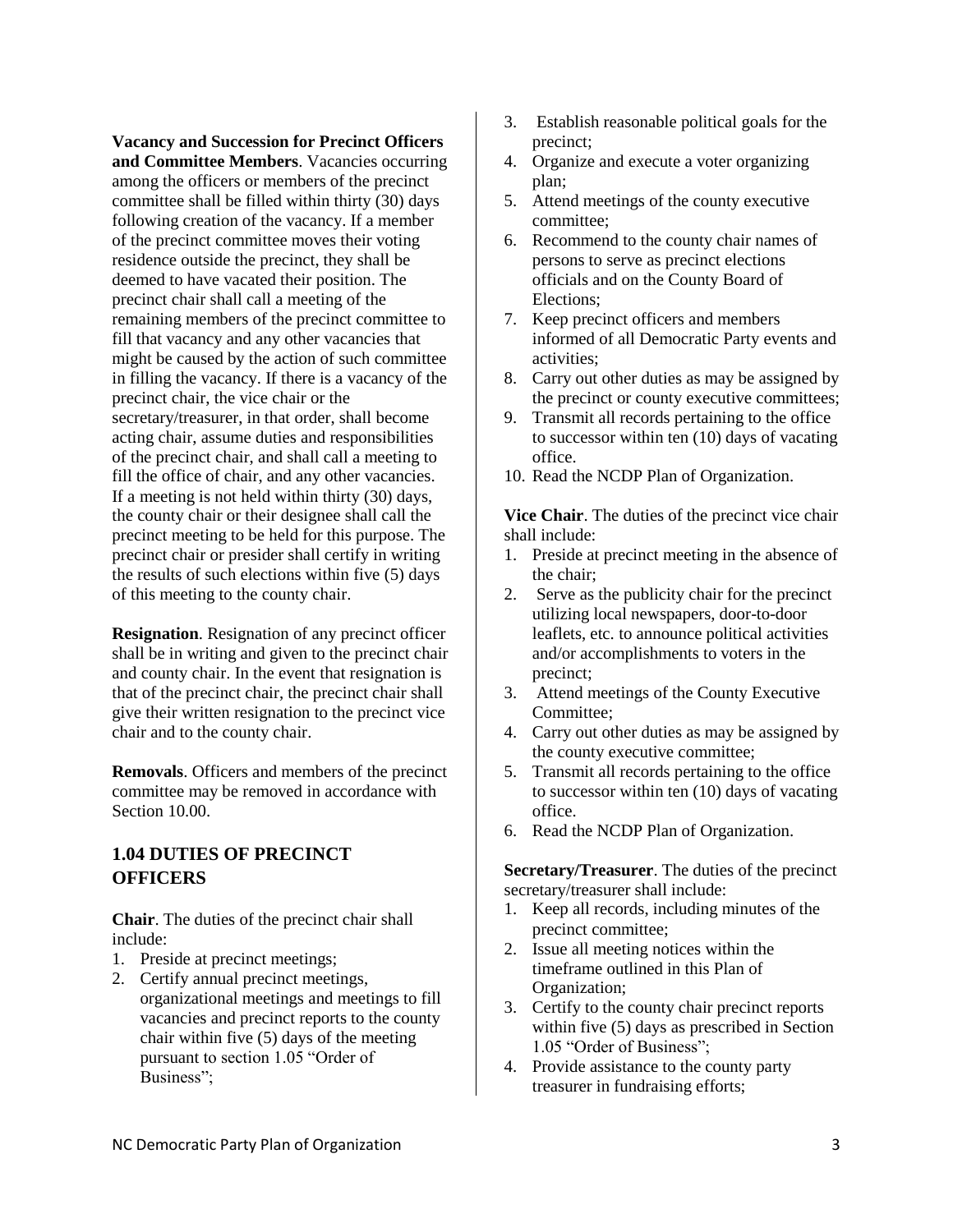- 5. Prepare and present reports as may be requested by the county executive committee;
- 6. When there is a precinct treasury;
	- a. maintain the treasury at an insured commercial bank;
	- b. newly elected treasurer shall file Certification of Treasurer and Statement of Organization with the NC State Board of Elections with ten (10) days of elected office;
	- c. Complete Mandatory Treasurer Training required by law from the NC State Board of Elections within thirty (30) days of elected office;
	- d. Prepare and file reports as required by law within a timely manner.
- 7. Preside at precinct meetings in the absence of the chair and vice chair;
- 8. Transmit all records pertaining to the office to successor within ten (10) days of vacating office.
- 9. Read the NCDP Plan of Organization.

<span id="page-9-0"></span>**Committee Members**. The duties of the precinct committee members shall include:

- 1. Participate in activities and events of the Democratic Party;
- 2. Carry out the duties as assigned by the precinct chair;
- 3. Carry out duties as may be assigned by the County Executive Committee.

#### <span id="page-9-1"></span>**1.05 PRECINCT MEETINGS**

<span id="page-9-2"></span>**Presiding Officer.** If the precinct has been and is still organized at the time of a designated annual meeting or called meetings, the precinct chair shall organize the meeting. Should a precinct be unorganized at the time of the annual meeting, any registered Democrat residing in the precinct may, by appointment as an acting chair by the county chair, organize and preside over the election of officers. The organizer must communicate his/her intent in the same way as precinct chairs who must provide precinct meeting dates, times and locations to the county chair.

<span id="page-9-3"></span>**Documentation**. Documentation (precinct packets, including the agenda, rules for holding a successful meeting, and official reporting forms) regarding annual precinct meetings shall be distributed at an instructional training meeting or distributed at the discretion of the county chair or designee by hand delivery, mail, or email to all precinct chairs, acting chairs, or their representatives at least thirty (30) days prior to the first day of annual precinct meetings. Printed precinct packets must be given to acting chairs upon appointment by the county chair. **Notice Required**. Public notice shall be given for all precinct meetings at least seven (7) days in advance of said precinct meetings in accordance with the guidelines set by the County Executive Committee and consistent with 0.04 "Publicize Meetings."

<span id="page-9-5"></span><span id="page-9-4"></span>**When Held**. Annual precinct meetings shall be held on a date designated by the county chair that is within the two (2) week period designated by the state chair pursuant to Section 4.08. In presidential election years, there shall be no two (2) week period allowed and the precinct meeting shall be held on the exact date designated by the state chair pursuant to Section 4.08. The county chair shall designate the time for the precinct meetings. Weekday precinct meetings shall begin no earlier than 6:00 PM and no later than 7:30 PM. Weekend meetings shall be held between the hours of 10:00 AM and 7:00 PM.

In the event that the originally scheduled meeting could not be held successfully due to a lack of a quorum or any other reason, there shall be a second meeting called within two (2) weeks of the original meeting date. The county chair, in consultation with the precinct chair or organizer, shall set the date, time and location for the second meeting. The county chair shall offer the precinct chair or organizer whatever reasonable assistance is needed to organize the precinct.

In the event that a quorum is not present for the second scheduled precinct meeting, that precinct shall be considered an unorganized precinct.

<span id="page-9-6"></span>**Location**. The annual precinct meetings shall be held at the polling place of each precinct or other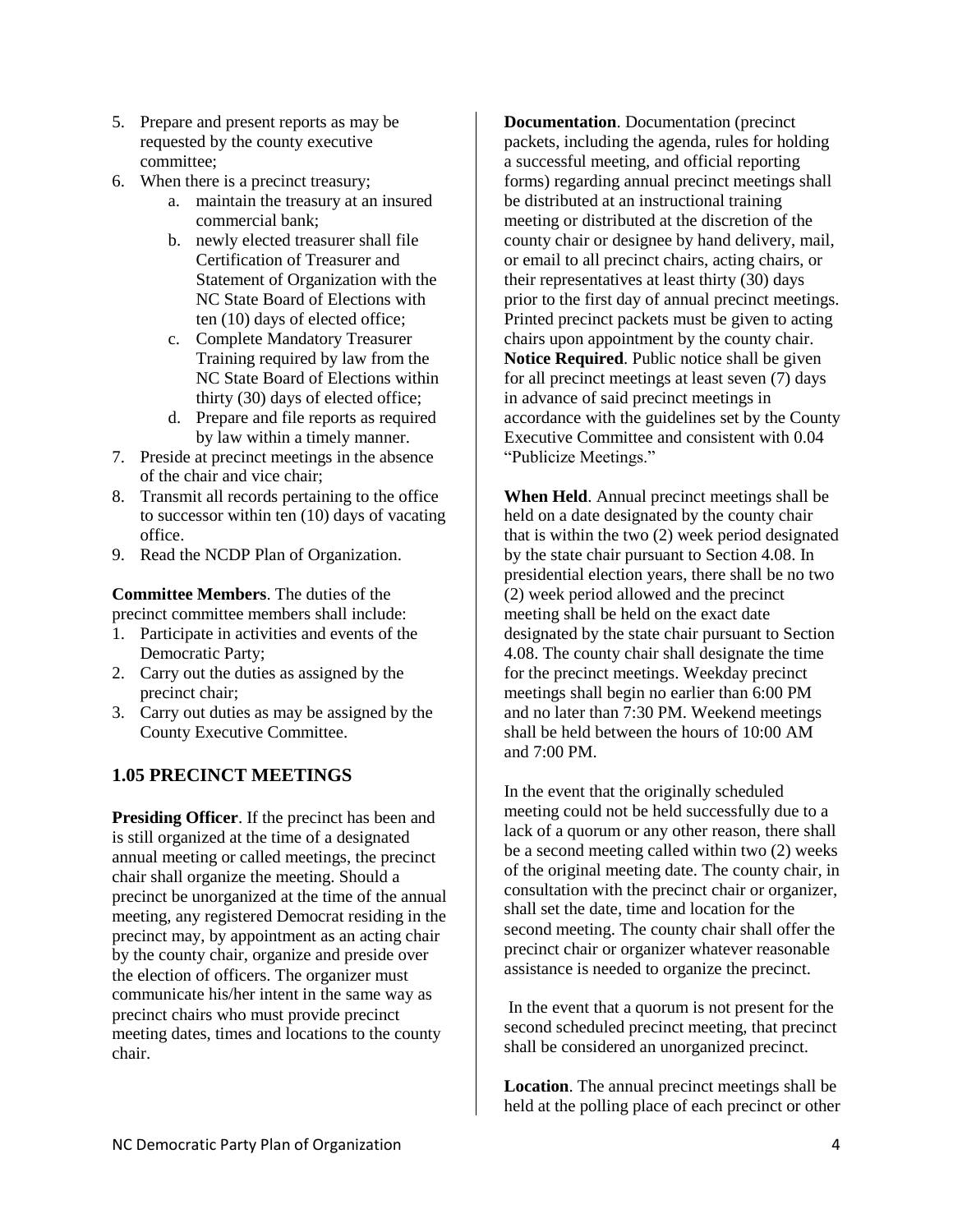facility within the precinct or nearby that is deemed appropriate by the precinct chair and/or the county chair. In the event that a precinct polling place should prove unsuitable, for whatever reason, an alternate meeting location may be used. Any alternate meeting facility must be approved in advance by the county chair and publicly announced seven (7) calendar days in advance of the meeting. In the event the precinct will be meeting at a location other than the precinct's polling location, the precinct chair or acting precinct chair shall post notice of the alternate meeting location at the regular polling place. If the precinct's polling location will not allow the posting of a meeting notice, the precinct chair or acting chair will notify the County Party Chair so a remedy can be found in a timely manner. In any case, the precinct meeting must be held in a public facility accessible and open to all registered Democrats residing in the precinct, except that when the precinct chair or acting precinct chair, wishes to meet in their precinct, and the county chair certifies that no public facility is available in the precinct, the precinct meeting may be held in a non- public facility accessible and open to all registered Democrats residing in the precinct.

#### <span id="page-10-0"></span>**Multiple Precincts Meeting at One Location**.

Multiple precinct meetings at the same location and time are permissible under this Plan so long as such an arrangement is agreed to in advance by the county party Chair, and by the precinct chair or acting precinct chair of each of the affected precincts. Such meetings must be in a location within the boundaries of the precinct's county and at a location that can be reasonably accessed by all registered Democrats residing in the affected precincts. Public Notice shall be given for all precincts included in the meeting in accordance with the guidelines set by the County Executive Committee and consistent with 0.04 "Publicize Meetings". For all precincts which do not meet at their polling place, the precinct chair or acting precinct chair, shall post notice of the alternate meeting location at the regular polling place, and if postings are not allowed, they need to notify the County Party Chair. The group meeting may be structured so participating precincts share agenda items common to all precincts, but must allow the precincts to meet

individually to elect officers and/or delegates to the county convention or conduct other business specific to an individual precinct. Each individual precinct meeting in this fashion must meet the quorum requirements as specified in section 1.06 Quorum. Each precinct chair elected at a multi-precinct meeting shall certify to the county chair, in writing, the names of members of their precinct in attendance, the names of officers and delegates elected, if applicable, and any contributions collected.

#### <span id="page-10-1"></span>**Unorganized or Newly Created Precinct**. A

precinct that did not meet on the originally scheduled meeting date or on the second meeting date set for an annual meeting or is newly created by the Board of Elections shall be considered unorganized and shall not be entitled to send delegates to the county convention or be represented on the county executive committee and shall not have voting privileges until organized. A meeting can be held for the purpose of organizing in either an odd or even numbered year. The county chair shall appoint a registered Democrat residing in the precinct to serve as an acting precinct chair for up to thirty (30) days for the sole purpose of organizing the precinct. The acting precinct chair shall organize and preside over the special meeting called by the county chair for this purpose. A precinct organizing in this fashion may send delegates to the county convention if delegates were elected two (2) weeks prior to the convention or send members to a county executive committee meeting if the precinct is organized at least two (2) weeks prior to the scheduled meeting. The organizational meeting must be certified in writing to the county chair within five (5) days of the date of the meeting. Notice, access, and quorum requirements are the same for this meeting. If this meeting occurs in an even numbered year, the order of business adds the election of officers. If this meeting is held after the annual convention, delegates are not elected in that year.

<span id="page-10-2"></span>**Order of Business – Odd-Numbered Years**. The order of business at the annual precinct meeting held in odd-numbered years shall be: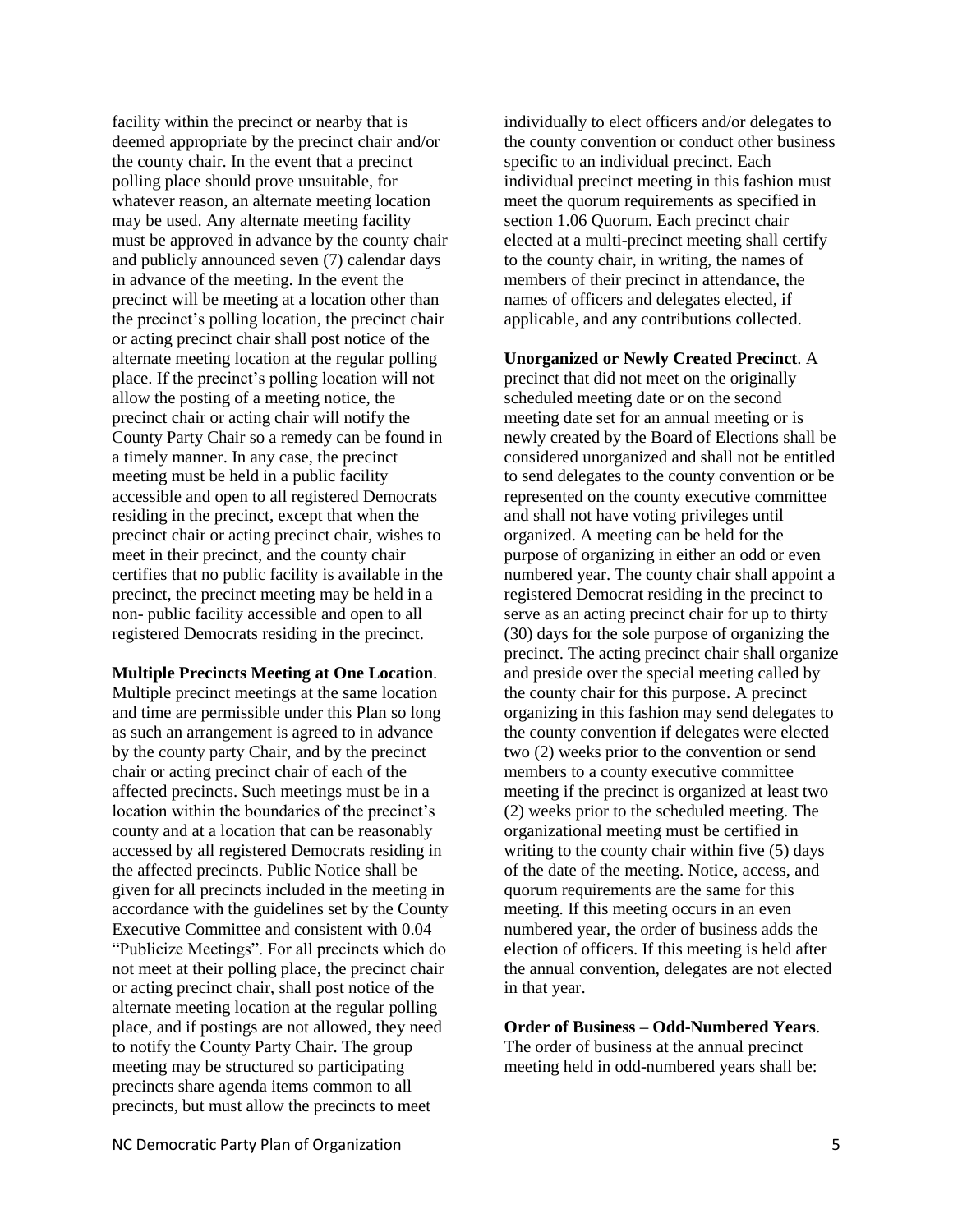- 1. The election of three (3) registered Democrats of the precinct as precinct officers;
- 2. The election of at least two (2) other registered Democrats of the precinct as members of the precinct committee;
- 3. The election of registered Democrats of the precinct as delegates to the county convention;
- 4. The chair, or presiding officer, and the secretary/treasurer shall certify to the county chair the names, addresses, race, gender, telephone numbers and email addresses of the precinct officers, the members of the precinct committee, and the delegates to the county convention elected at the annual precinct meeting within five (5) days;
- 5. Proposing and adopting resolutions for consideration at the county convention.
- 6. Other business related to the affairs of the precinct.

#### <span id="page-11-0"></span>**Order of Business – Even-Numbered Years**.

The order of business at the annual precinct meeting held in even-numbered years shall be:

- 1. The election of officers or committee members to fill any vacancies.
- 2. The election of registered Democrats from the precinct as delegates to the county convention;
- 3. The chair, or presiding officer, and the secretary/treasurer shall certify to the county chair the names, addresses, race, gender, telephone numbers and email addresses of the delegates elected to the county convention at the annual precinct meeting within five (5) days.
- 4. Proposing and adopting resolutions for consideration at the county convention.
- 5. Other business related to the affairs of the precinct.

<span id="page-11-1"></span>**Called Meetings**. Additional meetings may be called in accordance with Section 11.01. Precinct committees are encouraged to meet throughout the year to conduct political education, get-out-the-vote and campaign activities, to instruct officers and to carry out the political planning of the precinct.

<span id="page-11-2"></span>**Presiding Officers**. In the event that the chair, vice chair, secretary/treasurer or precinct committee member are not present at the precinct meeting, any registered Democrat residing in the precinct may preside.

#### <span id="page-11-3"></span>**1.06 QUORUM REQUIRED TO ORGANIZE PRECINCT AND TO ELECT PRECINCT OFFICERS AND MEMBERS OF THE PRECINCT COMMITTEE**

The required quorum for a precinct meeting held for the purpose of organizing the precinct or electing precinct officers and committee members of the precinct committee, electing delegates to the county convention or the filling of vacancies on the precinct committee shall consist of five (5) registered Democrats residing in the precinct. In precincts having one hundred (100) or fewer registered Democrats, five percent (5%) of such registered Democrats shall be sufficient to comprise the precinct committee and to constitute a quorum. By agreement of the county chair and either the precinct chair or the appointed chair for the meeting, as many as two designated, registered Democrats residing in such precinct may attend the precinct meeting by telephone or other telecommunications device and be considered as part of the quorum. The method of communications used to attend the meeting must provide a way to identify the participants as those who were authorized to attend the meeting by phone or telecommunications device.

## <span id="page-11-4"></span>**1.07 VOTING AT PRECINCT MEETINGS**

Each registered Democrat residing in the precinct and in attendance at any precinct meeting, shall be entitled to cast one vote at said meeting.

## <span id="page-11-5"></span>**1.08 REPRESENTATION AT COUNTY CONVENTION AND ON COUNTY EXECUTIVE COMMITTEE**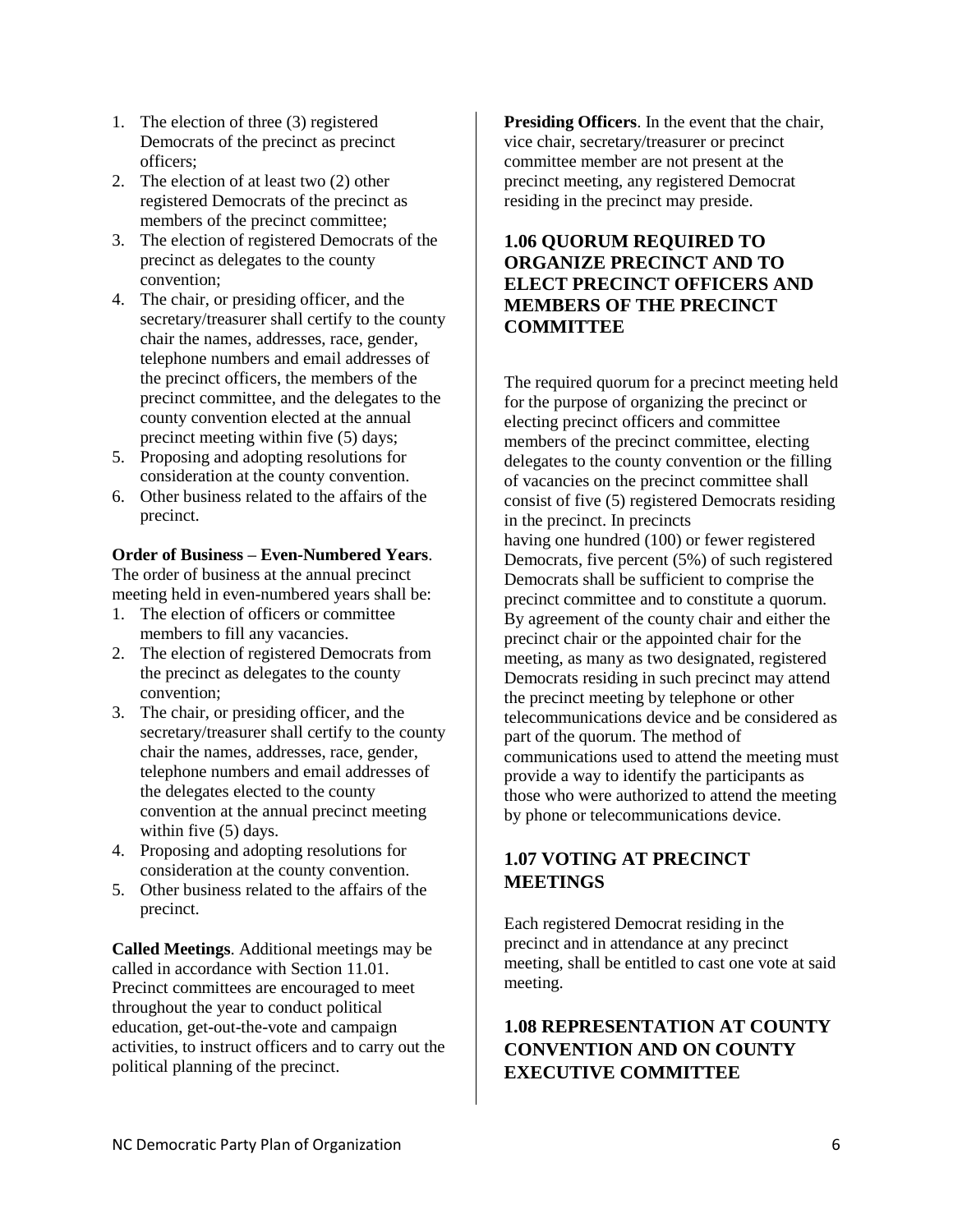No precinct shall be entitled to send delegates to any county convention unless those delegates were elected at a precinct meeting at which a quorum was present and done so no less than two (2) weeks prior to said convention. No precinct shall be entitled to representation on the county executive committee unless a precinct committee and precinct committee officers were elected at a precinct meeting at which a quorum was present and done so no less than two (2) weeks prior to said meetings.

#### <span id="page-12-0"></span>**1.09 VOTES AT COUNTY CONVENTION**

Each precinct shall be entitled to cast at any county convention one (1) vote for everyone hundred (100) Democratic votes, or major fraction thereof, cast by the precinct for the Democratic nominee for Governor at the last gubernatorial election; provided that every precinct shall be entitled to cast at least one vote at the county convention.

## <span id="page-12-1"></span>**1.10 DELEGATES TO THE COUNTY CONVENTION**

Each precinct shall elect at least one (1) delegate for each vote to which said precinct is entitled at the county convention, and the precinct may elect no more than two (2) delegates for each vote. If the precinct elects less than one (1) delegate for each vote to which it is entitled, then the precinct vote at the county convention shall be limited to the number of delegates selected.

## <span id="page-12-2"></span>**2.00 COUNTY ORGANIZATIONS**

## <span id="page-12-3"></span>**2.01 COMPOSITION OF COUNTY EXECUTIVE COMMITTEE**

<span id="page-12-4"></span>**Members**. There shall be a county executive committee in each county composed of:

- 1. The chair and vice chair of the several precinct committees in the county;
- 2. The elected officers of the county executive committee;
- 3. The presidents of the duly organized and chartered county chapters of state auxiliary organizations. The respective presidents of the state auxiliary organizations shall determine those duly organized auxiliary organizations within a county and certify the name of the county auxiliary organization president to the state chair. State Party Headquarters shall provide the county chair with the name of the presidents of duly organized county chapters of state auxiliary organizations within their county. Should a precinct chair or vice chair be elected as president of an auxiliary organization, some other member of said organization shall be certified as the representative of that organization on the county executive committee. In addition, the county Teen Dem advisor shall be a member of the county executive committee and equally share the vote of that organization with the county Teen Dem president unless the county executive committee authorizes an additional vote.
- 4. Any member of the state executive committee from that county, not a member of the county executive committee by virtue of holding some other office, shall be an exofficio, voting member of the county executive committee.
- 5. All Democratic state, county, and city elected officials (whether elected in a partisan or non-partisan election) and Democratic members of the North Carolina General Assembly residing in the county shall be ex-officio, voting members of the county executive committee. Said ex-officio members shall not be counted in determining the number for a quorum or whether a quorum is present at a meeting. Any elected or appointed judge shall not be a member of the committee.
- 6. The county chair shall determine what shall constitute a duly organized Democratic Men's Club within a county and the president, or some other person designated by the Club shall be a member of the county executive committee.
- 7. Any elected or appointed officer of a district executive committee or the state executive committee residing in the county.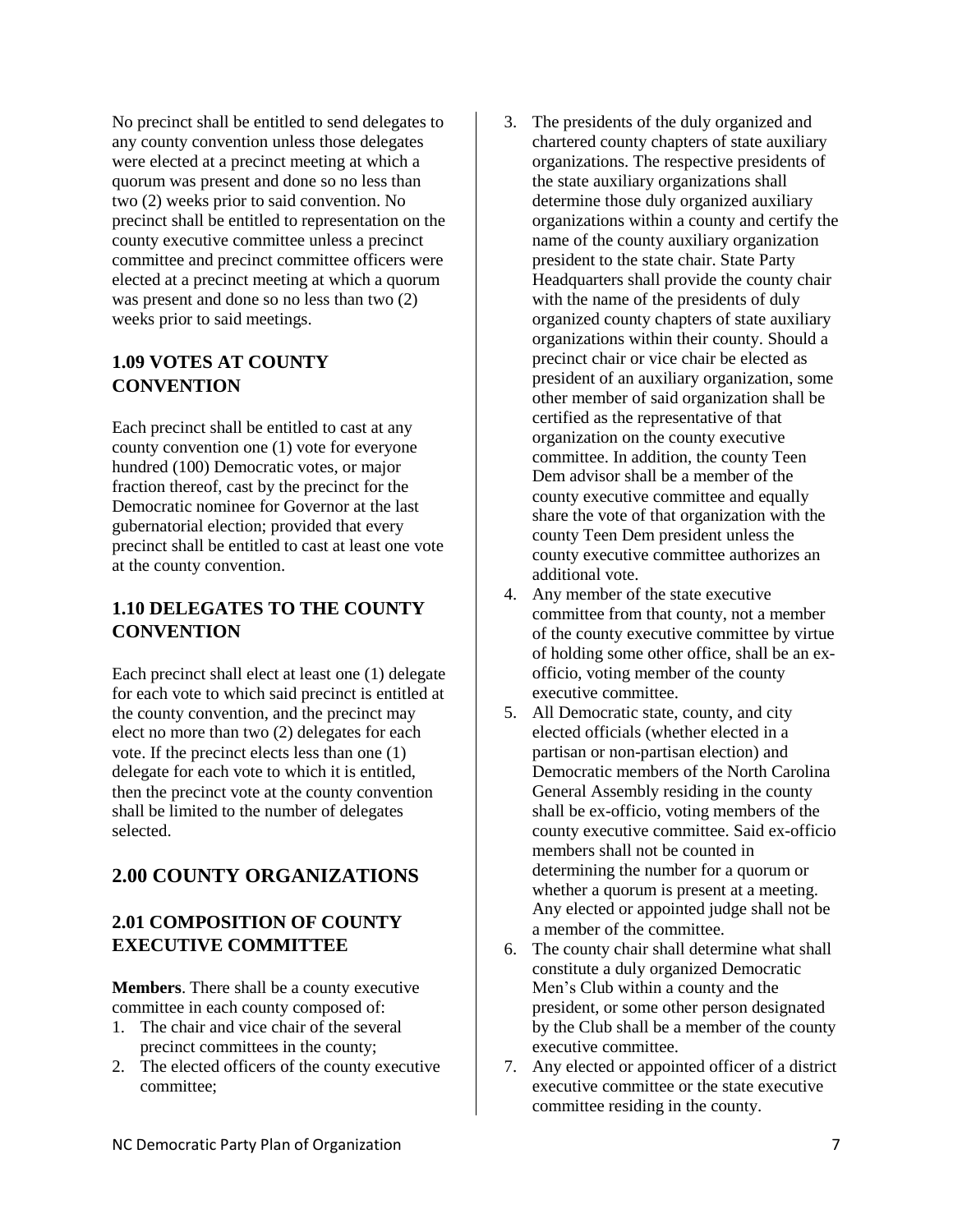8. A county party Attorney, appointed by the county Chair and serving at the Chair's pleasure.

<span id="page-13-0"></span>**Term of Office**. The term of office of the members of the county executive committee shall be for two (2) years and shall expire on the date set for the next succeeding precinct meeting held in an odd- numbered year, or when their successors shall be elected, whichever shall occur first. Newly elected members shall take office immediately upon their election.

#### <span id="page-13-1"></span>**2.02 VOTING ON THE COUNTY EXECUTIVE COMMITTEE**

No individual members can vote in more than one capacity, nor shall any individual member be entitled to cast more than one (1) vote even though the individual may be serving in multiple capacities under the county executive committee structure.

#### <span id="page-13-2"></span>**County Executive Committee Officers, Presidents of County Chapters of State Auxiliary Organizations, and Ex-Officio Members.**

Members not provided for below shall be entitled to one vote each.

<span id="page-13-3"></span>**Precinct Officers**. The several precinct chairs and vice chairs shall be entitled, as members of the county executive committee, to cast for their precinct one vote for each one hundred (100) votes, or major fraction thereof, cast by their precinct for the Democratic nominee for Governor at the last preceding gubernatorial election, provided that each precinct chair and vice chair together shall be entitled to cast for their precinct a minimum of one vote.

In the event that the chair and vice chair should disagree on how their precinct's vote shall be cast, then each member shall cast exactly onehalf  $(\frac{1}{2})$  of the votes which their precinct is entitled to cast.

Under no circumstances shall either the chair or vice chair be able to cast more than one-half  $(\frac{1}{2})$  of the votes to which a precinct is entitled, even though the other is absent.

## <span id="page-13-4"></span>**2.03 OFFICERS OF THE COUNTY EXECUTIVE COMMITTEE**

<span id="page-13-5"></span>**Elected Officers**. The county executive committee shall have as officers a chair, three (3) vice chairs, a secretary and a treasurer. The first vice chair must be of the opposite gender of the chair. Among the chair and three (3) vice chair offices, one (1) of these must be filled by a person of a racial or ethnic minority which constitutes at least twenty percent (20%) of the registered Democrats in that county and one of these offices must be filled by a person thirty-six (36) years of age or younger. Officers of a county executive committee shall be active Democrats residing within the county. No two (2) county officers may be from the same immediate family residing in the same household. Gender, racial or ethnic, and age requirements need not be followed if filling a vacancy for an unexpired term, but shall be adhered to when the office is filled for a full term.

<span id="page-13-6"></span>**Municipal and County Precinct Vice Chairs**.

In each county that contains two or more municipalities of a population of more than 60,000 persons each, officers in addition to the ones specified above shall be elected as follows: (a) a vice chair for each such municipality who shall be elected by the precinct chair and vice chair of the precincts with registered voters within that municipality; and (b) a vice chair for those precincts not contained in such municipalities – if those precincts have a total population of more than 60,000 persons – who must be a resident of one (1) of those precincts and who shall be elected by the precinct chair and vice chair of those precincts not contained in the said municipalities.

<span id="page-13-7"></span>**Term of Office**. The term of office of the officers of the county executive committee shall be for two (2) years and shall expire on the date set for the next succeeding county convention meeting held in the odd-numbered year or when their successors shall be elected, whichever shall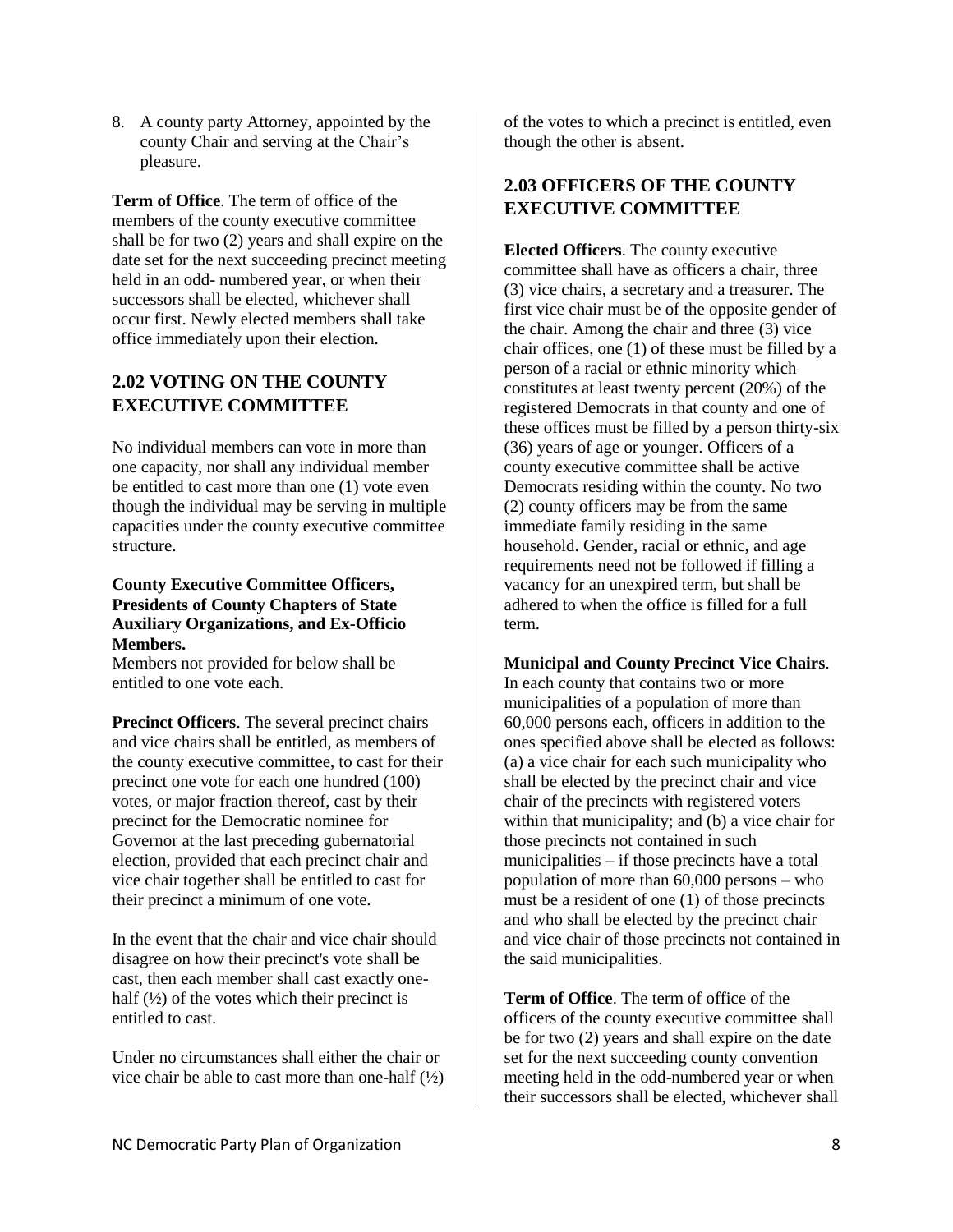occur first. Newly elected officers shall take office immediately upon election.

<span id="page-14-0"></span>**Vacancy and Succession for County Executive Committee Officers**. Vacancies occurring among the officers of the county executive committee shall be filled within thirty (30) days following creation of the vacancy. The county chair shall call a meeting of the county executive committee to fill the vacancy and any other vacancies that might be caused by the action of such committee in filling the vacancy. If, for any reason, there should occur a vacancy in the chair of the county executive committee, the first vice chair, the second vice chair, the third vice chair, the secretary or the treasurer, in that order, shall preside and in the absence of any of the foregoing officers, any member of the county executive committee may preside. Should a vacancy of the county treasurer occur, the elected officers of the county executive committee shall temporarily appoint a Democrat who resides in the county, within ten (10) days of the vacancy, to serve for up to thirty (30) days.

<span id="page-14-1"></span>**Removals**. Officers and members of the County Executive Committee may be removed in accordance with Section 10.00.

#### <span id="page-14-2"></span>**When County Committee is Not in Session**.

When the county executive committee is not in session, the officers of the county executive committee shall act in the place of the county executive committee on all matters unless this Plan of Organization states that action is to be taken by the entire county executive committee. The chair of the county executive committee is encouraged to include the presidents of chartered auxiliary organizations in such sessions.

## <span id="page-14-3"></span>**2.04 COUNTY EXECUTIVE COMMITTEE MEETINGS**

<span id="page-14-4"></span>**When**. The county chair shall issue a call for a meeting of the county executive committee periodically but not less than three (3) times each year.

<span id="page-14-5"></span>**Called Meetings**. Additional meetings may be called in accordance with Section 11.01.

<span id="page-14-6"></span>**Business Permitted.** The county executive committee may conduct any business as is required or necessary insofar as such business is consistent with the Plan of Organization.

#### <span id="page-14-7"></span>**2.05 DUTIES OF COUNTY OFFICERS**

<span id="page-14-8"></span>**Chair**. The duties of the county chair shall include:

- 1. Preside at county executive committee meetings and county conventions;
- 2. Draft, in consultation with the county executive committee, a strategic plan outlining reasonable political goals for the county;
- 3. Execute the strategic plan approved by the county executive committee;
- 4. Appoint an acting precinct chair for up to thirty  $(30)$  days – for any precinct that remains unorganized after the second scheduled precinct meeting – for the purpose of organizing the precinct in accordance with this Plan of Organization;
- 5. Appoint an acting precinct chair for any newly created precinct for the purpose of that precinct in accordance with this Plan of Organization;
- 6. Designate the date and time, consistent with the parameters set by the state chair, at which precinct meetings will be held;
- 7. Designate the exact time and place, consistent with the date set by the state chair, at which the county convention is to be held, providing said designation to be given to the precinct chairs at least thirty (30) days prior to said county convention;
- 8. Appoint committees as may be required to assist in the execution of these duties;
- 9. Encourage and facilitate establishment and continuity of county chapters of state auxiliary organizations;
- 10. Attend meetings of the district and state executive committees;
- 11. Serve as the spokesperson for the county executive committee;
- 12. Serve as the liaison between the county executive committee and the district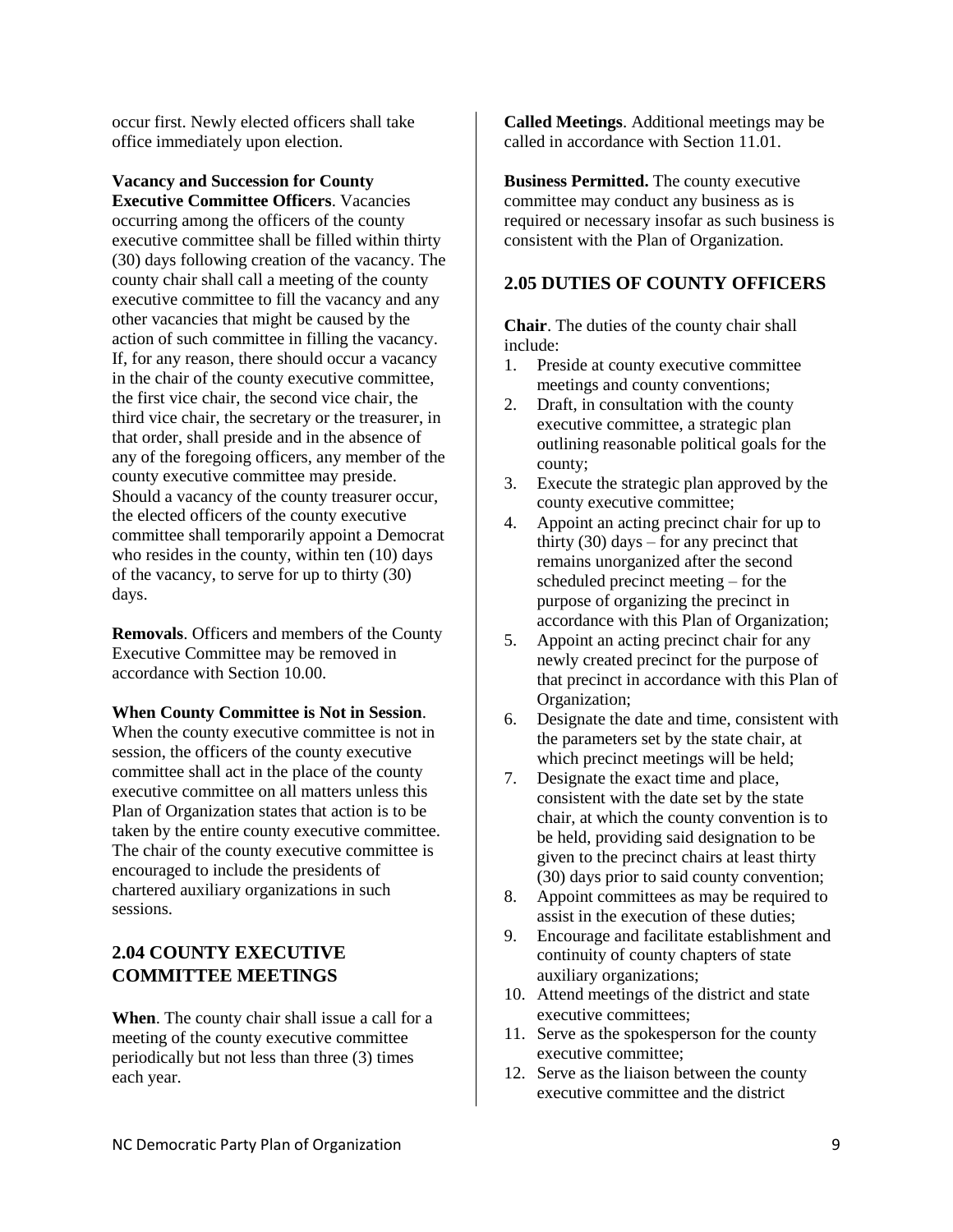executive committee, the state party officers, and the state executive committee;

- 13. Represent the county executive committee at party and non-party meetings and functions;
- 14. Appoint a county party attorney, to serve at the Chair's pleasure;
- 15. Carry out other duties as may be assigned by this Plan of Organization or by the county or state executive committees;
- 16. Transmit all records pertaining to the office to successor within ten (10) days of vacating office.

<span id="page-15-0"></span>**First Vice Chair**. The duties of the county first vice chair shall be such as may be assigned by the county chair and shall include the following:

- 1. Preside at county executive committee meetings and county conventions in the absence of the chair;
- 2. Plan and organize county executive committee meetings and county conventions;
- 3. Notify precinct chairs as to the number of votes that each precinct is entitled to cast at the county executive committee and the county convention;
- 4. Serve as the coordinator for all precinct and party organizing efforts within the county, in consultation with the other officers and consistent with the strategic plan approved by the county executive committee;
- 5. Attend meetings of the district executive committee;
- 6. Carry out other duties as may be assigned by the county executive committee;
- 7. Transmit all records pertaining to the office to successor within ten (10) days of vacating office.

<span id="page-15-1"></span>**Second Vice Chair.** The duties of the county second vice chair shall be such as may be assigned by the county chair and shall include the following:

- 1. Plan and organize training sessions for county executive committee members and other interested active Democrats;
- 2. Carry out other duties as may be assigned by the county executive committee;

3. Transmit all records pertaining to the office to successor within ten (10) days of vacating office.

<span id="page-15-2"></span>**Third Vice Chair**. The duties of the county third vice chair shall be such as may be assigned by the county chair and shall include the following:

- 1. Serve as the publicity chair for the county executive committee utilizing local newspapers, newsletters, etc. to illuminate policy issues and announce political activities and/or accomplishments to voters in the county;
- 2. Carry out other duties as may be assigned by the county executive committee;
- 3. Transmit all records pertaining to the office to successor within ten (10) days of vacating office.

<span id="page-15-3"></span>**Secretary**. The duties of the county secretary shall include:

- 1. Keep and maintain in good order all records of the county executive committee;
- 2. Issue all meeting notices in writing and consistent with the requirements of this Plan of Organization;
- 3. Carry out other duties as may be assigned by the county executive committee;
- 4. Transmit all records pertaining to the office to successor within ten (10) days of vacating office.

<span id="page-15-4"></span>**Treasurer**. The duties of the county treasurer shall include:

- 1. Maintain the county executive committee treasury at an insured commercial bank;
- 2. Maintain all records required by law or by the county executive committee of contributions received and disbursements made;
- 3. Prepare and file any reports as may be required by law or by the county executive committee;
- 4. Coordinate the county executive committee's efforts to reach its sustaining fund goal for the state party;
- 5. Transmit all records pertaining to the office to successor within ten (10) days of vacating office.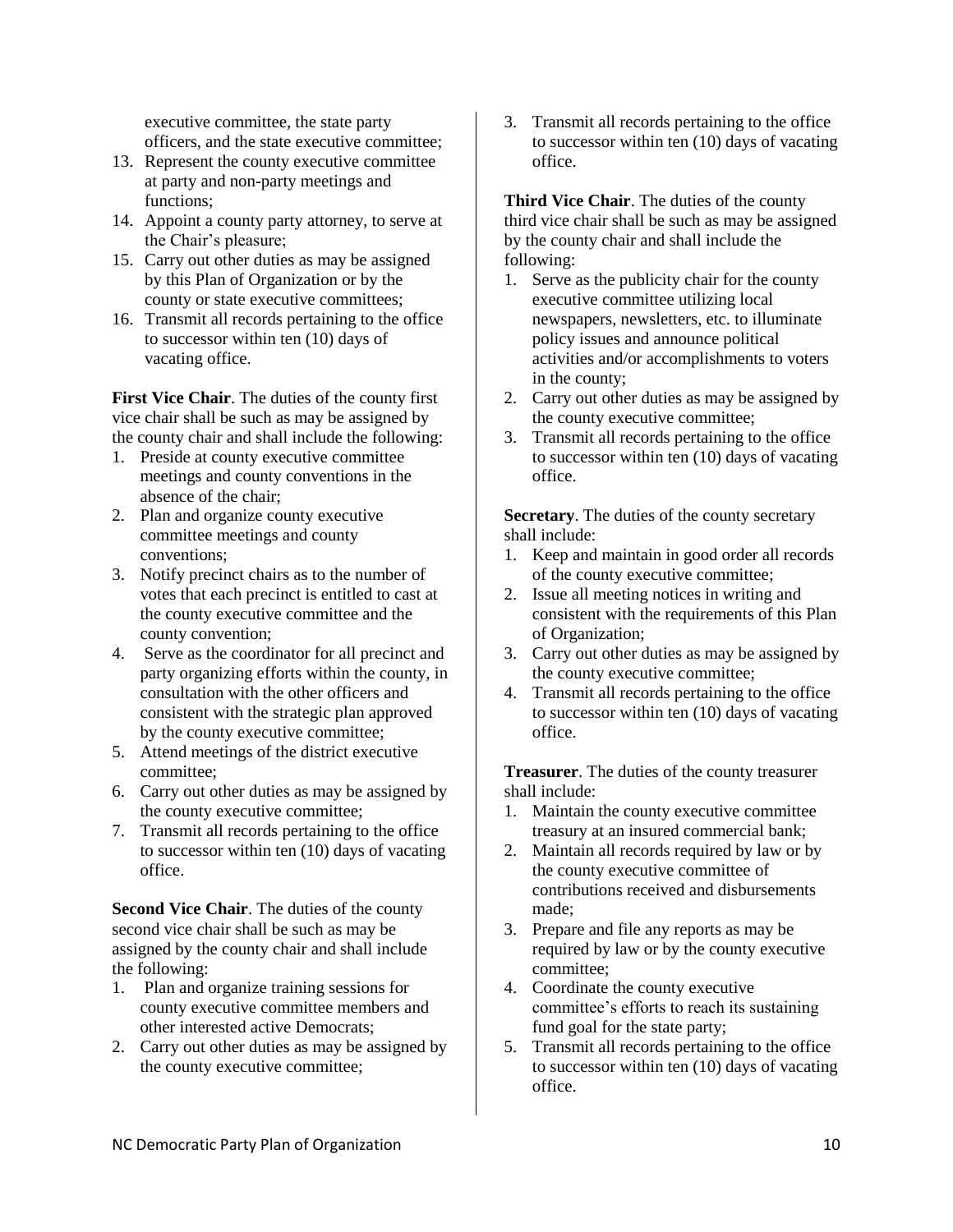#### <span id="page-16-0"></span>**2.06 COUNTY BOARDS OF ELECTIONS**

<span id="page-16-1"></span>**Method of Selection**. The county chair shall call a meeting of the county executive committee and, after consultation with the precinct chairs, submit three (3) names of active Democrats as his or her recommendations for confirmation by the county executive committee. Only when such recommendations shall be confirmed by a majority of the county executive committee members present and voting shall the recommendation be submitted to the state chair. If the county executive committee refuses to confirm a person recommended by the county chair, then the floor shall be open for nominations for that position. Only when a nominee has received a majority vote of the county executive committee members present and voting shall the recommended name be submitted to the state chair. The time frame for the county executive committee to meet to act on these recommendations, the deadline for submitting recommendations to the state chair, and the manner by which such recommendations shall be submitted to the state chair shall be determined and set forth by the state chair.

In the event of a vacancy during the term of a member of the county board of elections, then the county executive committee shall use the same procedure as above, but shall only be required to submit two (2) names to the state chair.

In the event of a vacancy during the term of a member of the county board of elections, if it is determined, by a majority of the elected officers of the county executive committee, that sufficient time does not exist due to the next scheduled meeting of the state board of elections, an election, or pressing vital issues before the county board of elections, to give the required notice of a county executive committee meeting pursuant to the provisions of Section 11.01, the county chair may submit his or her recommendation to the state chair after obtaining confirmation of said recommendations from a majority of the county executive committee without holding a meeting. Attempts

must be made to reach all members of the county executive committee and record of such attempts and the disposition of each attempt must be submitted to the secretary of the county executive committee within ten (10) days.

<span id="page-16-2"></span>**Qualifications of Members**. No person may serve on the county board of elections who does not meet the requirements set forth for such office in the General Statutes of North Carolina.

## <span id="page-16-3"></span>**2.07 PRECINCT JUDGES**

The county chair, after consultation with the precinct chairs, shall recommend to the county board of elections the names of persons to serve as precinct judges. No person may serve as a precinct judge who does not meet the requirements for such office as set forth in the General Statutes of North Carolina.

#### <span id="page-16-4"></span>**2.08 RULES FOR PRECINCT MEETINGS**

The county executive committee shall have power to make any rules with regard to the holding of precinct meetings that it may deem proper, not inconsistent with this Plan of Organization.

## <span id="page-16-5"></span>**2.09 MUNICIPAL EXECUTIVE COMMITTEE**

There shall be a municipal executive committee when required by law to fill any vacancies in nomination to partisan municipal offices to be voted for in any town or city election. The municipal executive committee shall be composed of the precinct chair and vice chair of the precincts that comprise the city or town. Each member shall be entitled to vote as prescribed in Sections 2.02 and 11.03. The county chair shall be an ex-officio, non-voting member of the committee and preside at all meetings.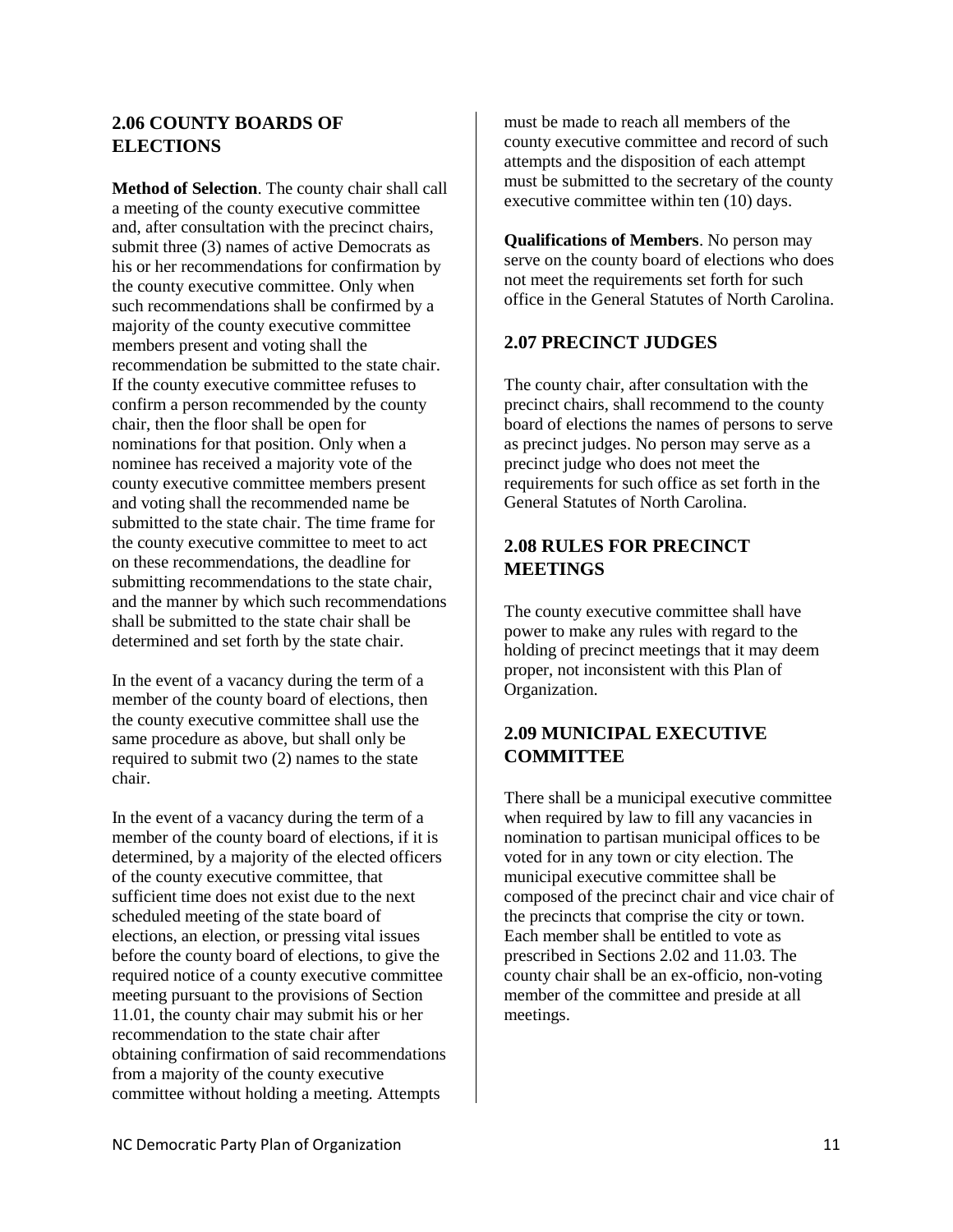## <span id="page-17-0"></span>**2.10 METHODS FOR CONSIDERATION AND ADOPTION OF RESOLUTIONS AT THE COUNTY LEVEL**

- 1. Resolutions may be proposed, considered, and adopted at the annual meeting of any precinct. All resolutions adopted at a precinct meeting shall be forwarded to the county secretary. The county convention shall in even-number years adopt the method for reviewing, editing, consolidating, adopting, and prioritizing resolutions most appropriate for the local party. Resolutions may be addressed either only at the county convention or initially by a special platform and resolution committee appointed by the district chair. Resolutions that are adopted and are of purely local interest shall be recommended for further action on the local level.
- 2. If the resolutions are considered by a committee before the county convention, that committee shall have the authority to edit and/or consolidate resolutions, in keeping with their intention and then prioritize state and national resolutions prior to forwarding them to the county convention.
- 3. Each county shall forward to the district convention from among the resolutions adopted at the county convention state and national resolutions that the county convention prioritizes as reflecting the most vital and pressing issues put forward by the county party. The secretary shall forward these prioritized resolutions to the district secretary within ten days. The other adopted resolutions that are not prioritized will be record as reflecting local county party policy, and shall be forwarded to the State Platforms and Resolutions Committee for constructing the state biennial platform.
- 4. The county secretary shall report all adopted resolutions to the county convention, if resolutions are considered by committee before the convention, this committee meeting shall take place at least 14 days before the county convention and shall be publicized to party members at least 14 days

before it takes place. Any democrat residing in the county may propose and speak on such resolutions at this meeting.

- 5. Resolutions shall be prioritized at the county convention using one of the following methods
	- a. The county convention may approve the prioritization of resolutions as recommended by the committee addressing the resolutions;
	- b. The county convention may decide to amend prioritization recommended by the committee
	- c. Regardless of whether the prior committee method is used, the county convention may decide to first vote on which resolutions to approve and then prioritize resolutions by ballot. Each delegate may prioritize state and national resolutions, but may prioritize fewer than that number if he or she chooses. The county party secretary shall tabulate the ballots, weighted by precinct delegate vote, and report the state prioritized and the national prioritized resolutions to the convention. The secretary shall then forward these results to the district party secretary.

## <span id="page-17-1"></span>**2.11 ALTERNATIVE PLAN OF COUNTY ORANIZATION**

An Alternative Plan of County Organization may amend Plan of Organization Sections 1 Precinct Organization, and/or 2 County Organizations (including the quorum for a County Executive Committee meeting), and/or 5 County Conventions. An Alternative Plan of County Organization must be consistent with all the other sections of the Plan of Organization requirements of the Democratic National Committee, North Carolina statues, and the statues of the county. Consistent with the Plan of Organization, an Alternative County Plan must provide for and encourage diversity and broad participation of active Democrats in the activities, governance, and leadership of the county at every level.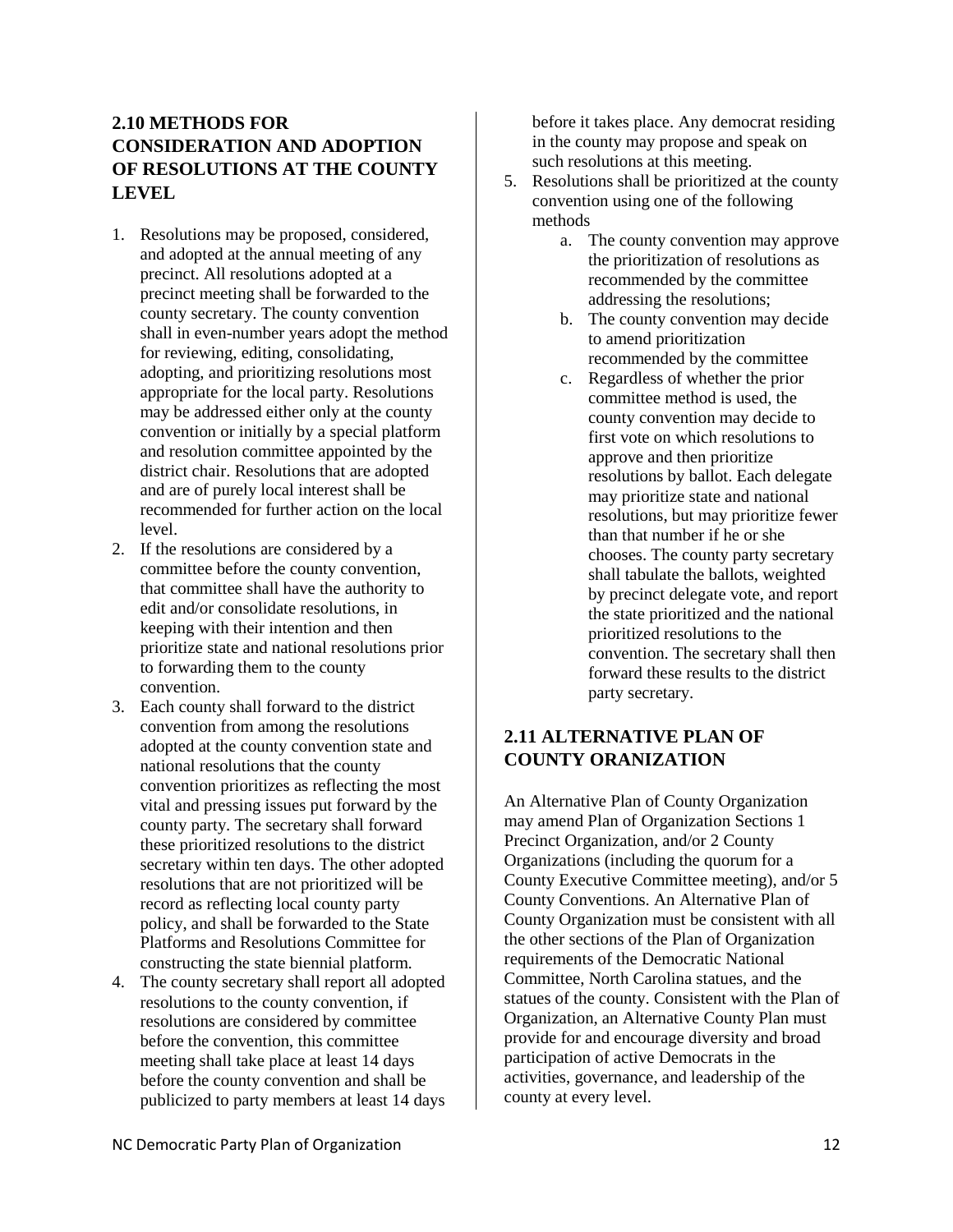#### <span id="page-18-0"></span>**Method of Adoption**

- 1. The county chair shall with the advice and approval of the County Executive Committee, submit an alternative plan to the Plan of Organization Review Committee constituted under section 8.04. Approval requires a majority in a weighted vote of the full County Executive Committee.
- 2. The county chair or the county chair's designee is encouraged to consult with the Plan of Organization Review Committee prior to submitting the alternative plan. The committee's representative(s) from the Congressional District(s) that include the county will be available for these consultations.
- 3. The Plan of Organization Review Committee may make non-binding recommendations regarding the alternative plan to the county chair or the chair's designee. Non-binding recommendations may include proposed amendments to the alternative plan for consideration by the county. Upon receiving the committee's recommendation, the County Chair or the chair's designee may ask that the alternative plan be submitted to the State Executive Committee for final approval without change.

For the county to consider recommended amendments, the amended plan must be submitted to the full County Executive Committee for approval before resubmission to the Plan of Organization Review Committee. County Executive Committee approval requires a majority in a weighted vote of the full County Executive Committee.

The Plan of Organization Review Committee shall submit the final draft of the alternative plan to the State Executive Committee with its recommendations within the notification period for the next State Executive Committee meeting following the review committee's final review.

4. By majority vote, the State Executive Committee may approve, disapprove, or refer the proposed alternative plan back to the county with recommendations. In the event that the State Executive Committee is unable to act on the plan at the scheduled State Executive Committee meeting, the plan may be considered by the State Executive Council. The approving body may not amend the proposed plan.

#### <span id="page-18-1"></span>**Duration**

An Alternative Plan of County Organization shall take effect on the date specified in that plan after approval by the State Executive Committee. The alternative plan will remain in effect for two years.

## <span id="page-18-2"></span>**3.00 CONGRESSIONAL, PROSECUTORIAL, STATE SENATE AND STATE HOUSE OF REPRESENTATIVES DISTRICT ORGANIZATIONS**

## <span id="page-18-3"></span>**3.01 CONGRESSIONAL DISTRICT EXECUTIVE COMMITTEE**

<span id="page-18-4"></span>**Members**. There shall be a congressional district executive committee in each congressional district in North Carolina that shall be composed of:

- 1. The chair and first vice chair (or elected designee, see Section 3.07) of each county in the congressional district shall serve as voting representatives of their county;
- 2. The officers of the congressional district executive committee as set forth in Section 3.04;
- 3. An elected congressional district representative of each state auxiliary organization whose by-laws have been approved by the state executive committee as an ex-officio voting member. The bylaws of each state auxiliary organization shall provide for a method of electing each such representative. State Party Headquarters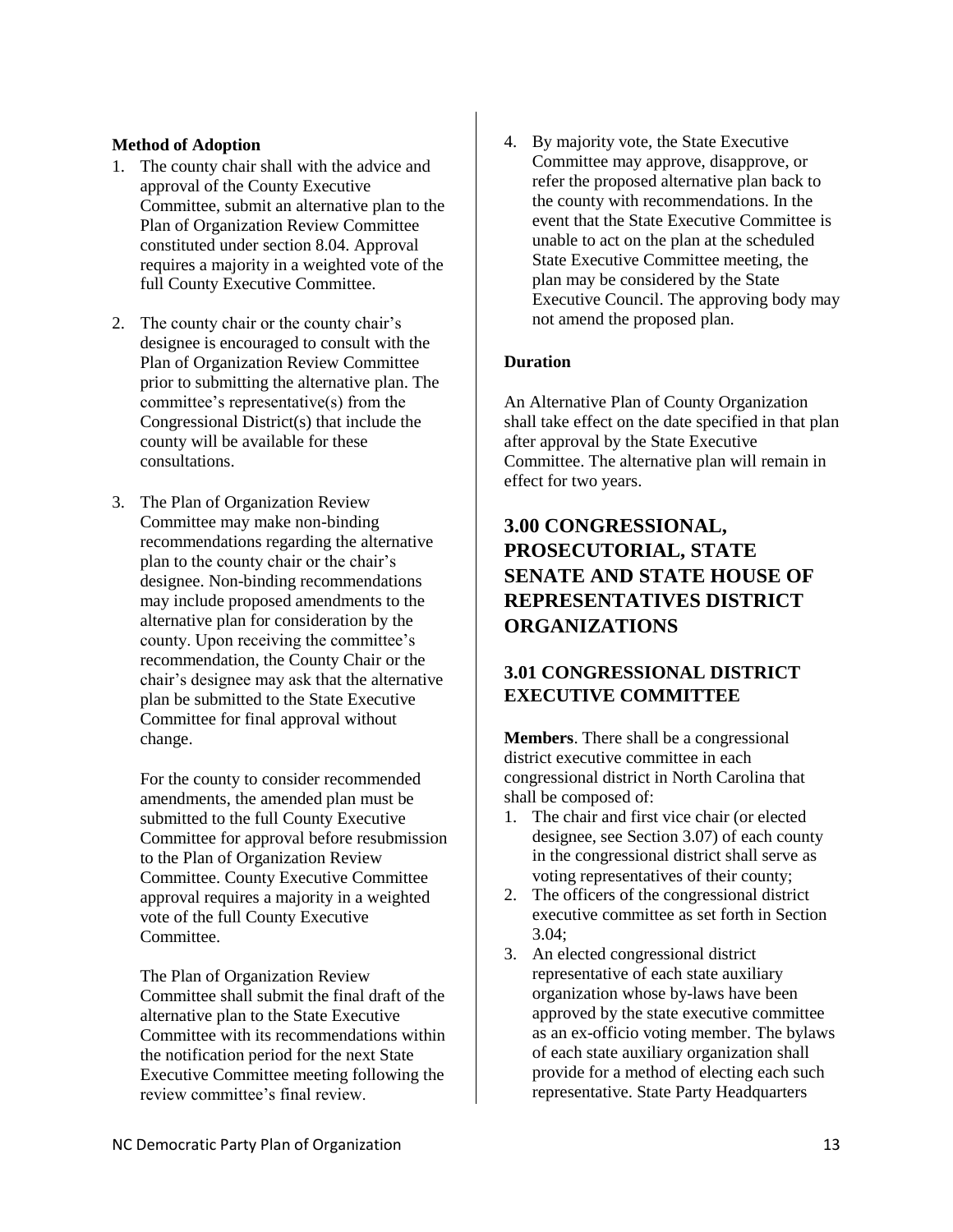shall provide the district chair with the names of the designated representative for each state auxiliary organization. Should a county chair or first vice chair be elected as a district representative of a state auxiliary organization, some other member of said state auxiliary organization shall be certified to the congressional district chair as the representative of that state auxiliary organization to the congressional district executive committee;

- 4. A congressional district chair for minority affairs who shall be appointed by the congressional district chair and who shall serve at the pleasure of the congressional district chair as an ex-officio voting member;
- 5. The Democratic member of Congress of the district as an ex-officio voting member, and
- 6. Any elected or appointed officer of the state executive committee residing in the congressional district.
- 7. Any member of the Democratic National Committee residing in the district shall be an ex-officio, voting member of the Congressional District Executive Committee.

<span id="page-19-0"></span>**Term of Office**. The term of office of the members of the district executive committee shall be for two (2) years and shall expire on the date set for the next succeeding county convention held in an odd- numbered year, or when their successor shall be elected, whichever shall occur first. Newly elected members shall take office immediately upon their election.

## <span id="page-19-1"></span>**Vacancies for Congressional District**

**Executive Committee Members**. Vacancies among members of the congressional district executive committee who represent their county on such committee shall be filled at a meeting of the appropriate county executive committee held within thirty (30) days following the creation of the vacancy.

## <span id="page-19-2"></span>**3.02 VOTING ON THE CONGRESSIONAL DISTRICT EXECUTIVE COMMITTEE**

<span id="page-19-3"></span>**Committee Officers and Ex-Officio Members**. The congressional district executive committee officers elected pursuant to Section 6.01 and the ex-officio members of the congressional district executive committee shall be entitled to one vote each, except when voting for the nominating procedures under North Carolina General Statutes, when they shall be non-voting members.

<span id="page-19-4"></span>**County Representatives**. The representatives of a county (or portion thereof) shall be entitled to cast one (1) vote for each three hundred (300) persons, or major fraction thereof, residing within the county and within the congressional district based upon the last decennial census for all purposes including when voting for the nominating procedures under North Carolina General Statues.

In the event that the representatives of a county should disagree on how their county's votes will be cast, then each shall cast exactly one-half  $(\frac{1}{2})$ of the votes that their county is entitled to cast. If only one representative of a county is present at a meeting of the district executive committee and the other representative from that county on the district executive committee has not designated a proxy (see Section 11.05) or such proxy is not present, then such representative shall be entitled to cast all of the votes which the county is entitled to cast.

## <span id="page-19-5"></span>**3.03 DUTIES OF THE CONGRESSIONAL DISTRICT EXECUTIVE COMMITTEE**

The congressional district executive committee shall perform the duties required by North Carolina General Statutes and such other duties as may be delegated to it by the state chair and/or the state executive committee.

In addition, the members from their respective counties shall perform those duties imposed and specified by North Carolina General Statutes.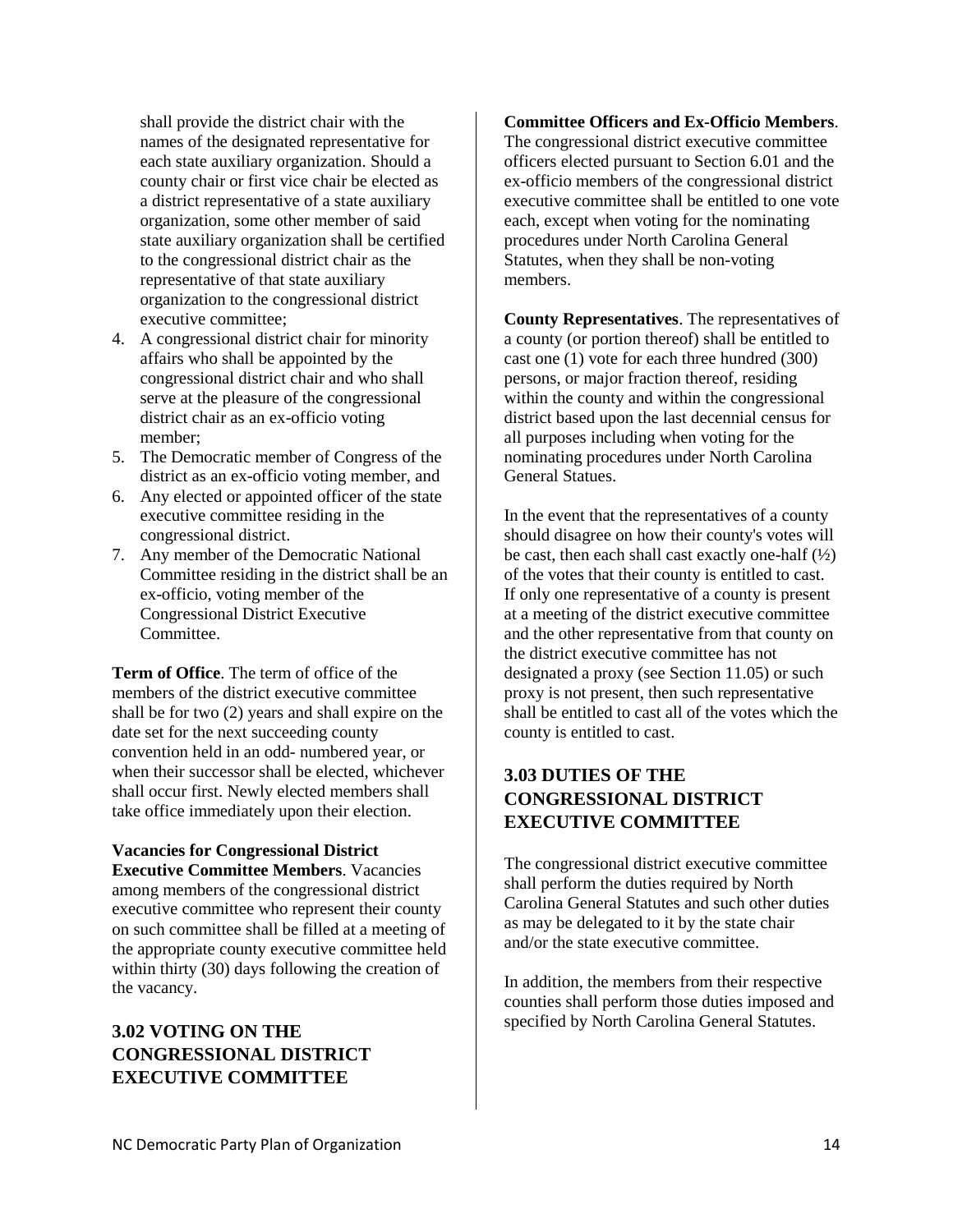## <span id="page-20-0"></span>**3.04 OFFICERS OF THE CONGRESSIONAL DISTRICT EXECUTIVE COMMITTEE**

<span id="page-20-1"></span>**Elected Officers**. The congressional district executive committee shall have as officers a chair, three (3) vice chairs, a secretary and a treasurer elected pursuant to Section 6.01. The first vice chair must be of the opposite gender of the chair. Where there are sufficient counties in a district, no two (2) officers shall live within the same county except for the chair and secretary. Among the chair and three vice chair offices, one of these must be filled by a person of a racial or ethnic minority which constitutes at least twenty percent (20%) of the registered Democrats in that district and one of these offices must be filled by a person thirty-six (36) years of age or younger. Officers of a congressional district executive committee shall be active Democrats residing within the congressional district. Gender, racial or ethnic, and age requirements need not be followed if filling a vacancy for an unexpired term but shall be adhered to when the office is filled for a full term.

<span id="page-20-2"></span>**Appointed Officer**. The congressional district chair for minority affairs shall serve as an appointed officer.

#### <span id="page-20-3"></span>**Election to District Executive Committee**

**Office**. Should a representative of a county to the congressional district executive committee be elected an officer of the congressional district executive committee, he or she automatically vacates their position as a representative of their county to the district executive committee and the vacancy shall be filled pursuant to this Plan of Organization.

#### <span id="page-20-4"></span>**Election to State Executive Committee Office**.

Should any congressional district officer be elected as an officer of the state executive committee, he or she automatically vacates their congressional district office.

#### <span id="page-20-5"></span>**Vacancy and Succession for Congressional District Executive Committee Officers**.

Vacancies occurring among the officers of the

congressional district executive committee shall be filled within thirty (30) days following the creation of the vacancy. The congressional district executive committee chair shall call a meeting of the congressional district executive committee to fill that vacancy and any other vacancies which might be caused by the action of such committee in filling the vacancy. If, for any reason, there should occur a vacancy in the chair of the congressional district executive committee, the first vice chair, the second vice chair, the third vice chair, the secretary or the treasurer, in that order, shall preside and in the absence of all of the foregoing officers, any member of the congressional district executive committee may preside. Should a vacancy of the treasurer of the congressional district occur, the elected officers of the congressional district executive committee shall temporarily appoint a Democrat who resides in the congressional, within ten (10) days of the vacancy, to serve for up to thirty (30) days.

<span id="page-20-6"></span>**Term of Office**. The term of office of the officers of the district executive committee shall be for two (2) years and shall expire on the date set for the next succeeding district convention held in an odd- numbered year, or when their successor shall be elected, whichever shall occur first. Newly elected officers shall take office immediately upon their election.

<span id="page-20-7"></span>**Removal.** Officers and members of the district executive committee may be removed in accordance with Section 10.00.

## <span id="page-20-8"></span>**3.05 DUTIES OF CONGRESSIONAL DISTRICT OFFICERS**

<span id="page-20-9"></span>**Chair**. The duties of the congressional district chair shall include:

- 1. Preside at district executive committee meetings and district conventions;
- 2. Draft, in consultation with the district executive committee, a strategic plan outlining reasonable political goals for the district;
- 3. Execute the strategic plan approved by the district executive committee;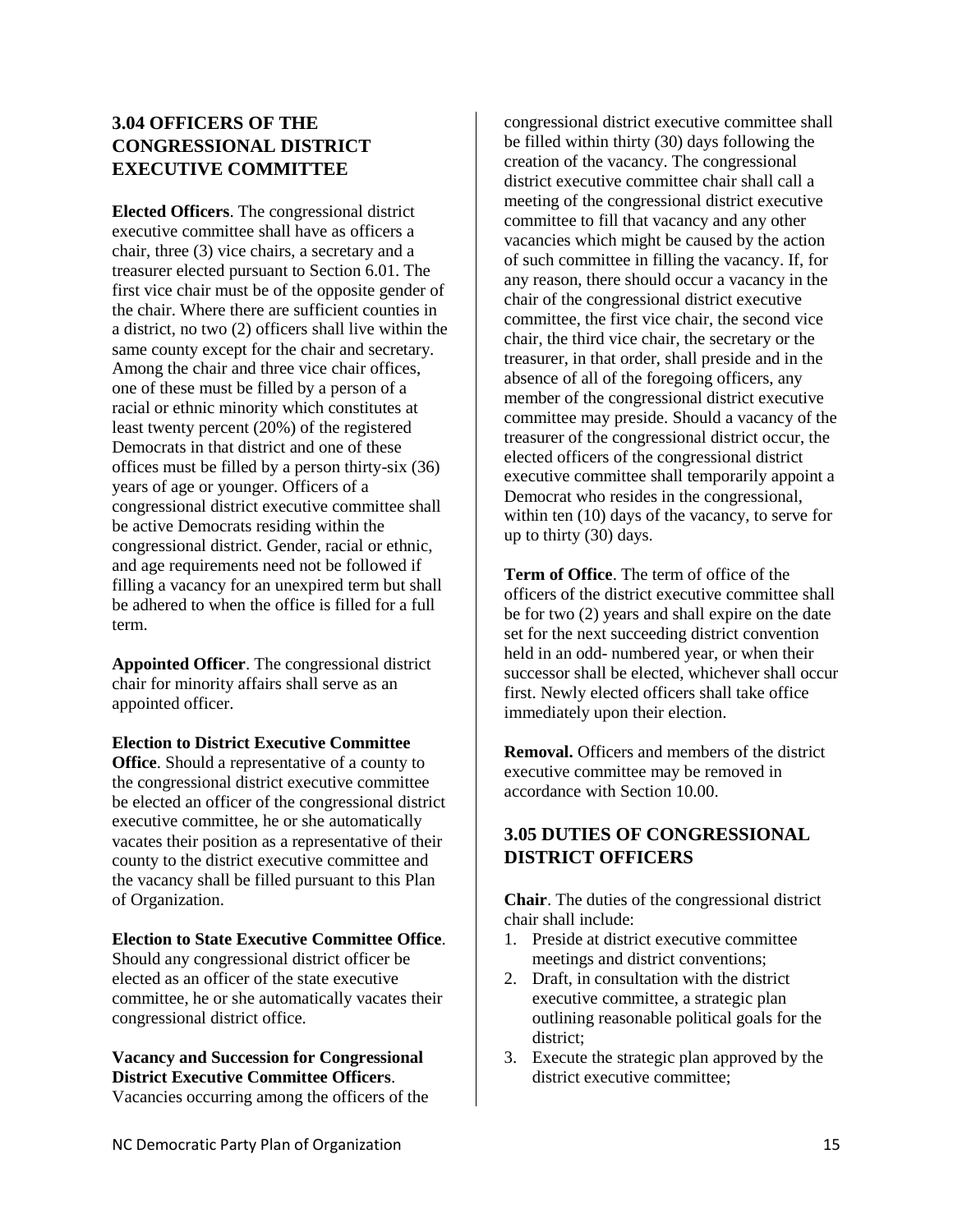- 4. Designate the exact time and place, consistent with the date set by the state chair, at which the district convention is to be held. Said designation to be given to the state chair and county chairs within the district at least thirty (30) days prior to the said district convention;
- 5. Assist the state chair and state party staff in the dissemination of party information;
- 6. Serve as the delegate selection chair responsible for carrying out the duties specified in the Delegate Selection Plan adopted by the state executive committee relating to the election of delegates to the Democratic National Convention;
- 7. Appoint committees as may be required in the execution of these duties;
- 8. Attend meetings of the state executive council and the state executive committee;
- 9. Serve as the spokesperson for the district executive committee;
- 10. Serve as the liaison between the district executive committee and the state party officers and staff;
- 11. Represent the district at party and non-party meetings and functions;
- 12. Carry out other duties as may be assigned by this Plan or Organization or by the district or state executive committees;
- 13. Transmit all records pertaining to the office to successor within ten (10) days of vacating office.
- 14. Serve on Committee for Distribution of State Campaign NC Victory Fund as provided for in Section 8.03.

<span id="page-21-0"></span>**First Vice Chair**. The duties of the congressional district first vice chair shall include:

- 1. Preside at district executive committee meetings and district conventions in the absence of the chair;
- 2. Plan and organize district executive committee meetings and district conventions;
- 3. Serve as the coordinator of all district-wide party organizing efforts, in consultation with other officers and consistent with the strategic plan approved by the district executive committee;
- 4. Carry out other duties as may be assigned by the district executive committee;
- 5. Transmit all records pertaining to the office to successor within ten (10) days of vacating office.

<span id="page-21-1"></span>**Second Vice Chair**. The duties of the congressional district second vice chair shall include:

- 1. Plan and organize training sessions for district executive committee members and other interested active Democrats;
- 2. Carry out other duties as may be assigned by the district executive committee;
- 3. Transmit all records pertaining to the office to successor within ten (10) days of vacating office.

<span id="page-21-2"></span>**Third Vice Chair**. The duties of the congressional district third vice chair shall include:

- 1. Serve as the publicity chair for the district executive committee utilizing local newspapers, newsletters, etc. to illuminate policy issues and announce political activities and/or accomplishments to voters in the district;
- 2. Carry out other duties as may be assigned by the district executive committee;
- 3. Transmit all records pertaining to the office to successor within ten (10) days of vacating office.

<span id="page-21-3"></span>**Secretary**. The duties of the congressional district secretary shall include:

- 1. Keep and maintain in good order all records of the district executive committee;
- 2. Issue all meeting notices in writing and consistent with the requirements of this Plan of Organization;
- 3. Carry out other duties as may be assigned by the district executive committee;
- 4. Transmit all records pertaining to the office to successor within ten (10) days of vacating office.

<span id="page-21-4"></span>**Treasurer**. The duties of the congressional district treasurer shall include:

1. Maintain the district executive committee treasury at an insured commercial bank;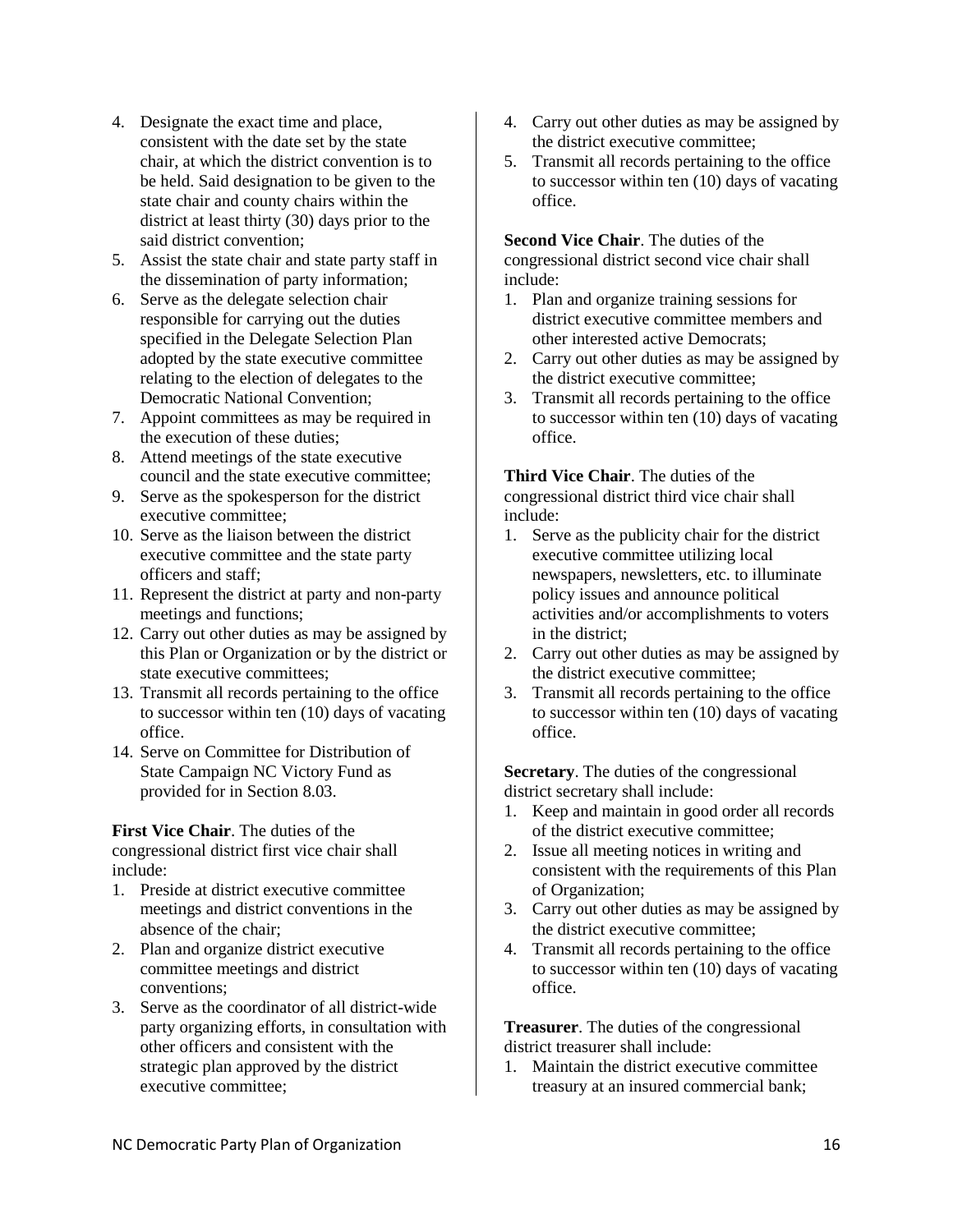- 2. Maintain all records required by law or by the district executive committee of contributions received and disbursements made;
- 3. Prepare and file any reports as may be required by law or by the district executive committee;
- 4. Transmit all records pertaining to the office to successor within ten (10) days of vacating office.

#### <span id="page-22-0"></span>**Congressional District Chair for Minority**

**Affairs**. The congressional district chair for minority affairs shall serve as a liaison between the party and the minority communities in that district and shall encourage full participation and representation in all party affairs.

#### <span id="page-22-1"></span>**3.06 CONGRESSIONAL DISTRICT EXECUTIVE COMMITTEE MEETINGS**

<span id="page-22-2"></span>**When and Where Held**. An annual congressional district executive committee meeting shall be held within the geographical boundaries of each congressional district each year. The state chair, after consulting with the congressional district chairs, shall designate the date on which such congressional district executive committee meetings shall be held. The exact location and time of the congressional district executive committee meetings shall be determined by the congressional district chair.

<span id="page-22-3"></span>**Called Meetings**. The congressional district chair shall issue a call for a meeting of the congressional district executive committee periodically, but not less than once every six (6) months. Additional meetings may be called in accordance with Section 11.01.

#### <span id="page-22-4"></span>**When Congressional District Executive Committee is not in Session.** When the congressional district executive committee is not in session, the officers of the congressional district executive committee shall act in the place of the congressional district executive committee on matters unless this Plan of Organization states that action is to be taken by the entire congressional district executive

committee. The chair of the district executive committee is encouraged to include the presidents of chartered auxiliary organizations in such sessions.

#### <span id="page-22-5"></span>**3.07 SPLIT COUNTIES**

Should a county be divided between two or more congressional districts, the county shall be entitled to two (2) representatives on the congressional district executive committee of each district in which any portion of the county is located. The county chair and first vice chair shall represent the county on the district executive committee in the district in which they reside. The same county convention at which the county officers are elected shall elect the balance of their entire representation on each such district executive committee. However, such representation on the district executive committee must be by active Democrats from such county residing in the congressional district to which they shall be elected, ensuring equal division between men and women. In voting on the balance of such district executive committee representation, only those Democrats present at the county convention, who reside in the congressional district, shall be entitled to vote for and elect their representatives from the county to the congressional district executive committee.

## <span id="page-22-6"></span>**3.08 PROSECUTORIAL DISTRICT EXECUTIVE COMMITTEE**

<span id="page-22-7"></span>**Composition**. There shall be a prosecutorial district executive committee for each prosecutorial district in the state. It shall be composed of two (2) members from each county in the district except that Section 3.12 shall apply to single county prosecutorial districts. These members shall be elected at their respective county conventions held in evennumbered years.

<span id="page-22-8"></span>**Vacancies for Prosecutorial District Executive Committee Members**. Vacancies among members of the prosecutorial district executive committee who represent their county on such committee shall be filled within thirty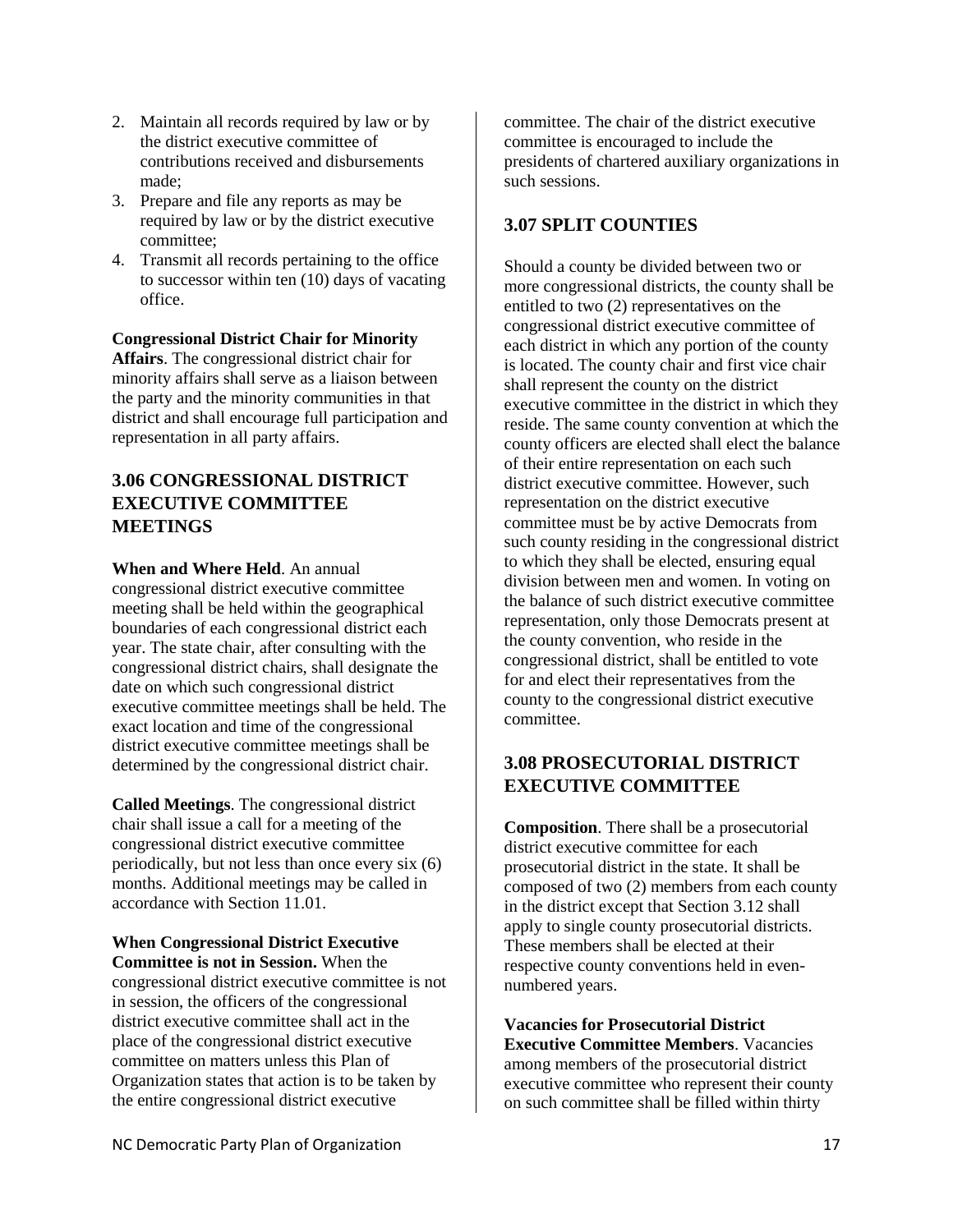(30) days following the creation of the vacancy by the county executive committee representing that portion of the county in the prosecutorial district executive committee.

<span id="page-23-0"></span>**Voting**. The two (2) members shall be entitled to cast, for their county, one (1) vote for each three hundred (300) persons, or major fraction thereof, residing within the county, based upon the last decennial census. In the event that the two (2) members should disagree on how their county's votes shall be cast, then each member shall cast exactly one- half of the votes which their county is entitled to cast. If only one representative of a county is present at a meeting of the prosecutorial executive committee and the other member from that county has not designated a proxy, (see Section 11.05), or such proxy is not present, then such representative shall be entitled to cast all of the votes which the county is entitled to cast.

<span id="page-23-1"></span>**Duties**. The prosecutorial district executive committee shall perform those duties imposed and specified by North Carolina General Statutes.

<span id="page-23-2"></span>**Officers**. The congressional district chair and the congressional district secretary shall be exofficio, non-voting members of the prosecutorial district executive committee. Where a prosecutorial district lies in more than one (1) congressional district, the state chair shall designate one of the applicable congressional district chairs and secretaries as chair and secretary of the prosecutorial district executive committee.

The congressional district chair shall preside at all meetings of the prosecutorial district executive committee. In filling vacancies of persons nominated for District Attorney, the chair and secretary shall immediately certify the name of the appointee to the State Board of Elections and furnish a copy to the state chair.

#### <span id="page-23-3"></span>**3.09 STATE SENATORIAL DISTRICT EXECUTIVE COMMITTEE**

<span id="page-23-4"></span>**Composition**. There shall be a state senatorial district executive committee for each state senatorial district in the state. It shall be composed of two (2) members from each county in that district except that Section 3.12 shall apply to single county state senatorial districts. These members shall be elected at their respective county conventions held in evennumbered years. In the case where only part of the county is included within a state senatorial district, then in electing the members of the state senatorial district executive committee, only the delegates to the county convention who reside in the state senatorial district may vote in electing the state senatorial district executive committee member, and only these delegates shall be considered as the membership of the convention in determining a quorum. If the county chair does not reside in the district, he or she may preside but shall have no vote.

<span id="page-23-5"></span>**Vacancies for State Senatorial District Executive Committee Members**. Vacancies among members of the state senatorial district executive committee who represent their county on such committee shall be filled within thirty (30) days following the creation of the vacancy by the county executive committee representing that portion of the county in the state senatorial district.

<span id="page-23-6"></span>**Voting**. The two (2) members shall be entitled to cast, for their county, one (1) vote for each three hundred (300) persons, or major fraction thereof, residing in the county based upon the last decennial census, or in the case where less than the whole county is in the district, one (1) vote for each three hundred (300) persons, or major fraction thereof, residing in that part of the district within the county based upon the last decennial census. In the event that the two members should disagree on how their county's votes will be cast, then each member shall cast exactly one-half of the votes which their county is entitled to cast. If only one representative of a county is present at a meeting of this committee and the other member has not designated a proxy (see Section 11.05), or such proxy is not present, then such representative shall be entitled to cast all of the votes which the county is entitled to cast.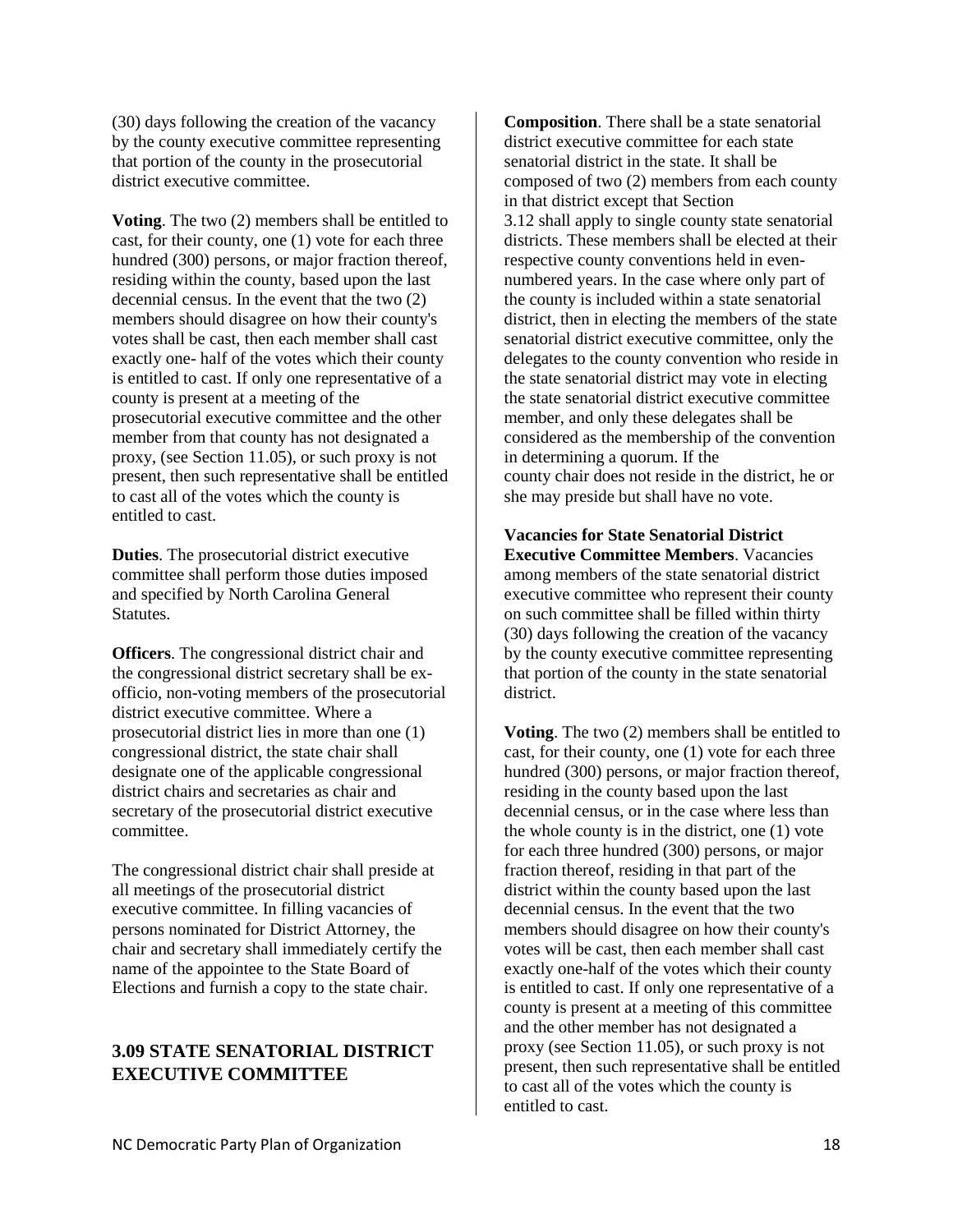<span id="page-24-0"></span>**Duties**. The state senatorial district executive committee shall perform those duties imposed and specified by North Carolina General Statutes.

<span id="page-24-1"></span>**Officers**. The congressional district chair and the congressional district secretary shall be exofficio, non-voting members of the state senatorial district executive committee. Where a state senatorial district lies in more than one congressional district, the state chair shall designate one of the applicable congressional district chairs and secretaries as chair and secretary of the state senatorial district executive committee.

The congressional district chair shall preside at all meetings of the state senatorial district executive committee. In filling vacancies of a Senator elected to the General Assembly, the congressional district chair and secretary shall immediately certify the name of the recommended person to the Governor of the State of North Carolina, State Capitol, Raleigh, NC 27601, and furnish a copy to the state chair and the State Board of Elections.

In filling vacancies of persons nominated for Senator of the General Assembly, the chair and secretary shall immediately certify the name of the appointee to the State Board of Elections and furnish a copy to the state chair.

## <span id="page-24-2"></span>**3.10 STATE HOUSE OF REPRESENTATIVES DISTRICT EXECUTIVE COMMITTEE**

<span id="page-24-3"></span>**Composition**. There shall be a state house of representatives district executive committee for each state house of representatives district in the state. It shall be composed of two (2) members from each county in that district except that Section 3.12 shall apply to single county state house of representatives districts. These members shall be elected at their respective county conventions held in even-numbered years. In the case where only part of the county is included within a state house of representatives district, then in electing the

members of the state house of representatives district executive committee, only the delegates to the county convention who reside in the state house of representatives district may vote in electing the state house of representatives district committee members, and only these delegates shall be considered as the membership of the convention in determining a quorum. If the county chair does not reside in the district, he or she may preside but shall have no vote.

<span id="page-24-4"></span>**Vacancies on State House of Representatives District Executive Committee**. Vacancies among members of the state house of representatives district executive committee who represent their county on such committee shall be filled within thirty (30) days following the creation of the vacancy by the county executive committee representing that portion of the county in the state house of representatives district executive committee.

<span id="page-24-5"></span>**Voting**. The two (2) members on a state house of representatives district executive committee shall be entitled to cast, for their county, one (1) vote for each three hundred (300) persons, or major fraction thereof, residing within the county, based upon the last decennial census, or in the case where less than the whole county is in the district, one (1) vote for each three hundred (300) persons or major fraction thereof residing in that part of the district within the county based upon the last decennial census. In the event that the two members should disagree on how their county's votes will be cast, then each member shall cast exactly one-half of the votes which their county is entitled to cast. If only one representative of a county is present at a meeting of this committee and the other member from the county on this committee has not designated a proxy (see Section 11.05), or such proxy is not present, then such representative shall be entitled to cast all of the votes which the county is entitled to cast.

<span id="page-24-6"></span>**Duties**. The state house of representatives district executive committee shall perform those duties imposed and specified by North Carolina General Statues.

<span id="page-24-7"></span>**Officers**. The congressional district chair and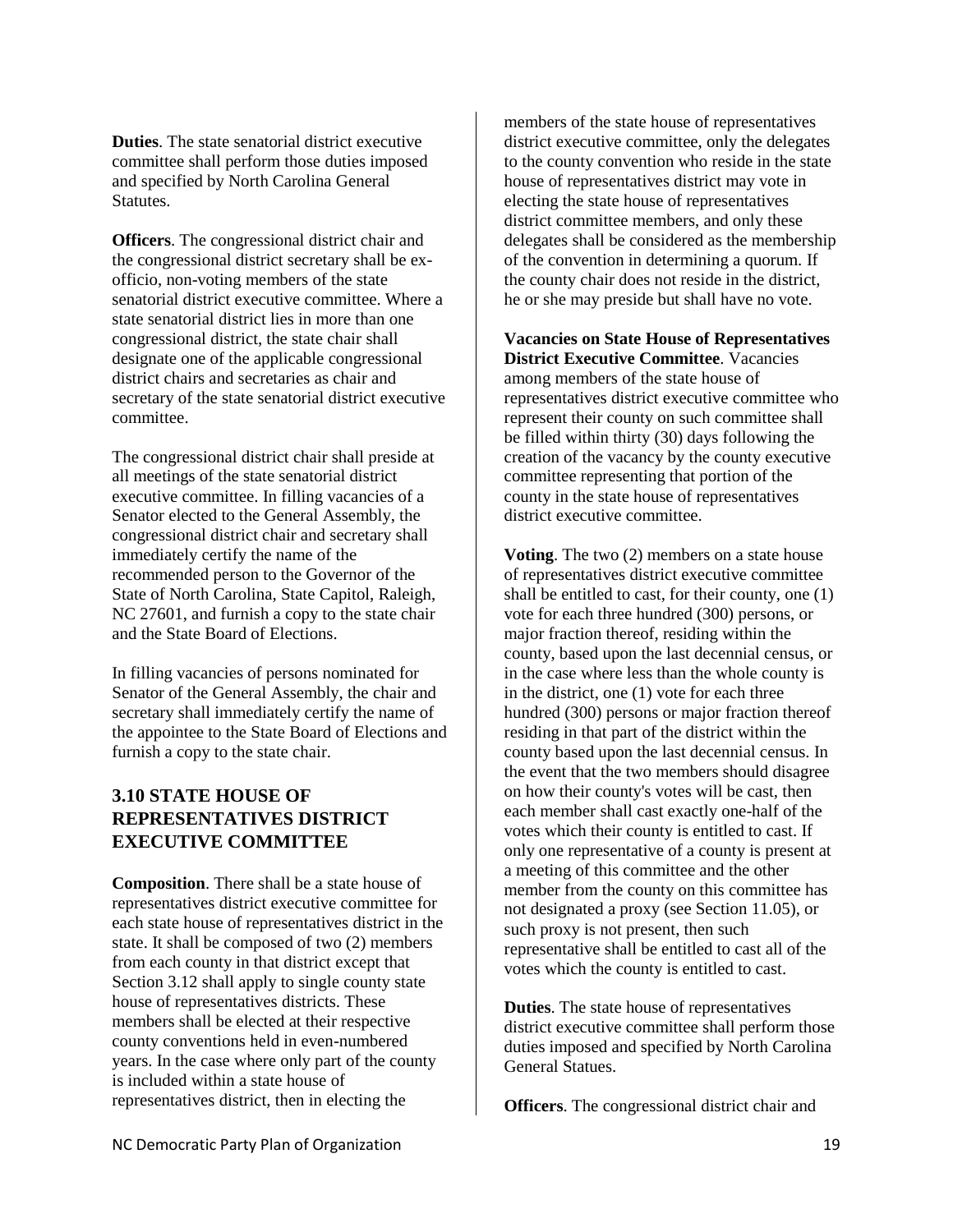congressional district secretary shall be exofficio, non-voting members of the state house of representatives district executive committee. Where a state house of representatives district lies in more than one congressional district, the state chair shall designate one of the applicable congressional district chairs and secretaries as chair and secretary of the state house of representatives district executive committee.

The congressional district chair shall preside at all meetings of the state house of representatives district executive committee. In filling vacancies of a Representative elected to the General Assembly, the chair and secretary shall immediately certify the name of the recommended person to the Governor of the State of North Carolina, State Capitol, Raleigh, NC 27601, and furnish a copy to the state chair and the State Board of Elections.

In filling vacancies of persons nominated for Representative of the General Assembly, the chair and secretary shall immediately certify the name of the appointee to the State Board of Elections and furnish a copy to the state chair.

#### <span id="page-25-0"></span>**3.11 COUNTY ELECTED OFFICIALS**

When North Carolina General Statutes require a political party to recommend or nominate a person to fill a vacancy created in the office of county commissioner, sheriff, register of deeds, coroner, or member of the school board, then the following process shall be used:

<span id="page-25-1"></span>**Office Elected by Countywide Vote**. The members of the county executive committee shall, by majority vote, designate a person as either a recommendation or nominee to fill the vacancy. Each member of the committee in attendance shall vote in accordance with Section 2.02 of this Plan.

#### <span id="page-25-2"></span>**Office Elected by District Within County**.

Only those members of the county executive committee who reside in the district shall be eligible to vote. For the purpose of determining a quorum, those members of the county executive committee eligible to vote shall be considered. If

the county chair does not reside in the district, he or she may still preside but shall have no vote. Each member in attendance and eligible to vote shall vote in accordance with Section 2.02 of this Plan.

In filling vacancies of elected officials, the chair and secretary shall immediately certify the name of the recommended person to the Chairperson of the Appointing Authority.

#### <span id="page-25-3"></span>**3.12 SINGLE COUNTY DISTRICTS**

<span id="page-25-4"></span>**Whole County**. Should any prosecutorial, state senatorial, or state house of representatives district be composed of only one county, and includes all of that county, then the county executive committee of said county shall be the prosecutorial, state senatorial or state house of representatives district executive committee for the respective district. (See Sections 3.09, 3.10 and 3.11.) Upon convening, the county executive committee shall resolve itself into the prosecutorial, state senatorial or state house of representatives district executive committee for the respective district; each member in attendance shall have one vote.

<span id="page-25-5"></span>**Partial County.** Should any prosecutorial, state senatorial or state house of representatives district be composed of only one county, but includes less than all of that county, then the county executive committee of said county shall be the prosecutorial, state senatorial or state house of representatives district executive committee for the respective district, but only those county executive members who reside in the district shall be eligible to vote, and for the purpose of determining a quorum, those persons eligible to vote shall be considered as the members of the committee. If the county chair does not reside in the district, he or she may still preside but shall have no vote. Upon convening, the members of the county executive committee who reside in the applicable district shall resolve themselves into the prosecutorial, state senatorial or state house of representatives executive committee for the respective district; each member in attendance shall have one vote.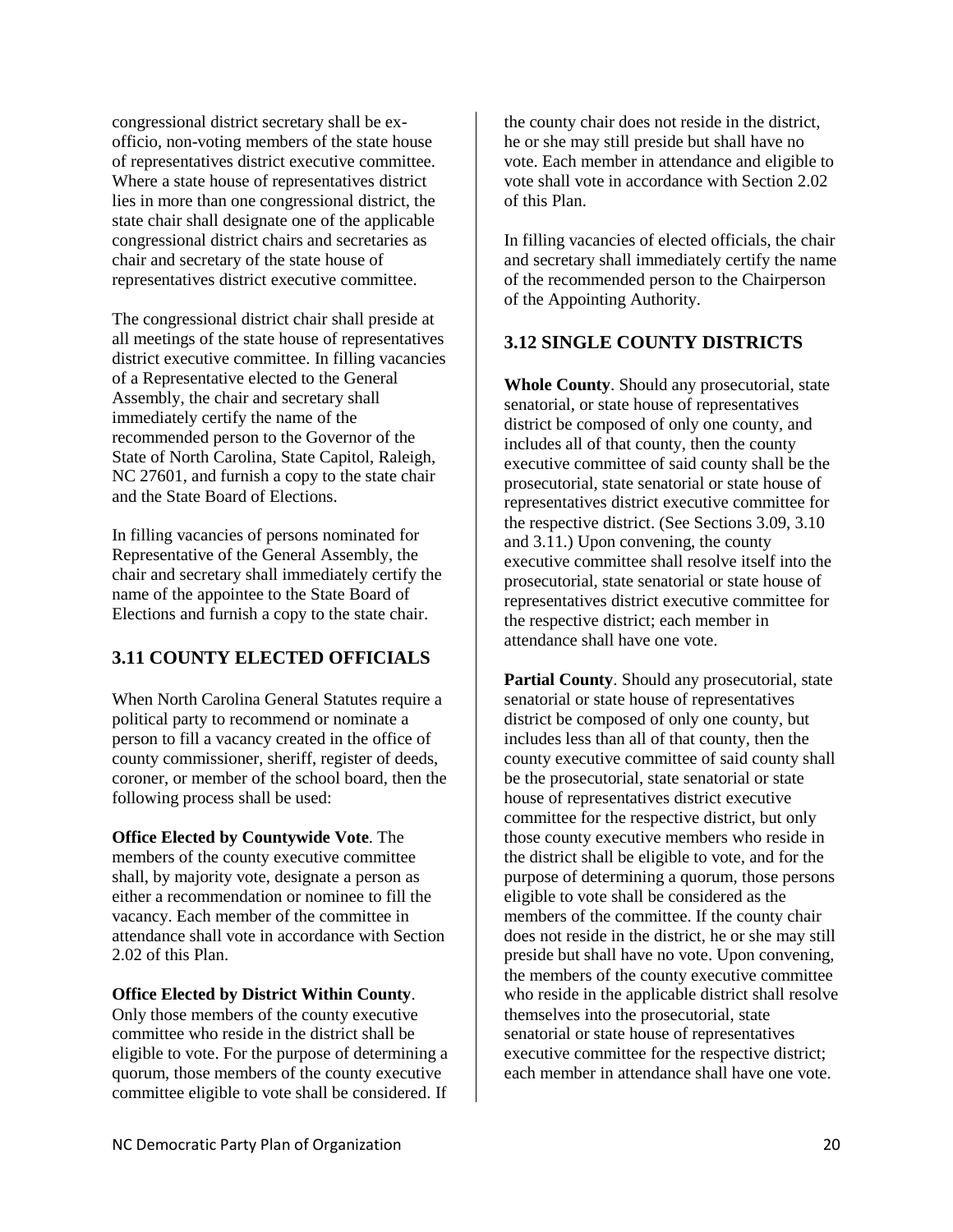The county chair shall preside at all meetings of the prosecutorial, state senatorial, and state house of representatives district executive committees. In filling vacancies of elected officials, the chair and secretary shall immediately certify the name of the recommended person to the Governor of the State of North Carolina, State Capitol, Raleigh, NC 27601, and furnish a copy to the state chair and the State Board of Elections.

In filling vacancies of persons nominated for election, the chair and secretary shall immediately certify the name of the appointee to the State Board of Elections and furnish a copy to the state chair.

#### <span id="page-26-0"></span>**4.00 STATE ORGANIZATION**

## <span id="page-26-1"></span>**4.01 STATE EXECUTIVE COMMITTEE**

There shall be a state executive committee that shall be the governing body of the North Carolina Democratic Party as follows:

<span id="page-26-2"></span>**Composition**. The state executive committee shall consist of its elected officers, appointed officers, ex- officio officers, ex-officio members, congressional district chairs, any other members of the state executive council and county chairs. An additional 450 elected members shall be elected at the county conventions held in odd-numbered years apportioned among all the counties in proportion to the number of votes cast by the counties for the Democratic nominee for Governor at the last preceding gubernatorial election. If after the exofficio county chair and the apportionment there is only one member, one additional member shall be elected so that all counties have at least two members.

<span id="page-26-3"></span>**Method of Election**. In electing members to the state executive committee, delegates to the county convention shall be instructed to cast one half of their votes for men and one half for women; if the number to be elected is an odd number, they shall be instructed to divide their votes equally with a difference of not more than

one. This provision shall be inapplicable when only one member is to be elected.

The presidents of all state auxiliary organizations, with by-laws approved by the state executive committee, shall be ex-officio voting members of the state executive committee.

The members of the Democratic National Committee from North Carolina and the national committeeman and national committeewoman of the Young Democrats of North Carolina shall be ex-officio voting members of the state executive committee.

All Democratic members of the Council of State, the United States Senate representing North Carolina, the United States House of Representative representing North Carolina, and the Democratic Speaker of the North Carolina House of Representatives and the Democratic President Pro Tem of the North Carolina Senate shall be ex-officio voting members of the state executive committee. If a Democrat is not the Speaker of the North Carolina House of Representatives, then the person designated as Democratic or minority leader of the North Carolina House of Representatives shall be an ex-officio voting member of the state executive committee. If a Democrat is not the President Pro Tem of the North Carolina Senate, then the person designated as Democratic or minority leader of the North Carolina Senate shall be an ex-officio voting member of the state executive committee.

<span id="page-26-4"></span>**Term of Office**. The term of office of the members of the state executive committee shall be for two (2) years and shall expire on the date set for the next succeeding county convention held in an odd- numbered year or when their successors shall be elected, whichever shall occur first. Newly elected members shall take office immediately upon their election.

<span id="page-26-5"></span>Attendance. Any state executive committee member who fails to attend two or more meetings within such person's term of elective office or term of office, whichever shall expire first, without sending a proxy in his or her place,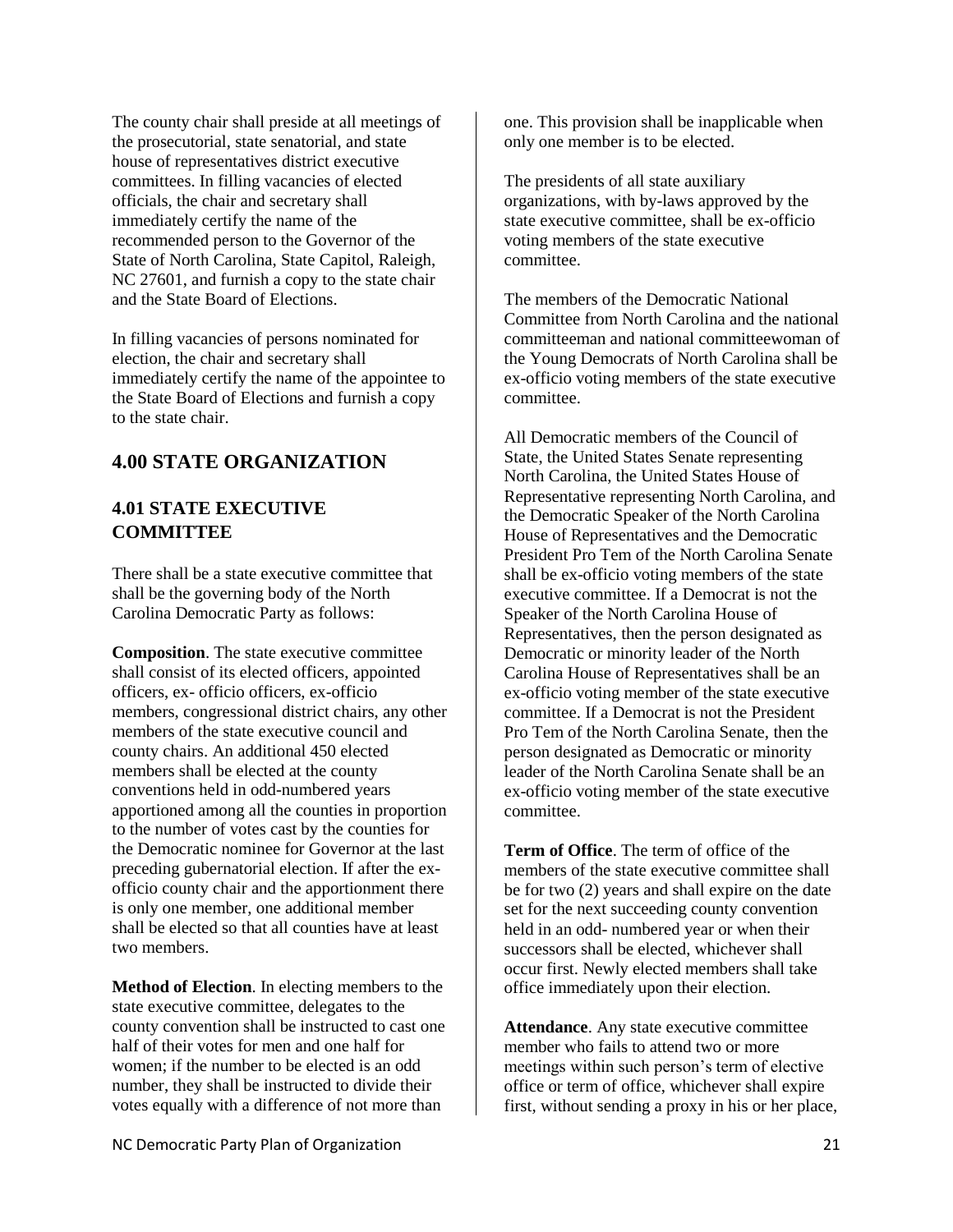shall be removed from membership on the state executive committee. When a member serves by virtue of his or her position as county Chair, removal from the committee shall not affect his or her position as county Chair, and a person shall be elected by the county executive committee to serve on the state executive committee for the duration of the county Chair's term. When a member serves by virtue of his or her position as a congressional district Chair, removal from the committee shall not affect his or her position as district Chair, and a person shall be elected by the officers of the congressional district party to serve on the state executive committee for the duration of the district Chair's term. When a member serves by virtue of his or her position as president of a state auxiliary organization or as a national committeeman or national committee- woman of the Young Democrats of North Carolina, removal from the committee shall not affect his or her other position, and a person shall be elected by the statewide officers of the respective organization to serve on the state executive committee for the duration of such person's term of office. When a member serves by virtue of his or her position as a member of the Democratic National Committee, removal from the committee shall not affect his or her status as a member of the Democratic National Committee, and a person shall be elected by the state executive council to serve on the state executive committee for the duration of such person's term of office. When a member serves by virtue of his or her position as a state officer, removal from the committee shall not affect his or her position as a state officer, and a person shall be elected by the state executive council to serve on the state executive committee for the duration of such person's term. When any member, except for members serving in positions specifically listed hereinabove, serves by virtue of his or her membership on the state executive council, removal from the committee shall not affect his or her position on the state executive council, and a person shall be elected by the state executive council to serve on the state executive committee for the duration of such person's term on the state executive council. When a member serves by virtue of holding some elective office, upon removal such

member's position shall remain vacant for a period of four (4) years, or until such person's term of elective office expires, whichever shall occur first.

<span id="page-27-0"></span>**Vacancies for State Executive Committee Members**. Vacancies among members of the state executive committee who represent their county on such committee shall be filled at a meeting of the appropriate county executive committee held within thirty (30) days following the creation of the vacancy.

<span id="page-27-1"></span>**Removals**. Officers and members of the state executive committee may be removed in accordance with Section 10.00.

#### <span id="page-27-2"></span>**4.02 ELECTED OFFICERS**

<span id="page-27-3"></span>**Date of Election**. In each odd-numbered year, the state chair shall convene the state executive committee prior to March 1 for the purpose of electing its officers.

<span id="page-27-4"></span>**Elected Officers**. The state executive committee shall have as its elected officers a chair, three (3) vice chairs and a secretary. The first vice chair must be of the opposite gender of the chair. Among the chair and three vice chairs, one of these must be filled by a person of a racial or ethnic minority which constitutes at least 20 twenty percent (20%) of the registered Democrats in the state and one of these offices must be filled by a person thirty (36) years of age or younger. Gender, racial or ethnic and age requirements need not be followed if filling a vacancy for an unexpired term, but shall be adhered to when the office is filled for a full term.

<span id="page-27-5"></span>**Vacancy and Succession for Elected State Executive Committee Officers**. Vacancies occurring among the elected officers of the state executive committee shall be filled within sixty (60) days following the creation of the vacancy. The state chair shall call a meeting of the state executive committee to fill that vacancy and any other vacancies that might be caused by the action of such committee in filling the vacancy. If, for any reason, there should occur a vacancy in the office of state chair, the first vice chair,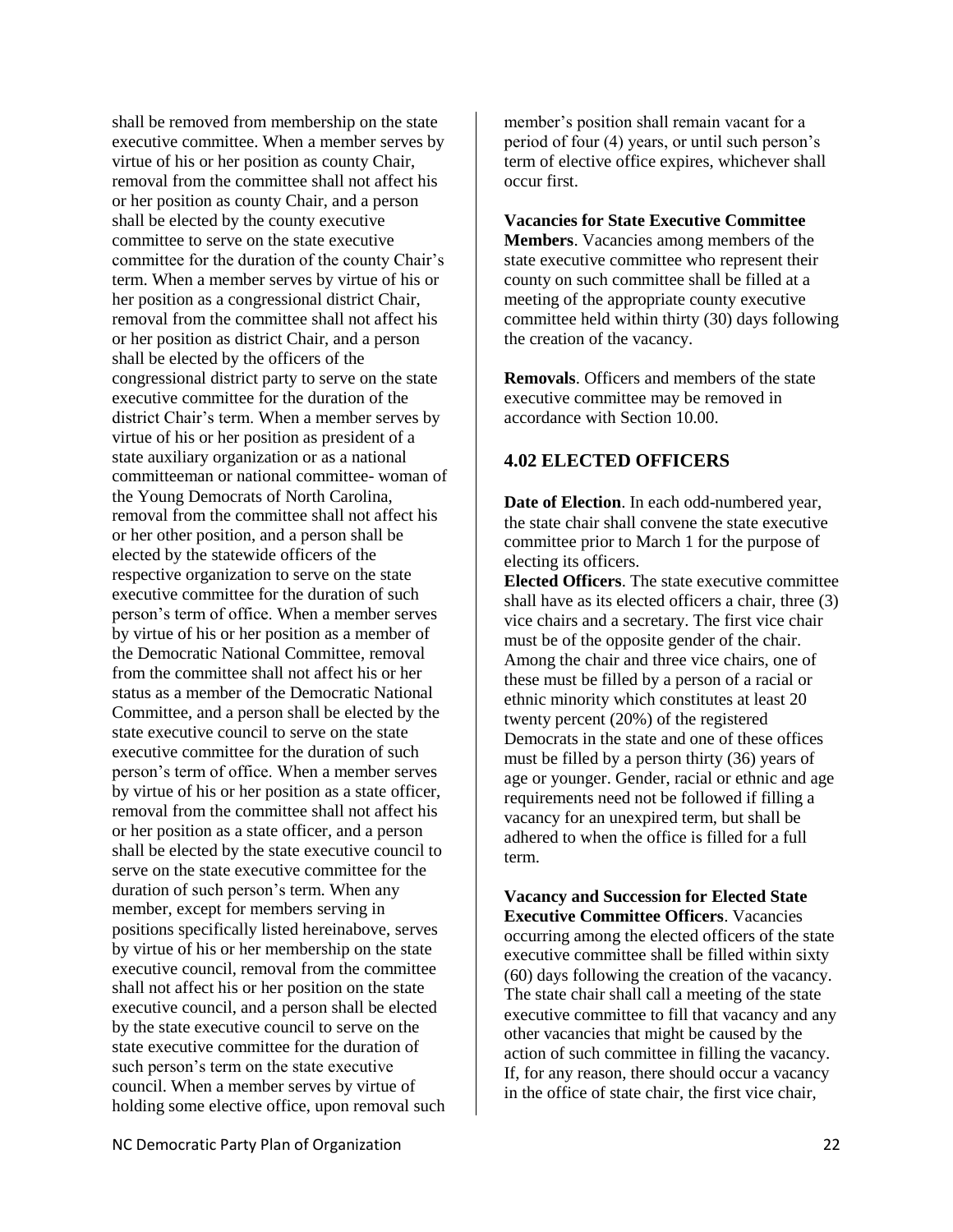the second vice chair, the third vice chair, the secretary or the treasurer, in that order, shall preside and in the absence of all of the foregoing officers, any member of the state executive committee may preside.

## <span id="page-28-0"></span>**4.03 APPOINTED AND EX-OFFICIO OFFICERS**

The state chair shall appoint a treasurer, a sustaining fund chair or up to three sustaining fund co-chairs a chair for minority affairs and a state advisor for the Teen Dems, all of whom shall serve at the pleasure of the state chair as appointed officers and all of whom shall be voting members of the state executive committee. The state chair shall appoint up to 5 persons to serve on the Sustaining Fund Committee. These members shall be non-voting Ex- Officio Members of the State Executive Council.

<span id="page-28-1"></span>**The Association of County Chairs**: There shall be an association of at least the one hundred county chairs. They shall elect from their members a president. The president shall serve as an ex-officio voting officer of the North Carolina Democratic Party.

#### <span id="page-28-2"></span>**4.04 VOTING ON THE STATE EXECUTIVE COMMITTEE**

All members and officers of the State Executive Committee, whether elected, appointed or exofficio, shall be entitled to one vote.

#### <span id="page-28-3"></span>**4.05 DUTIES OF THE STATE CHAIR AND CERTAIN OFFICERS**

<span id="page-28-4"></span>**State Chair**. The duties of the state chair shall include:

- 1. Serve as the leader of the party organization in North Carolina;
- 2. Preside at meetings of the state executive committee, the state executive council and at the state convention;
- 3. Draft, in consultation with the state party officers, a strategic plan outlining reasonable political goals for the state;
- 4. Execute the strategic plan for the state as approved by the state executive council;
- 5. Convene the state executive committee at least twice per year;
- 6. Convene the state executive council as needed, but at least once every three months;
- 7. Set the dates for precinct meetings, county conventions, and district conventions pursuant to this Plan of Organization. The State Party Chair shall have authority to amend the set dates for specific precinct meetings, county conventions, and congressional district conventions as necessary in any year except in Presidential election years;
- 8. Set the date for the state convention pursuant to this Plan of Organization;
- 9. Serve as a spokesperson for the state party;
- 10. Raise funds necessary for the state party to meet its goals;
- 11. Encourage communication to all interested persons and organizations relating to party activities and political and policy positions of the state party;
- 12. Encourage and facilitate the establishment and continuity of state auxiliary organizations;
- 13. Serve as liaison with Democratic elected officials; 14. Serve as liaison to the officers of the Democratic National Committee;
- 14. Appoint committees as may be necessary and in the best interests of the state party;
- 15. Carry out other duties as may be assigned by the state executive committee or the state executive council;
- 16. Transmit all records pertaining to the office to successor within ten (10) days of vacating office;
- 17. Appoint two members to serve on Committee for Distribution of State Campaign NC Victory Fund as provided for in Section 8.03.
- 18. Disseminate the Policy and Political Action Agenda of the state Democratic Party to the news media and to inform and advocate for this Agenda to North Carolina state and national level Democratic leaders.
- 19. Inspire and mobilize vigorous grassroots public and party support of all major legislation which reflects and implements the Policy and Political Agenda of the state Democratic Party.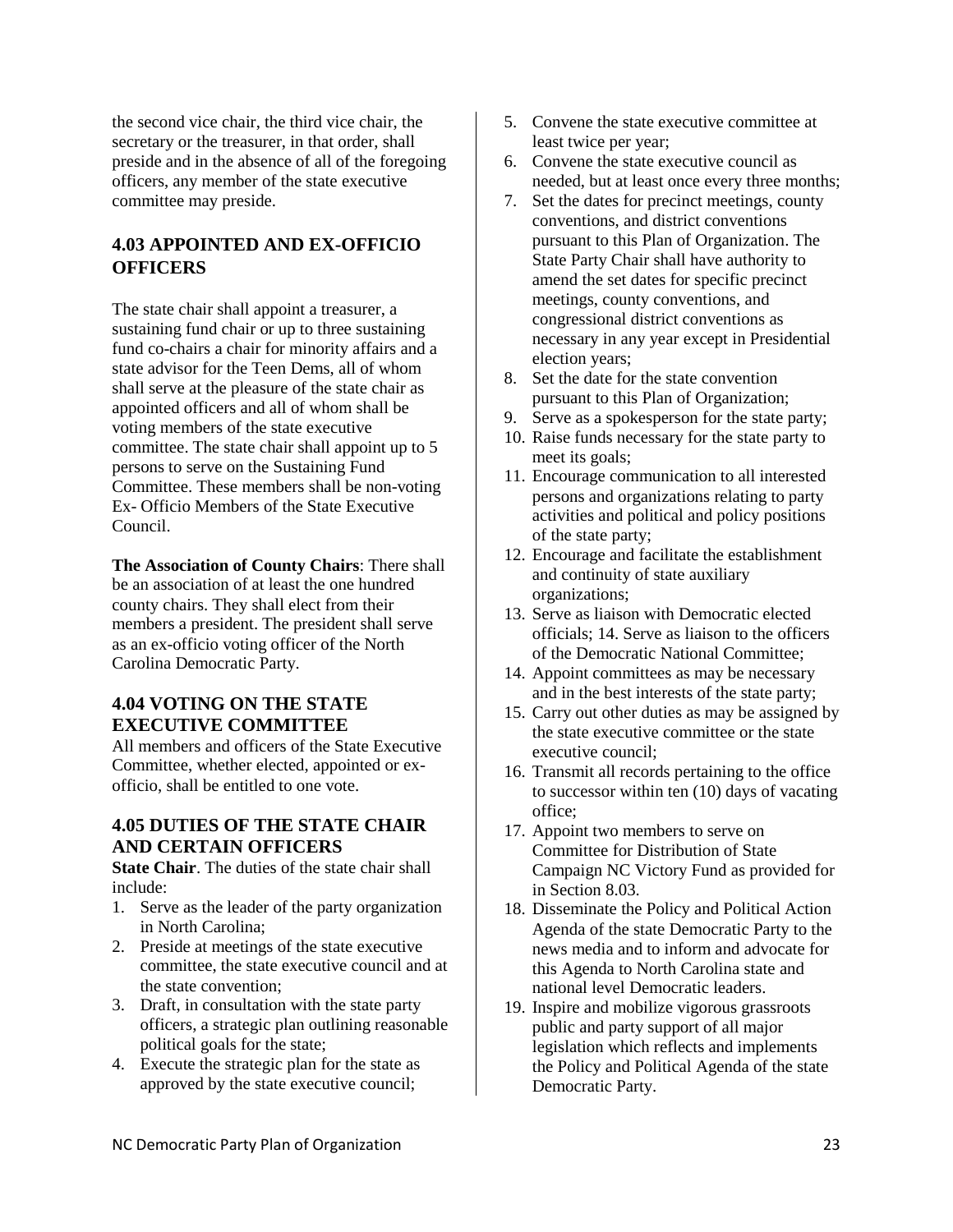20. The State Chair shall work with the Executive Director and the District Chairs to help organize all counties in the State that have an unorganized Democratic Party. The State Chair shall have the authority to appoint an acting county chair for the purpose of organizing a county party pending a county convention.

<span id="page-29-0"></span>**Vice Chairs**. The duties of the three vice chairs shall be assigned by the state chair, with the approval of the state executive council.

<span id="page-29-1"></span>**Secretary**. The duties of the secretary shall include:

- 1. Keep and maintain all minutes of meetings of the state executive committee, the state executive council, and the state convention;
- 2. Issue all meeting notices for the state executive committee, state executive council, and other state party committees pursuant to this Plan of Organization;
- 3. Notify county executive committee chairs and district executive committee chairs, immediately after the annual meeting of the state executive committee held prior to March 1, in writing, of the dates fixed for the holding of precinct meetings, the date for holding county and district conventions, and the date for the state convention (if applicable), as well as other information provided for release in Section 4.08.
- 4. Distribute minutes of meetings of the state executive committee and the state executive council to all members of the state executive committee no later than fourteen (14) days after said meeting is held.
- 5. Carry out other duties as may be assigned by the state executive committee or state executive council;
- 6. Transmit all records pertaining to the office to successor within ten (10) days of vacating office.

<span id="page-29-2"></span>**Treasurer**. The duties of the treasurer shall include:

- 1. Maintain the state executive committee treasury at an insured commercial bank;
- 2. Assist the state chair in raising funds necessary for the state party to meet its goals;
- 3. Maintain all records required by law or by the state executive committee of contributions received and disbursements made;
- 4. Prepare and file any reports as may be required by law or by the state executive committee;
- 5. Distribute to all members of the state executive committee a summary of the general finances of the state party as well as a summary of the funds received and disbursed by the state party for each calendar quarter within thirty (30) days of the end of each calendar quarter;
- 6. Transmit all records pertaining to the office to successor within ten (10) days of vacating office;
- 7. Serve on Committee for Distribution of State Campaign Fund (tax check-off) as provided for in Section 8.03.

<span id="page-29-3"></span>**Chair or Co-Chairs of the Sustaining Fund**. The chair or co-chairs of the Sustaining Fund shall have the duties of encouraging and working with county executive committees to

meet the county's sustaining fund goal.

<span id="page-29-4"></span>**Chair for Minority Affairs**. The state chair for minority affairs shall serve as a liaison between the party and the Democratic minority communities in the state and shall encourage full participation and representation in all party affairs.

<span id="page-29-5"></span>**Teen Dems Advisor**. The advisor to the Teen Dems shall have the duty of propagating Teen Dem Clubs throughout North Carolina and of providing guidance and coordination for Teen Dem operations and activities.

#### <span id="page-29-6"></span>**4.06 STATE EXECUTIVE COUNCIL**

<span id="page-29-7"></span>**Powers**. When the state executive committee is not in session, the state executive council shall act in its place in all matters, except those explicitly requiring action by the state executive committee.

The state executive council shall have the authority to approve large expenditures, secure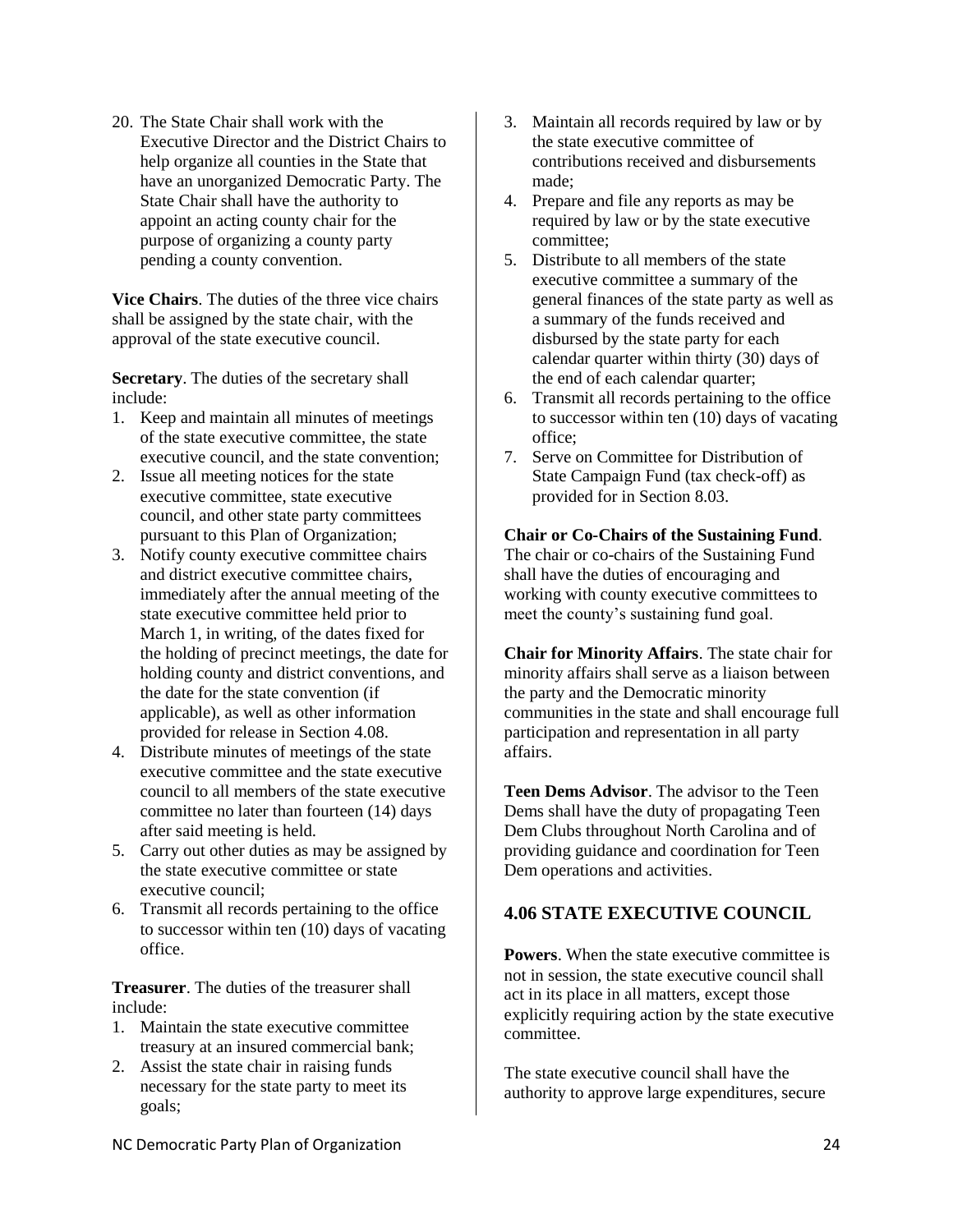loans and lines of credit, sell and purchase real estate, lease office space, execute deeds and deeds of trust, and approve and perform similar financial transactions of the North Carolina Democratic Party. The state executive council may adopt resolutions from time to time authorizing an individual or individuals to execute legal documents, including, without limitation, deeds, deeds of trust, loan agreements, contracts, security agreements, leases, and any other paper-writing; such resolution may be limited in scope.

<span id="page-30-0"></span>**Meetings**. The state executive council shall meet at least once every three months upon call of the state chair or upon request of forty percent (40%) of its members. In the event of an emergency the State Party Chairman shall call a State Executive Council meeting within 48 hours, to be conducted either in person or by telephone, when an emergency arises regarding the North Carolina Democratic Party. Examples include, but are not limited to: a vacancy in the position of executive director, a pending financial situation, a legal matter, or any circumstance with an affiliate of the North Carolina Democratic Party that requires immediate attention.

<span id="page-30-1"></span>**Composition**. The members of the state executive council shall be: the state chair, each of the three state vice chairs, the secretary, the treasurer, the chair or co-chairs of the Sustaining Fund, the chair for minority affairs, the advisor to the Teen Dems, the state presidents of all state auxiliary organizations with by-laws approved by the state executive committee, the congressional district chairs, non- voting Ex-Officio Members, the members of the Democratic National Committee from North Carolina, the national committeeman and the national committeewoman of the Young Democrats of North Carolina, and three at-large members appointed by the state chair. These three members appointed by the state chair shall reasonably reflect the geographic, racial, ethnic, and gender makeup of registered Democrats in North Carolina. The state chair shall serve as chair of the state executive council.

#### <span id="page-30-2"></span>**4.07 STATE EXECUTIVE COMMITTEE MEETINGS**

<span id="page-30-3"></span>**Regular Meetings**. The state chair shall call a meeting of the state executive committee each year prior to March 1. In addition, the state chair shall call a meeting of the state executive committee at least once more during the calendar year to provide members with an update on party activities and to conduct such other business as may be necessary.

<span id="page-30-4"></span>**Called Meetings**. Upon written receipt of a petition from forty percent (40%) of the state executive committee, the state chair shall call a meeting of the full state executive committee within thirty (30) days.

#### <span id="page-30-5"></span>**4.08 ORDER OF BUSINESS OF THE STATE EXECUTIVE COMMITTEE MEETING HELD PRIOR TO MARCH 1**

Each year, the state chair shall convene the state executive committee prior to March 1. At such meeting, it shall be the duty of the state chair to publicly announce and enter into the proceedings of that meeting the following as the first order of business:

- 1. The two–week period of time in which all precinct meetings are to be held in accordance with Section 1.04. Except that in a presidential election year, the state chair shall designate the exact date in which precinct meetings are to be held in accordance with Section 1.04.
- 2. The eight (8) day period in which annual county conventions are to be held in accordance with Section 5.01. Except that in a presidential election year, the state chair shall designate the exact date in which county conventions are to be held in accordance with Section 5.01.
- 3. The exact date at which congressional district conventions are to be held each year in accordance with Section 6.01.
- 4. The exact date, time and place at which the state convention is to be held each evennumbered year in accordance with Section 6.02.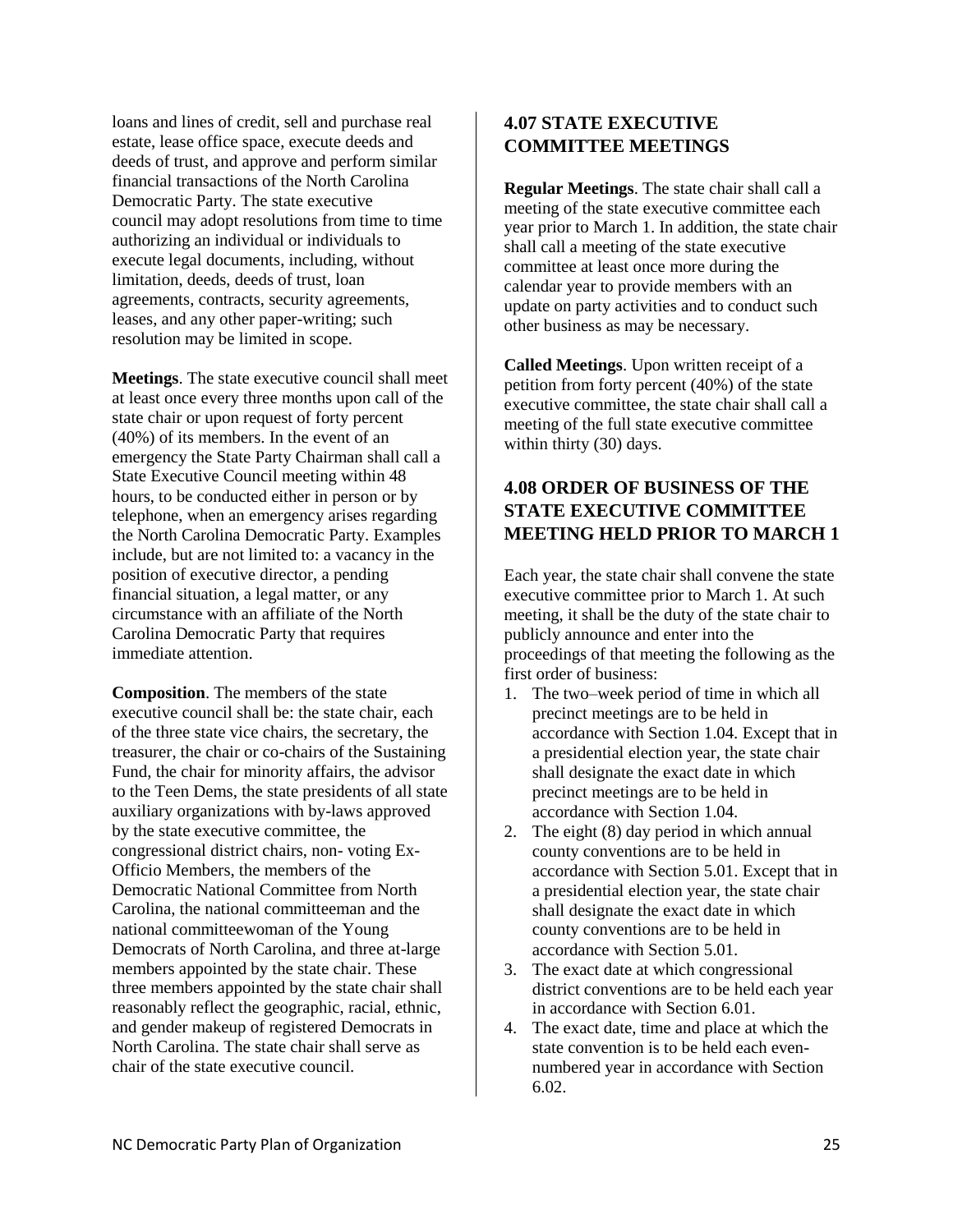- 5. In promulgating the dates for county, district, and state conventions, the state chair shall set the dates for such conventions so as to provide a reasonable time between all such meetings for the resolutions adopted by the various conventions to be presented to and considered by the Resolutions and Platform Committee at the state convention.
- 6. In each year, the state chair shall announce the number of votes to which each county is entitled at the congressional district conventions and at the biennial state convention.
- 7. The state chair, in odd-numbered years, will submit the constitutions and/or by-laws of each state auxiliary organization for approval of the state executive committee which shall issue or reaffirm the charters of such organizations upon approval of such by-laws and/or constitutions. As a part of the constitution and/or by-laws of each state auxiliary organization, there shall be a statement indicating that a primary mission of the organization is the promotion of the Democratic Party, its nominees for elective office, and its elected officials. In addition, the constitution or by-laws of each state auxiliary organization must provide a mechanism for dealing with county chapters of state auxiliary organizations that deviate from the mission outlined above.
- 8. Each year, to receive for information the most recent financial statement of the Party and to approve an annual budget prepared and submitted by the state executive council.

#### <span id="page-31-0"></span>**4.09 OTHER BUSINESS**

The state executive committee shall, as the need arises and as North Carolina General Statutes direct, create any sectional committee to nominate, replace, or recommend any Democratic candidate, nominee or elected official.

#### <span id="page-31-1"></span>**4.10 EXECUTIVE DIRECTOR AND STATE PARTY STAFF**

A full-time executive director shall be selected by the state chair with the approval of the state

executive council to serve at the pleasure of the state chair. The performance of the executive director shall be subject to annual review by the state chair and the state executive council. The other staff of the state party shall be employed by and under the supervision of the executive director.

The duties and responsibilities of the executive director and the staff of the state party shall include:

- 1. Administering the day-to-day affairs of the state party;
- 2. Assisting the officers of the state party in the execution of their duties;
- 3. Implementing the strategic plan drafted in consultation with the state party officers and approved by the state executive council;
- 4. Plan and execute the state party's coordinated campaign effort to assist in the election of Democrats at every level;
- 5. Serve as liaison with precinct, county, and district officers of the state party organization;
- 6. At the direction of the state chair, serve as spokesperson(s) for the state party;
- 7. Provide adequate communication with party officers, elected officials, and other interested Democrats as to the activities of the state party;
- 8. Provide for the public announcement of the dates, and where applicable, the times and locations set by the state chair for precinct meetings, county conventions, congressional district conventions, and the state convention. Said public announcement to be made no less than fourteen (14) days prior to the date of the said meetings or convention;
- 9. Obtain pertinent legal and financial advice as necessary to keep the state party in compliance with all applicable laws and regulations;
- 10. Carry out such other duties as may be assigned by the state executive committee or state executive council;
- 11. Transmit all records pertaining to position to supervisor or successor immediately upon vacating position.
- 12. At least quarterly, the status and disposition of each duly passed SEC Resolution that remains pertinent, shall be reported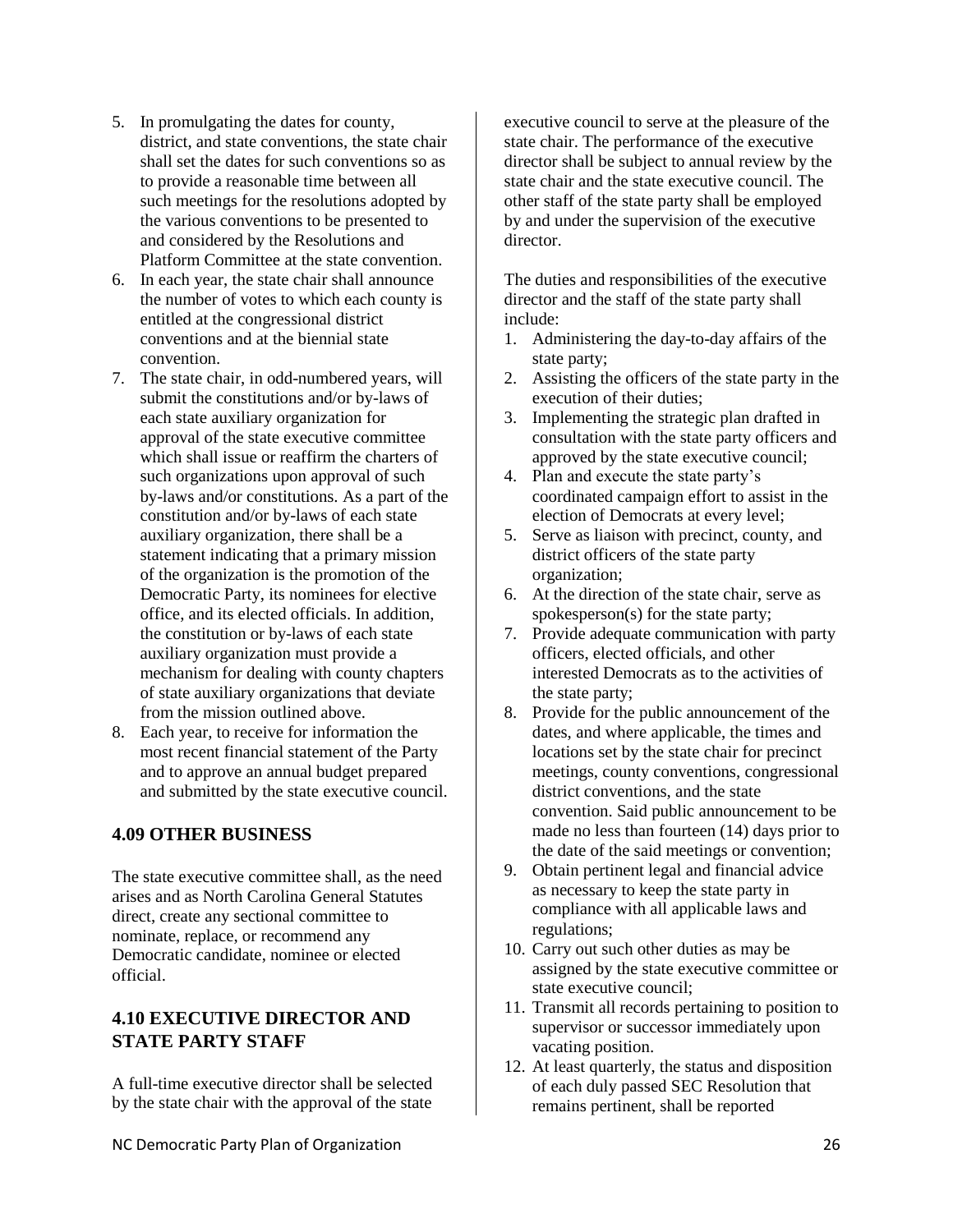electronically, either in spread sheet form or prose, on the NCDP Web Site. The status reporting shall include, at least, any State or Federal Legislator, or Governmental Secretary, or Commissioner, or Commission Member, that each Resolution has been presented to. And, other important status information that may include the acceptance of the issues presented and the status of the issues within the jurisdiction of the pertinent body.

#### <span id="page-32-0"></span>**4.11 INDEPENDENT FINANCIAL REVIEW**

The state executive council shall provide for a biennial financial audit by an independent accountant of the financial accounts and balances of the state executive committee funds.

## <span id="page-32-1"></span>**5.00 COUNTY CONVENTIONS**

## <span id="page-32-2"></span>**5.01 MEETING AND FUNCTION**

<span id="page-32-3"></span>**Annual Meeting**. Annual county conventions shall be held on a date designated by the county chair that is within the eight (8) day period designated by the state chair pursuant to Section 4.08 (2). The county chair shall designate the time for the county convention. Weekday county conventions shall begin no earlier than 6:00 PM and no later than 7:30 PM. Weekend county conventions shall be held between the hours of 10:00 AM and 7:00 PM. In presidential election years, there shall be no eight (8) day period allowed and the county convention shall be held on the exact date designated by the state chair pursuant to Section 4.08 (2).

<span id="page-32-4"></span>**Place of Convention**. The county chair shall, thirty (30) days prior to the date such convention is to be held, designate the exact time and place where the convention is to be held and the same shall be announced prior to the adjournment of the precinct meetings.

<span id="page-32-5"></span>**Presiding Officer**. All county conventions shall be called to order by the county chair, who shall serve as convention chair, but in his or her

absence, the vice chair of the county executive committee in order of succession, the secretary and the treasurer shall, in order of succession, preside over the convention, and in case none of the foregoing persons shall be present, then any delegate to the convention may preside and serve as convention chair until a permanent convention chair is elected by the convention.

#### <span id="page-32-6"></span>**Order of Business – Odd-Numbered Years**.

The county convention, held in odd-numbered years, shall:

- 1. Elect, from among the active Democrats of the county, the officers of the county executive committee;
- 2. Elect, from among the active Democrats of the county, the members of the state executive committee to which the county is entitled;
- 3. Elect, from among the active Democrats of the county, the delegates to the annual congressional district convention;
- 4. Elect, from among the active Democrats of the county, two members of the congressional district executive committee, which members shall be the chair and the first vice chair of the county executive committee, provided that in those counties which are divided between two or more congressional districts, the county's representatives on the congressional district executive committee shall be as set forth in Section 3.07;
- 5. Conduct any other business related to the affairs of the county party.

<span id="page-32-7"></span>**Order of Business – Even-Numbered Years**. The county convention held in even-numbered years shall:

- 1. Elect, from among the active Democrats of the county, delegates to the annual congressional district convention and to the biennial state convention in accordance with Sections 6.01 and 6.02;
- 2. Elect, from among the active Democrats of the county, two (2) members of each of the following: the prosecutorial district executive committee, the state senatorial district executive committee and the state house of representatives district executive committee; provided that a county shall not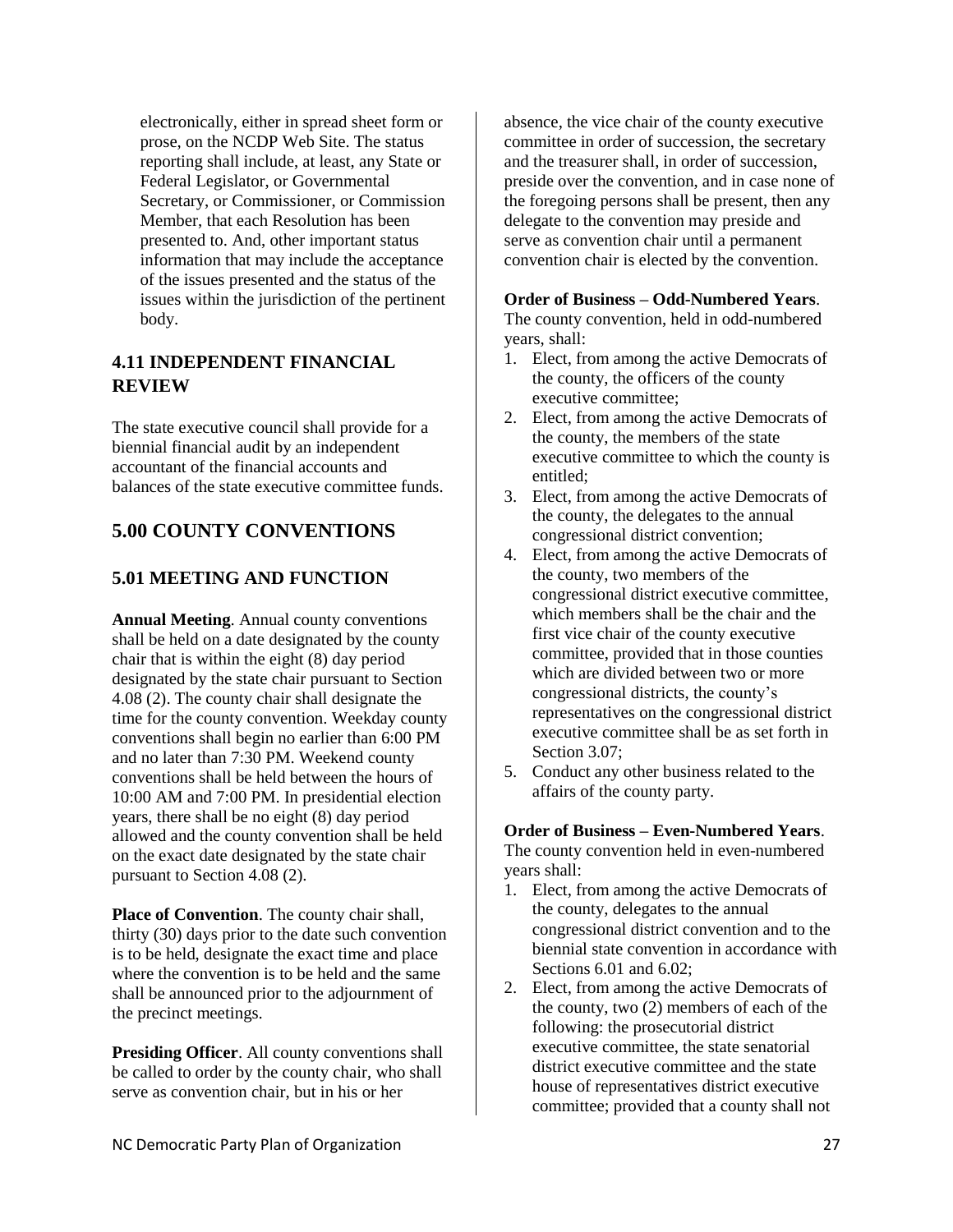elect members to that particular district executive committee, if it is not a part of a multi- county prosecutorial, state senatorial or state house of representatives district; and

3. Conduct any other business related to the affairs of the county party.

<span id="page-33-0"></span>**Resolutions and Platforms**. Resolutions and Platforms from precincts receiving a favorable recommendation at the county convention shall be certified by the secretary and transmitted to the respective district chair(s) within five  $(5)$ days following the county convention. Resolutions and Platforms not receiving a favorable recommendation at the county convention can only be brought to the floor of the biennial state convention in accordance with Section 8.01.

<span id="page-33-1"></span>**Certification**. Within five (5) days following the county convention, the county chair shall certify to the congressional district and state chairs the names, addresses, race, gender, telephone numbers, and email addresses (where available) of all persons elected as delegates to any convention, or as officers or members of any executive committee.

#### <span id="page-33-2"></span>**5.02 VOTING**

<span id="page-33-3"></span>**Allocation of Votes**. Each precinct shall be entitled to cast in the county convention one (1) vote for every one hundred (100) votes, or major fraction thereof, cast by the precinct for the Democratic nominee for Governor in the last preceding gubernatorial election; provided that each precinct shall be entitled to cast at least one vote at the county convention.

<span id="page-33-4"></span>**Votes Divided Among Delegates Present**. The precinct delegates who attend the county convention shall be entitled to vote the full strength of their precinct upon matters of business which come before the convention, provided that precinct originally elected at least one delegate for each vote to which it was entitled, as provided in Section 1.08. Each such delegate present from a particular precinct shall cast an equal number of the votes to which the precinct is entitled. All votes which the precinct is entitled to cast shall be divided equally among all the delegates representing the precinct who are in attendance.

<span id="page-33-5"></span>**Tabulation of Votes**. The county chair shall appoint sufficient number of secretaries or accountants, who shall reduce the votes to decimals, rounding off to the nearest hundredth, and tabulate the votes.

<span id="page-33-6"></span>**Voice Votes**. Nothing herein contained shall prevent the county convention from making nominations, holding elections and conducting business by voice vote or by acclamation where a vote by precincts is not demanded by twentyfive percent (25%) of the certified voters present.

<span id="page-33-7"></span>**Vote May Not Be Changed**. After a vote is cast, there shall be no change in such vote until after the roll call is completed and before the final result of the ballot shall be announced by the chair of the county convention.

<span id="page-33-8"></span>**Reporting and Challenging the Vote**. It shall be the duty of the delegates from the several precincts to choose one of their number as chair, whose name shall be reported to the chair of the county convention, and whose duty it shall be to cast the vote of the precinct as directed; and the vote as announced by such person shall be recorded unless some delegate from that precinct shall challenge its accuracy, in which case it shall be the duty of the chair of the convention to cause the roll of delegates from that precinct to be called, upon which the vote of such precinct shall be tabulated and recorded according to the response of the delegates; but in no event shall the vote of one precinct be challenged by a delegate from another precinct.

## <span id="page-33-9"></span>**5.03 RULES FOR COUNTY CONVENTIONS**

The county executive committee shall have the power to make such other rules and regulations for the conduct of county conventions, not inconsistent with this Plan of Organization, as may be deemed necessary or expedient.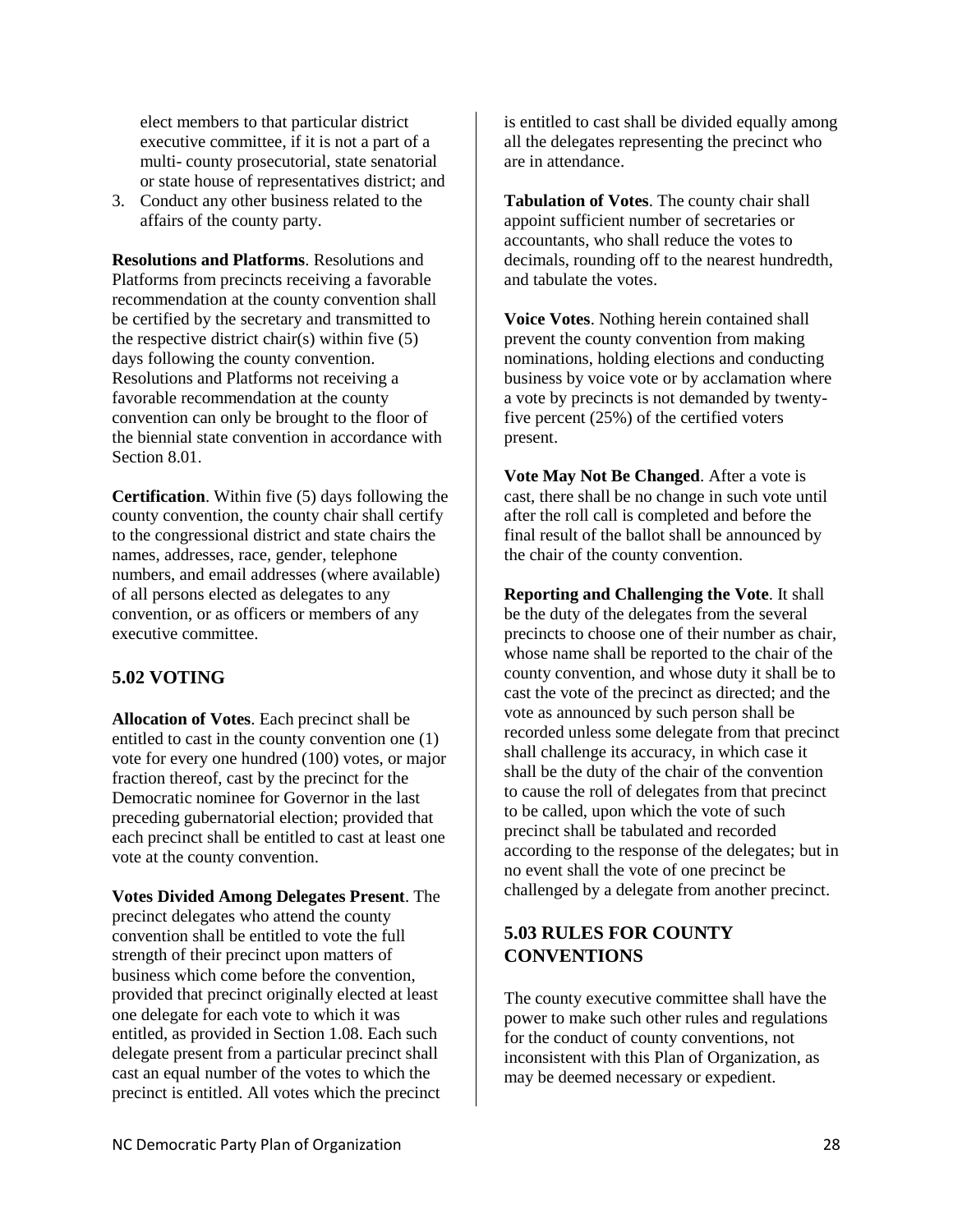<span id="page-34-0"></span>**Quorum**. At the county convention, a quorum shall exist at any time at which there is present on the floor at least one official delegate from fifty percent (50%) plus one (1) of the precincts with duly elected delegates to said convention.

## <span id="page-34-1"></span>**6.00 DISTRICT AND STATE CONVENTIONS**

#### <span id="page-34-2"></span>**6.01 CONGRESSIONAL DISTRICT CONVENTIONS**

<span id="page-34-3"></span>**When and Where Held**. An annual congressional district convention shall be held within the geographical boundaries of each congressional district each year. The state chair shall designate the date on which such congressional district convention shall be held. The exact location and time of the congressional district convention shall be determined by the congressional district chair.

<span id="page-34-4"></span>**Presiding Officer**. All district conventions shall be called to order by the district chair, who shall serve as convention chair, but in his or her absence, the vice chairs of the district executive committee in order of succession, the secretary and the treasurer shall, in order of succession, preside over the convention, and in case none of the foregoing persons shall be present, then any delegate to the convention may preside and serve as convention chair until a permanent convention chair is elected by the convention.

<span id="page-34-5"></span>**Allocation of Votes**. Each county in a congressional district shall be entitled to cast at a congressional district convention one (1) vote for every three hundred (300) votes, or major fraction thereof, cast in that county or in the applicable portion thereof, for the Democratic nominee for Governor at the last preceding gubernatorial election; provided, that each county shall be entitled to cast at least one vote. -Each county shall be entitled to its full voting strength only if the county has elected its full voting strength; if not, the county shall be entitled to the number of votes equal to the number of delegates they have elected.

<span id="page-34-6"></span>**Election of Delegates**. The congressional district convention shall be composed of delegates elected by the several county conventions held annually. Each county or appropriate portion thereof shall elect one (1) delegate for each vote it is entitled to cast at the congressional district convention.

<span id="page-34-7"></span>**Roll of Delegates**. The state chair shall direct the make-up of a roll of all delegates from the several counties to the district convention and transmit the same to the congressional district chair.

<span id="page-34-8"></span>**Division of Votes Among Delegates Present**. The delegates who attend a district convention shall be entitled to vote the full strength of their county upon all matters of business which come before the respective district convention, and each such delegate present from a particular county shall cast an equal number of votes which the county is entitled to cast. All votes, which the county is entitled to cast, shall be divided equally among all the delegates in attendance representing that county. For the purpose of national delegate selection, each delegate election conducted while there is a division of delegates present by caucus for presidential candidate (or uncommitted) preference shall constitute a separate matter of business, and the voting delegates shall be authorized to vote the full strength of their county.

<span id="page-34-9"></span>**Vote May Not be Changed**. In a district convention, after a vote is cast, there shall be no change in such vote until after the roll call is completed and before the final result of the ballot shall be announced by the chair of the district convention.

<span id="page-34-10"></span>**Reporting and Challenging a Vote**. In all district conventions, it shall be the duty of the delegates from the several counties to choose one of their number as chair, whose name shall be reported to the chair of such convention, and whose duty it shall be to cast the vote of his or her county as directed. The vote, as announced by that person, shall be recorded unless some delegate from that county challenges its accuracy. In the event of a challenge, it shall be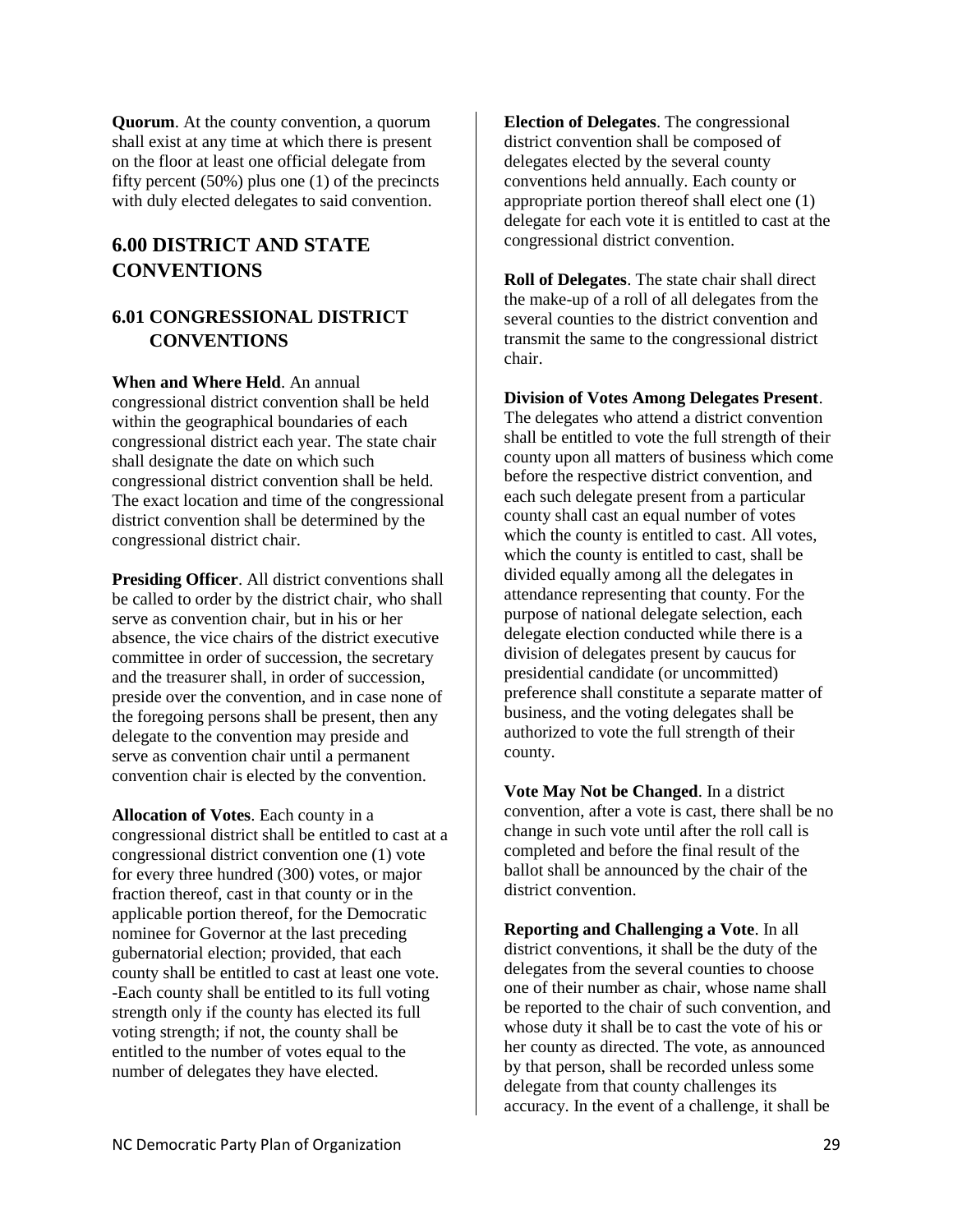the duty of the chair of the convention to cause the roll of delegates from that county to be called, upon which the vote of such county shall be tabulated and recorded according to the response of it delegates. In no event shall the vote of one county be challenged by a delegate from another county.

<span id="page-35-0"></span>**Voice Votes**. Nothing herein shall prevent the district conventions from adopting temporary rules, making nominations, holding elections and conducting business by voice vote or by acclamation where a vote of counties is not demanded by twenty-five percent (25%) of the delegates present.

<span id="page-35-1"></span>**Quorum**. A quorum at a District Convention shall exist at any time in which there is present on the floor at least one official delegate from fifty percent (50%) plus one (1) of the counties entitled to be at said convention.

#### <span id="page-35-2"></span>**Order of Business – Odd-Numbered Years**.

The congressional district convention held in odd- numbered years shall:

1. Elect, from among the active Democrats of the congressional district, officers of the congressional district executive committee; and then

2. Conduct any other business related to the affairs of the congressional district.

#### <span id="page-35-3"></span>**Order of Business – Even-Numbered Years**.

The congressional district convention held in even- numbered years shall:

- 1. Elect, from among the active Democrats of the congressional district, one member of the biennial State Convention's Committee on Credentials and Appeals;
- 2. Elect, from among the active Democrats, one member of the Council of Review;
- 3. Elect, from among the active Democrats, one member of the Resolutions and Platform Committee.
- 4. In each presidential election year, elect, from among the active Democrats in the congressional district, the number of delegates first and then alternates to the Democratic National Convention allotted to each congressional district.
- 5. In each presidential election year, nominate from among the active Democrats in the Congressional District, one Presidential Elector from the congressional district; and then
- 6. Adopt the method for reviewing, editing, consolidating, adopting, and prioritizing resolutions most appropriate for the district party that is best suited to district needs.
- 7. Conduct any other business related to the affairs of the Congressional District.

<span id="page-35-4"></span>**Resolutions and Platforms**. Certified resolutions and platforms from county conventions shall be considered by the delegates of the district convention. Those Resolutions and Platforms receiving a favorable recommendation at the district convention shall be certified by the secretary and transmitted to the state chair within five (5) days following the district convention. State chair shall ensure that such Resolutions and Platforms are transmitted to the Resolutions and Platforms Committee. Resolutions and Platforms not receiving a favorable recommendation at the district convention can only be brought to the floor of the biennial state convention in accordance with Section 8.01.

**Certification**. Within five (5) days following the district convention, the district chair shall certify to the state chair the names, addresses, race, gender, telephone numbers, and email addresses (where available) of all persons elected as delegates to the state convention, or as officers, or members of any executive committee.

#### <span id="page-35-5"></span>**6.02 STATE CONVENTION**

<span id="page-35-6"></span>**When and Where Held**. A state convention shall be held each even-numbered year. The state chair shall designate and announce the date, time and location of such convention as provided in Section 4.08.

<span id="page-35-7"></span>**Presiding Officer**. The state convention shall be called to order by the state chair, who shall serve as convention chair, but in his or her absence, the vice chair of the state executive committee in order of succession, the secretary and the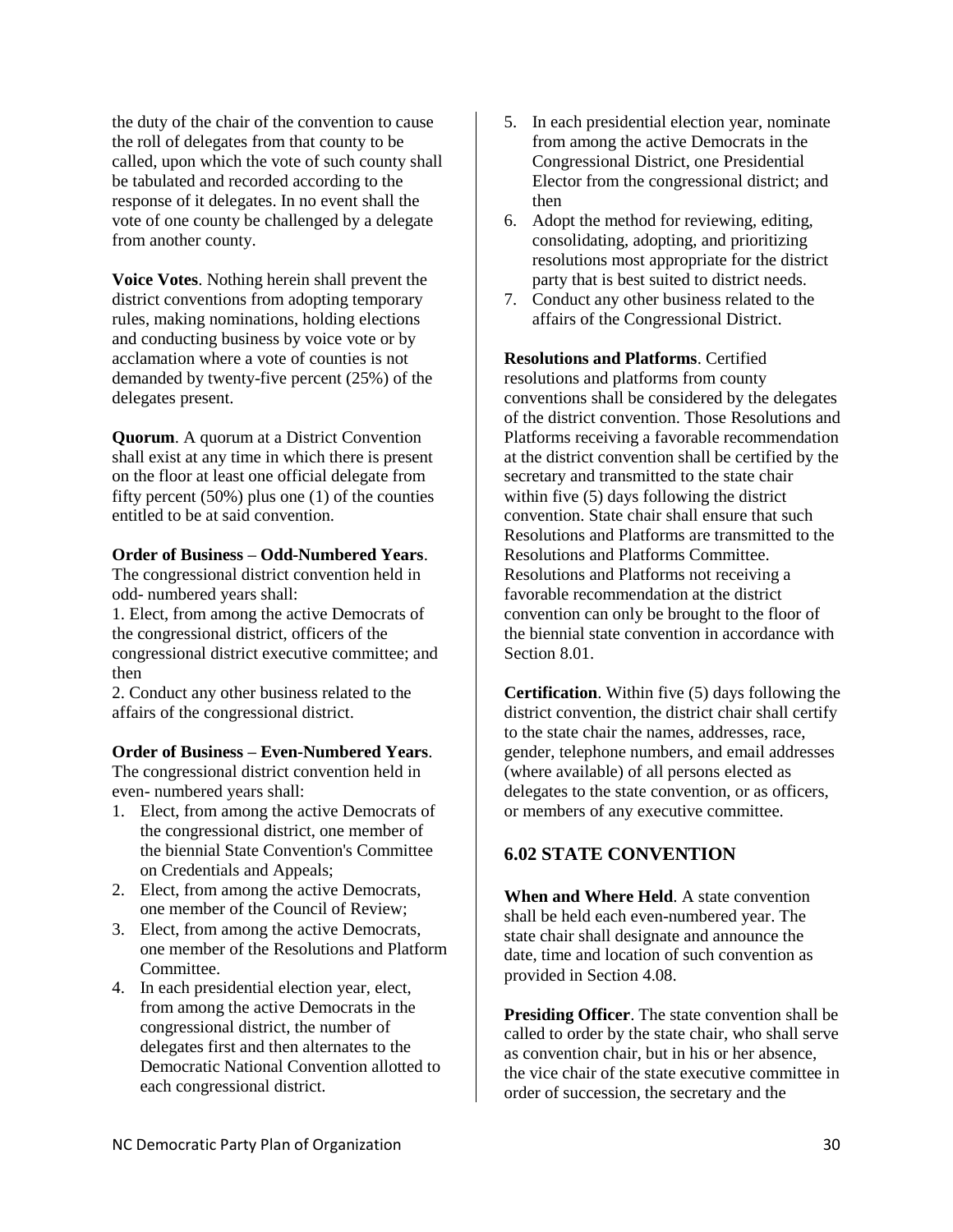treasurer shall, in order of succession, preside over the convention, and in case none of the foregoing persons shall be present, then any delegate to the convention may preside and serve as convention chair until a permanent convention chair is elected by the convention.

<span id="page-36-0"></span>**Allocation of Votes**. Each county in the state shall be entitled to cast at a state convention one (1) vote for every three hundred (300) Democratic votes, or major fraction thereof, cast in that county for the Democratic nominee for Governor in the last preceding gubernatorial election, provided that each county shall have at least one vote.

<span id="page-36-1"></span>**Election of Delegates**. The state convention shall be composed of delegates elected by the several county conventions held in evennumbered years. Each county shall elect one (1) delegate for each vote it is entitled to cast at the state convention.

<span id="page-36-2"></span>**Roll of Delegates**. The state chair shall direct the make-up of a roll of all delegates from the several counties to the state convention.

#### <span id="page-36-3"></span>**Division of Votes Among Delegates Present.**

The delegates who attend a state convention shall be entitled to vote the full strength of their county upon all matters of business which come before the respective state convention, and each such delegate present from a particular county shall cast an equal number of votes which the county is entitled to cast. All votes, which the county is entitled to cast, shall be divided equally among all the delegates in attendance representing that county.

<span id="page-36-4"></span>**Votes May Not be Changed**. In a state convention, after a vote is cast, there shall be no change in such vote until after the roll call is completed and before the final result of the ballot shall be announced by the chair of said convention.

<span id="page-36-5"></span>**Reporting and Challenging a Vote**. In a state convention, it shall be the duty of the delegates from the several counties to choose one of their number as chair, whose name shall be reported to the chair of such convention, and whose duty it shall be to cast the vote of his or her county as directed, and the vote, as announced by that person, shall be recorded unless some delegate from that county shall challenge its accuracy, in which event it shall be the duty of the chair of the convention to cause the roll of delegates from that county to be called, upon which the vote of such county shall be tabulated and recorded according to the response of it delegates; but in no event shall the vote of one county be challenged by a delegate from another county.

<span id="page-36-6"></span>**Voice Votes**. Nothing herein shall prevent the state convention from adopting temporary rules, making nominations, holding elections and conducting business by voice vote or by acclamation where a vote of counties is not demanded by twenty-five percent (25%) of the delegates present.

<span id="page-36-7"></span>**Quorum**. A quorum at a state convention shall exist at any time in which there is present on the floor at least one (1) official delegate from fifty percent (50%) plus one (1) of the counties entitled to be at said convention.

<span id="page-36-8"></span>**Selection of Presidential Elector**. The State Convention in each presidential election year shall nominate from among the active Democrats in the State, two (2) Presidential Electors and a first and second alternate to serve in case any of the nominated Presidential Electors are unable to serve.

## <span id="page-36-9"></span>**7.00 DEMOCRATIC NATIONAL CONVENTION DELEGATES AND DEMOCRATIC NATIONAL COMMITTEE MEMBERS**

## <span id="page-36-10"></span>**7.01 DELEGATES AND ALTERNATES TO THE DEMOCRATIC NATIONAL CONVENTION**

In accordance with the mandate and call for each Democratic National Convention, the state executive committee shall adopt a Delegate Selection Plan that conforms to the standards established by the Democratic National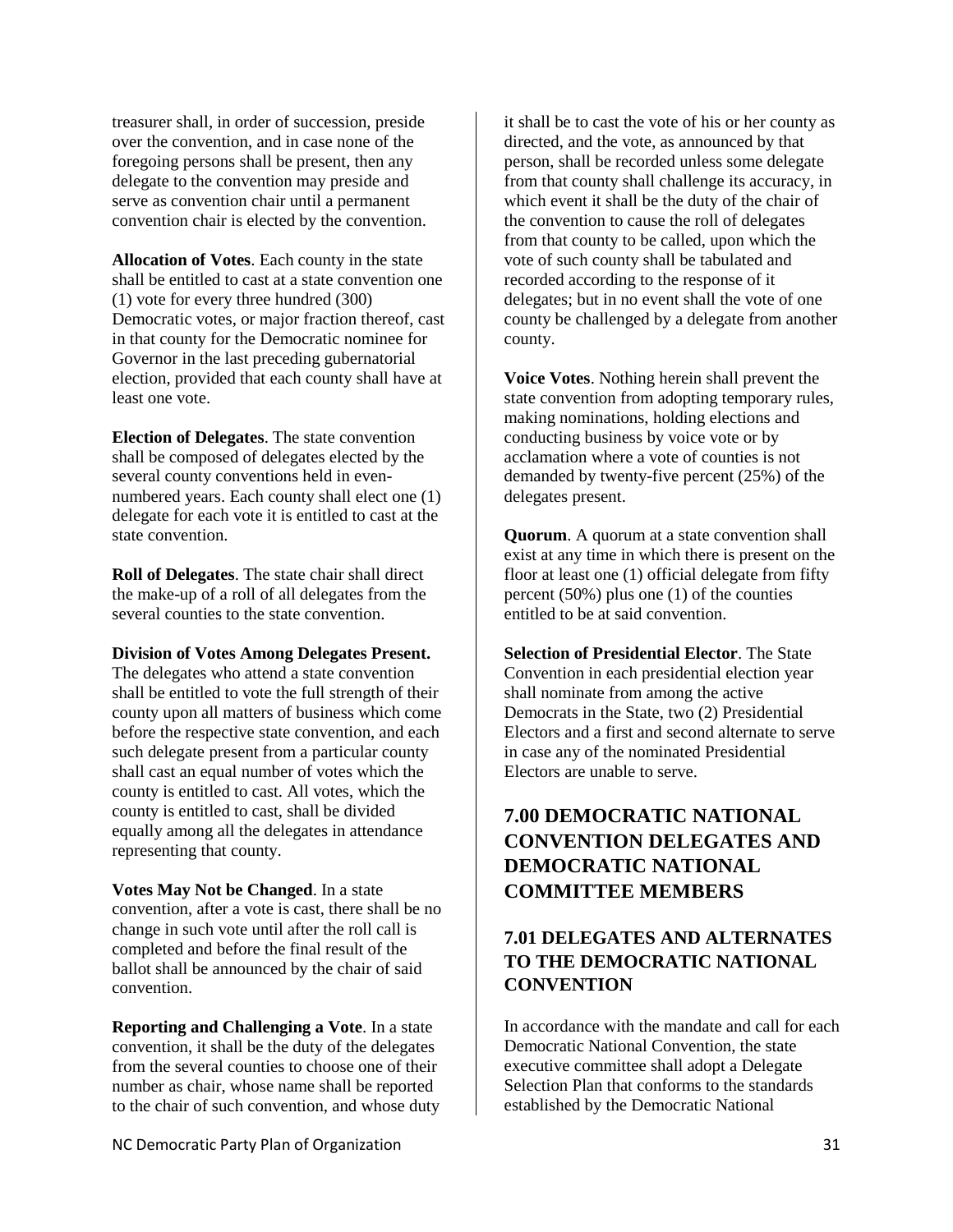Committee. Delegates and alternates to such Convention shall be elected in accordance with the procedures and time frames stipulated in the Delegate Selection Plan.

#### <span id="page-37-0"></span>**7.02 DEMOCRATIC NATIONAL COMMITTEE MEMBERS**

As required by the Charter and Bylaws of the Democratic Party of the United States, members of the Democratic National Committee representing North Carolina shall be elected by the state executive committee for terms commencing on the day the Democratic National Convention adjourns and terminating on the day the next Democratic National Convention adjourns. Such members shall be elected by majority vote the calendar year in which a Democratic National Convention is held, through processes which assure full, timely, and equal opportunity to participate. The members of the Democratic National Committee elected by the state executive committee to represent North Carolina shall be divided as equally as practicable between men and women.

## <span id="page-37-1"></span>**8.00 POLICY COMMITTEES**

#### <span id="page-37-2"></span>**8.01 RESOLUTIONS AND PLATFORMS COMMITTEE**

<span id="page-37-3"></span>**Composition**. The one individual elected from each congressional district to the Resolutions and Platforms Committee pursuant to Section 6.01. In addition, the presidents of state chartered auxiliary organizations with constitutions and/or by-laws approved by the state executive committee shall serve as voting members of the Resolutions and Platforms Committee. In addition, the state chair shall appoint seven (7) at-large members, and designate from members of the committee a chair, vice chair and secretary.

<span id="page-37-4"></span>**Meetings**. The committee shall meet at the call of its chair or from a call petition of a majority of committee members. It shall prepare the proposed platform of the Party for submission to

the state convention. In preparing this platform, the committee shall review and consider all resolutions passed at the county, district or state level for the previous 4 years. The Committee's meeting shall be announced to the State Executive Committee members and Convention delegates at least 14 days before it meets, and the meeting shall take place at least 14 days before the State Convention or State Executive Committee meetings in odd-numbered years.

<span id="page-37-5"></span>**Matters for Consideration**. The Resolutions and Platforms Committee shall consider all resolutions addressed to the biennial state convention or, in odd- numbered years, to each meeting of the State Executive Committee. The committee is encouraged to hold one or more public hearings and to invite testimony from all citizens.

In addition, any state chartered auxiliary organization with constitutions or by-laws approved by the state executive committee, and any Democratic organization, committee or convention established or recognized by this Plan of Organization may submit a proposed platform or resolutions or both to the Resolutions and Platforms Committee.

In odd-numbered years, when a biennial state convention is not held, the Resolutions and Platforms Committee shall meet prior to each meeting of the state executive committee to consider resolutions referred to the state executive committee for consideration.

For a resolution or platform to be considered by the delegates to the biennial state convention or by the members of the state executive committee, said resolution or platform must receive a favorable recommendation from a majority of the members of the Resolutions and Platforms Committee present and voting. A resolution or platform that does not receive a favorable recommendation from the Resolutions and Platforms Committee may be brought to the floor of the biennial state convention or the state executive committee meeting for consideration only after a motion to consider said resolution or platform is adopted by a two-thirds  $(\frac{2}{3})$  vote of those delegates or members present and voting.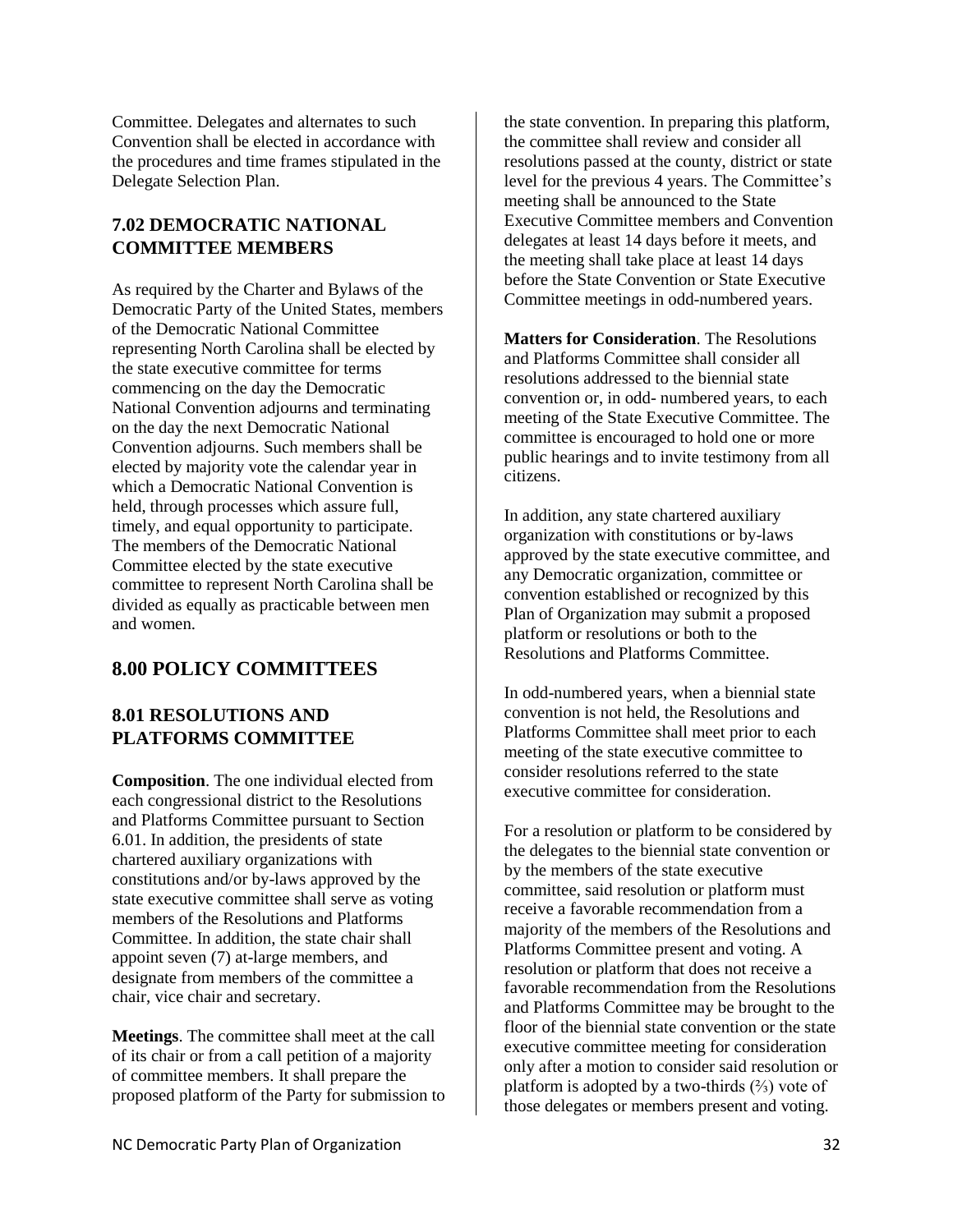A resolution or platform may be proposed from the floor of the biennial state convention or state executive committee meeting for consideration only after a motion to consider said resolution or platform is adopted by a two-thirds (2/3) vote of those delegates or members present and voting and said resolution or platform has been submitted in writing to the secretary of the state executive committee.

#### <span id="page-38-0"></span>**Methods for Handling Resolutions at the District Level**.

- 1. Resolutions may be addressed either only at the district convention or initially by a special resolutions and platforms committee appointed by the district chair. Resolutions that are adopted and are of purely local interest shall be recommended for further action on the local level.
- 2. If the resolutions are considered by a committee before the district convention, that committee shall have the authority to edit and/or consolidate, resolutions in keeping with their intention and then prioritize state and national resolutions prior to forwarding them to the district convention.
- 3. The district convention shall forward to the state Resolutions and Platforms Committee from among the resolutions adopted at the district convention state and national resolutions that the district convention prioritizes as reflecting the most vital and pressing issues put forward by the district party. The secretary shall forward these prioritized resolutions to the state Resolutions and Platforms Chair within 10 days, and all non-prioritized resolutions that have been adopted shall be forwarded to the state Resolutions and Platforms Committee to be used in constructing the biennial state platform. The other adopted resolutions that are not prioritized will be recorded as reflecting district party policy.
- 4. The district secretary shall report all adopted and prioritized resolutions to the district convention if resolutions are considered by

committee before the convention. If resolutions are considered by committee before the convention, this committee meeting shall take place at least 5 days before the district convention and shall be publicized to district party members at least 14 days before it takes place. Any Democrat residing in the district may propose and speak on such resolutions at this meeting.

- 5. Resolutions shall be prioritized at the district convention using one of the following methods:
	- a. the district convention may approve the prioritization of resolutions as recommended by the committee addressing resolutions or
	- b. the district convention may decide to amend prioritization recommended by the committee; or
	- c. regardless of whether a prior committee method is used, the district convention may decide to first vote on which resolutions to approve then prioritize resolutions by ballot. Each delegate may prioritize state and national resolutions, but may prioritize fewer than that number if he or she chooses. The district party secretary shall tabulate the ballots, weighted by county delegate vote, and report the state prioritized resolutions and the national prioritized resolutions to the convention. The secretary shall then forward these results to the state Resolutions and Platforms Committee.

#### <span id="page-38-1"></span>**Methods for Handling Resolutions at the State Level**

The Resolutions and Platforms Committee shall have the authority to edit and/or consolidate prioritized resolutions from the district parties in keeping with their intention prior to forwarding them to the State Convention or the State Executive Committee meeting.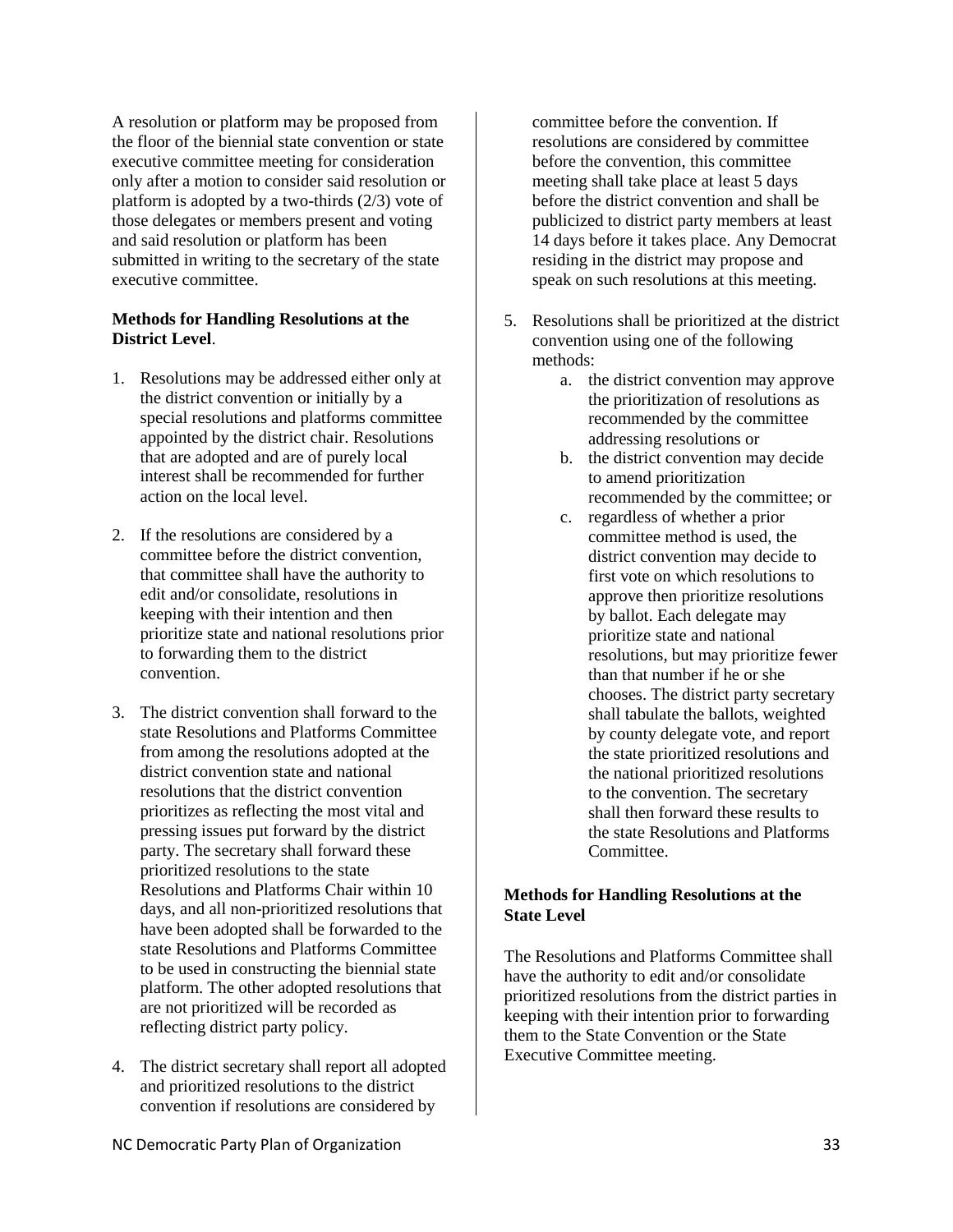#### <span id="page-39-0"></span>**8.02 STATE LEGISLATIVE POLICY COMMITTEE**

**Composition**. The State Legislative Policy Committee shall be composed of the following persons or a duly appointed representative of each of them: the Democratic Governor, the Democratic Lt. Governor, the Democratic Speaker of the State House of Representatives, the Democratic President Pro Tem of the Senate, and the state chair. If a Democrat is not the Speaker of the North Carolina House of Representatives, then the person designated as Democratic or minority leader of the North Carolina House of Representatives shall be a member of the Committee. If a Democrat is not the President Pro Tem of the North Carolina Senate, then the person designated as Democratic or minority leader of the North Carolina Senate shall be a member of the Committee. The following persons shall also be members of this committee: the three state vice chairs, members of the Democratic National Committee from North Carolina, each congressional district chair, and five persons appointed by the state chair. The state chair or designee shall serve as chair of the Committee.

<span id="page-39-1"></span>**Meetings**. This committee shall meet at least twice each year, one being prior to the convening of the General Assembly for its regular session and at other times upon the call of the chair.

**Duties**. This Committee shall formulate recommendations for state and national Democratic legislative policy. It shall communicate to state and national legislators grassroots sentiment on legislative issues. It shall assist in sponsoring public forums throughout the state on state and national issues.

## <span id="page-39-2"></span>**8.03 COMMITTEE FOR DISTRIBUTION OF POLITICAL PARTY NC VICTORY FUNDS**

Allocation of funds from the NC Victory Fund received from the State of North Carolina pursuant to North Carolina General Statutes shall be made in accordance with applicable

federal and state law the provisions of North Carolina General Statutes.

#### <span id="page-39-3"></span>**8.04 PLAN OF ORGANIZATION REVIEW COMMITTEE**.

<span id="page-39-4"></span>**Composition**: One individual appointed by each Congressional District Chair and nine (9) appointments from the State Chair as at large members. In addition, the State Chair shall designate a chair from the members of the committee.

<span id="page-39-5"></span>**Matters for Consideration**: The Plan of Organization Review Committee shall consider all proposed amendments to the Plan of Organization and report recommendations back to the State Executive Committee.

## <span id="page-39-6"></span>**9.00 COUNCIL OF REVIEW**

#### <span id="page-39-7"></span>**9.01 PURPOSE**

There is hereby established a Council of Review for the purpose of hearing and rendering fair and impartial decisions on such disputes and controversies which may arise within the Party when the same are made known, in writing, to said Council of Review by the state chair, or by the state executive committee, or by an aggrieved active Democrat. Auxiliary organizations of the Democratic Party shall provide for the internal resolution of disputes within their respective organizations and shall not be subject to this section.

#### <span id="page-39-8"></span>**9.02 COMPOSITION**

<span id="page-39-9"></span>**Members**. The Council of Review shall consist of one (1) member from each congressional district who shall be elected at the congressional district conventions held in even-numbered years, and four (4) members at-large to be appointed by the state chair.

No person may be a member of the Council of Review who also serves as a chair of a county or district executive committee or as an elected or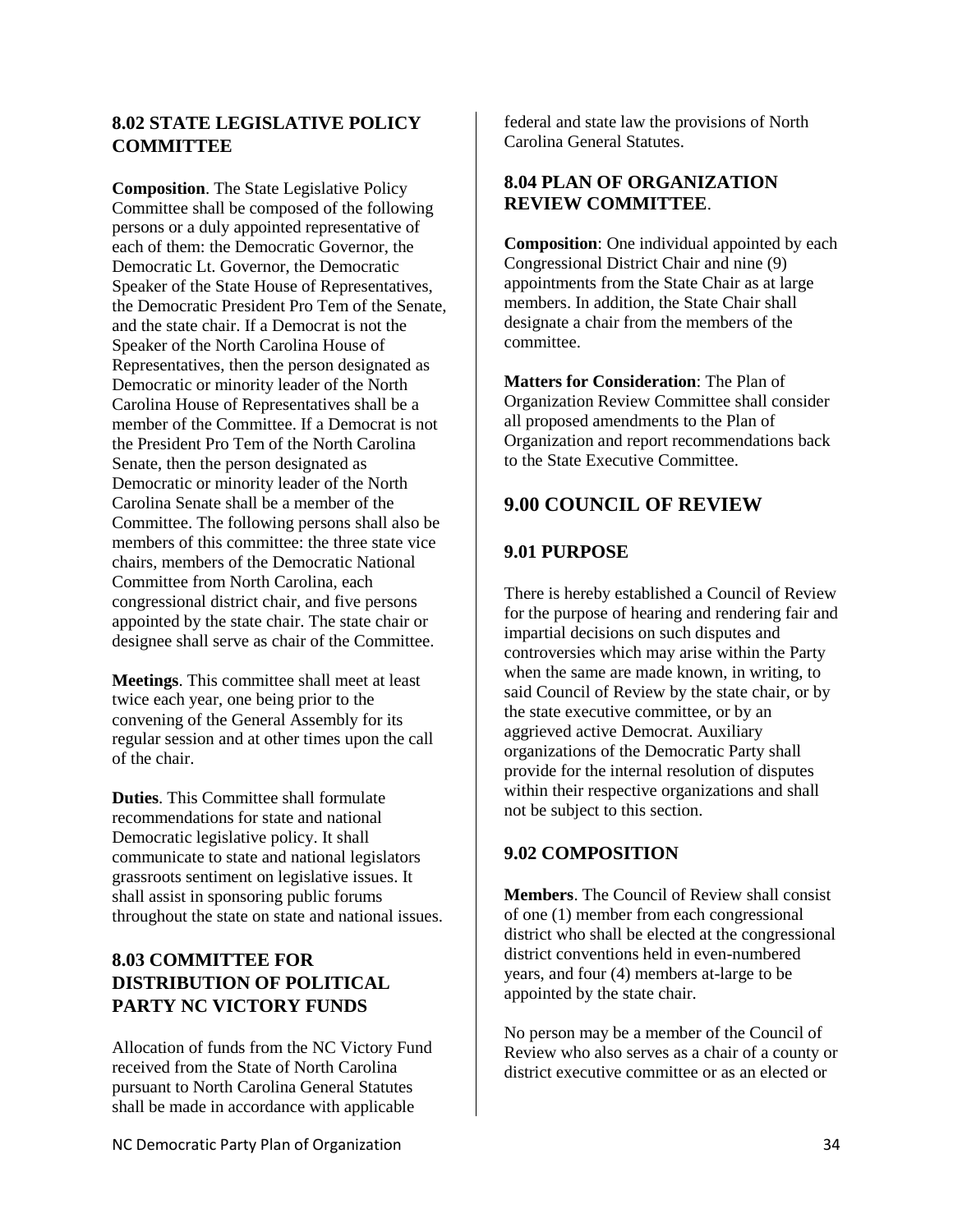appointed officer of the state executive committee.

<span id="page-40-0"></span>**Officers**. The state chair shall appoint a chair and a secretary of the Council of Review from among the members of the Council of Review.

<span id="page-40-1"></span>**Terms**. Terms for members of the Council of Review shall begin upon the date of their election or appointment and end on the date in the next even- numbered year set for district conventions or until their successors are elected or appointed.

#### <span id="page-40-2"></span>**9.03 RULES AND DECISIONS**

Forty percent (40%) of the entire membership of the Council of Review shall constitute a quorum. All decisions concurred in by a majority of the Council of Review present and voting shall be final and binding upon all North Carolina Democratic Party meetings and officials, except that any decision of the Council of Review decided by less than a two-thirds (⅔) majority of those present and voting may be appealed to the state executive council. The state chair is hereby directed to issue such further and supplementary directives as may be necessary and proper to implement the decisions of the Council of Review. The Council of Review is further empowered and directed to adopt necessary and appropriate rules to assure that each dispute and grievance is settled impartially, equitably and according to rules of justice and fairness.

#### <span id="page-40-3"></span>**9.04 REMOVAL OF MEMBERS**

The state executive council shall have the right to remove from office any member of the Council of Review upon two-thirds (⅔) of the state executive council present and voting being satisfied that the Council of Review member has been disloyal to the Party, has refused or failed to perform his or her duties, or is guilty of any misconduct which is not in keeping with his or her high position of honor in the Democratic Party.

<span id="page-40-4"></span>**9.05 VACANCIES**

A vacancy in the membership of the Council of Review shall be filled by the congressional district executive committee of the congressional district in which such vacancy exists, except that vacancies in members at-large appointed by the state chair shall be filled by the state chair.

#### <span id="page-40-5"></span>**9.06 JURISDICTION**

The Council of Review shall assume jurisdiction of all matters and disputes arising from any Party meeting or convention provided for in this Plan of Organization; provided such dispute or grievance is brought to the attention of the chair of the Council of Review within ten (10) days after such meeting or convention was convened or was to have been convened, or within ten (10) days after the Petitioner(s), through the exercise of due diligence, could have discovered the incident or event giving rise to the grievance, whichever is latest. The Council of Review shall have sole discretion to determine whether a dispute or grievance has been timely raised with the Council of Review, but in no event shall the Council of Review consider any incident or event occurring more than six (6) months prior to the alleged grievance. Any grievances arising from such Party meetings or convention not brought to the attention of the chair of the Council of Review within the ten (10) days shall be deemed to have been waived, unless the Council of Review determines that the incident or event could not have been discovered through the exercise of due diligence within such period of time. An aggrieved Democrat shall be deemed to have brought such to the attention of the chair of the Council of Review if written notice was delivered by hand or mailed, with a postmark imprinted by the United States Postal Service or a postage meter approved in accordance with a permit issued by the United States Postal Service, to the chair of the Council of Review within the time limits set forth hereinabove. The Council of Review shall also assume jurisdiction of all matters and disputes referred to it by the state chair.

The person(s) filing the grievance shall be referred to as the Petitioner(s). The person(s)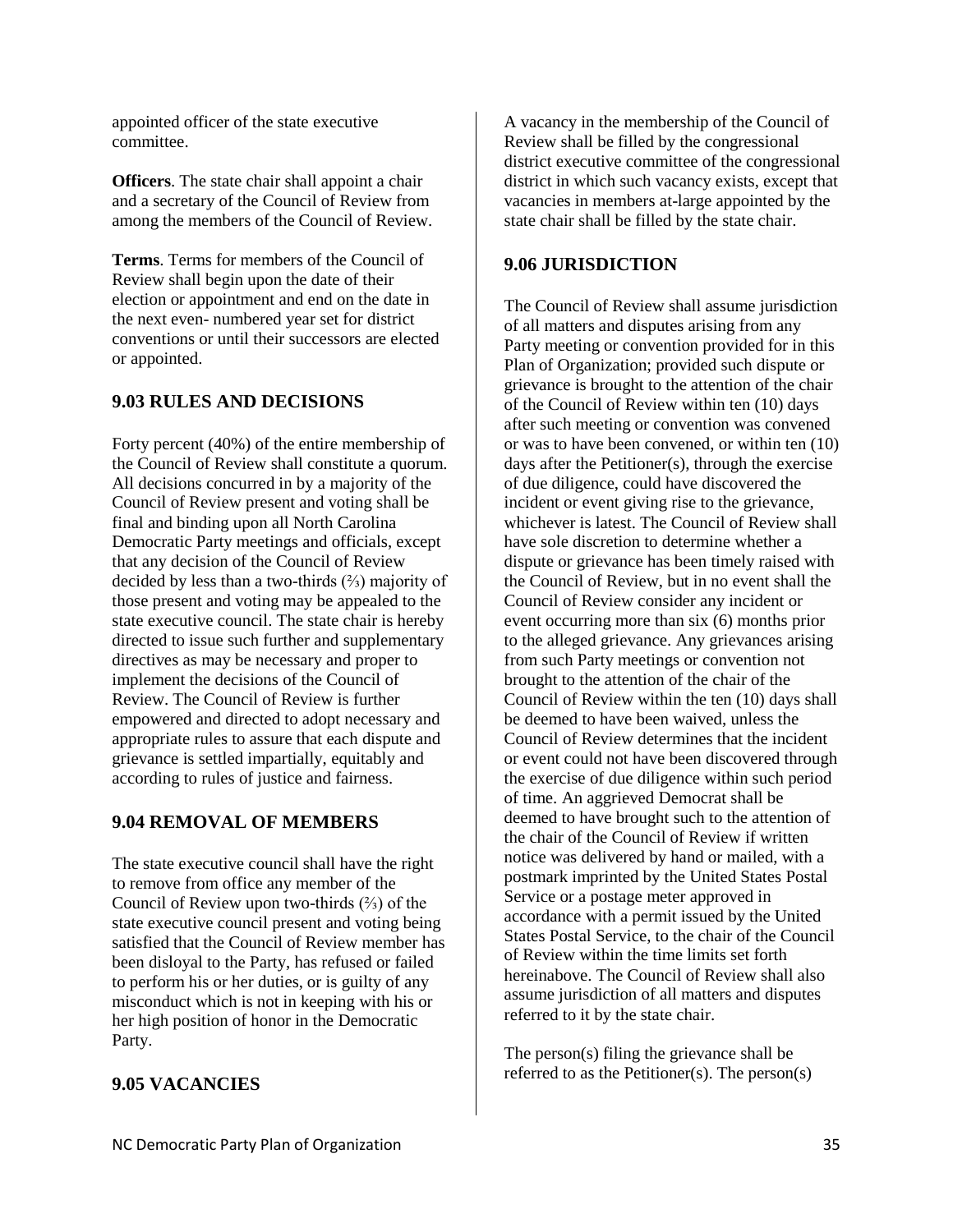against whom the grievance is filed shall be referred to as the Respondent(s).

#### <span id="page-41-0"></span>**9.07 MEDIATION**

After a grievance is received by the chair of the Council of Review, the chair of the Council of Review shall immediately forward to the Respondent(s) and the state party Chair a complete copy of the grievance.

Within ten (10) days after a grievance is received by the chair of the Council of Review, the chair of the Council of Review shall invite the Petitioner(s) and the Respondent(s) to participate in mediation by the executive director. If all Petitioner(s) and all Respondent(s) agree to mediation of the grievance, the matter shall be immediately referred by the chair

of the Council of Review to the executive director for mediation. If any Petitioner or Respondent refuses to participate in mediation, the matter shall be immediately referred to the Council of Review.

The executive director shall have fifteen (15) days in which to mediate a resolution between the Petitioner(s) and Respondent(s). If a resolution is agreed to between the Petitioner(s) and Respondent(s), the executive director shall reduce the resolution to writing and have the Petitioner(s) and Respondent(s) sign the resolution. The signed resolution must be approved by the chair of the Council of Review. Once approved by the chair of the Council of Review, this resolution shall be final and binding and the grievance shall not be referred to the Council of Review.

If a mediated resolution is not agreed to within fifteen (15) days, the grievance shall be referred back to the chair of the Council of Review and the procedures below shall be followed.

#### <span id="page-41-1"></span>**9.08 NOTICE**

Within ten (10) days of either a refusal by a party to participate in mediation or a referral of

the grievance back to the chair of the Council of Review following a failed attempt at mediation, the chair of the Council of Review shall give notice of the date, time and place that the Council of Review will hear the matter. Said hearing shall be held within forty (40) days of the date that notice was issued.

The notice shall be sent to the following: the Petitioner(s), the Respondent(s), the state chair, and the appropriate chair(s) of the county executive committee(s). Notice shall also inform the Petitioner(s) and Respondent(s) that they may be represented by Counsel.

#### <span id="page-41-2"></span>**9.09 PROCEDURES FOR COUNCIL OF REVIEW**

<span id="page-41-3"></span>**Opening.** The chair of the Council of Review shall begin the hearing by ascertaining that all parties have been given notice of the hearings and copies of the grievance and such other documents as may have been filed, and that all witnesses requested by either the Petitioner(s) or the Respondent(s) to be invited and attend have been invited by the chair of the Council of Review.

The chair of the Council of Review shall advise the parties that the hearing is held to enable the Council of Review to hear evidence of the acts, omission or conditions alleged in the grievance and to adjudge, on the basis of that evidence, the merits of the dispute or controversy involved, and the Council of Review has the right to confront and cross-examine the Petitioner(s) and all witnesses adverse to a party involved, and to present evidence and argument in their own behalf.

<span id="page-41-4"></span>**Admissibility of Evidence**. The evidence of witnesses, beginning with those who support the grievance, shall be given under oath or affirmation if any material allegations of fact are denied by the Respondent(s), and shall be elicited by the parties, or their representatives, and as appropriate, by any member of the Council of Review. An opportunity for crossexamination of all witnesses shall be allowed. Evidence, to be admissible before the Council of Review, shall be of a direct, non-hearsay nature.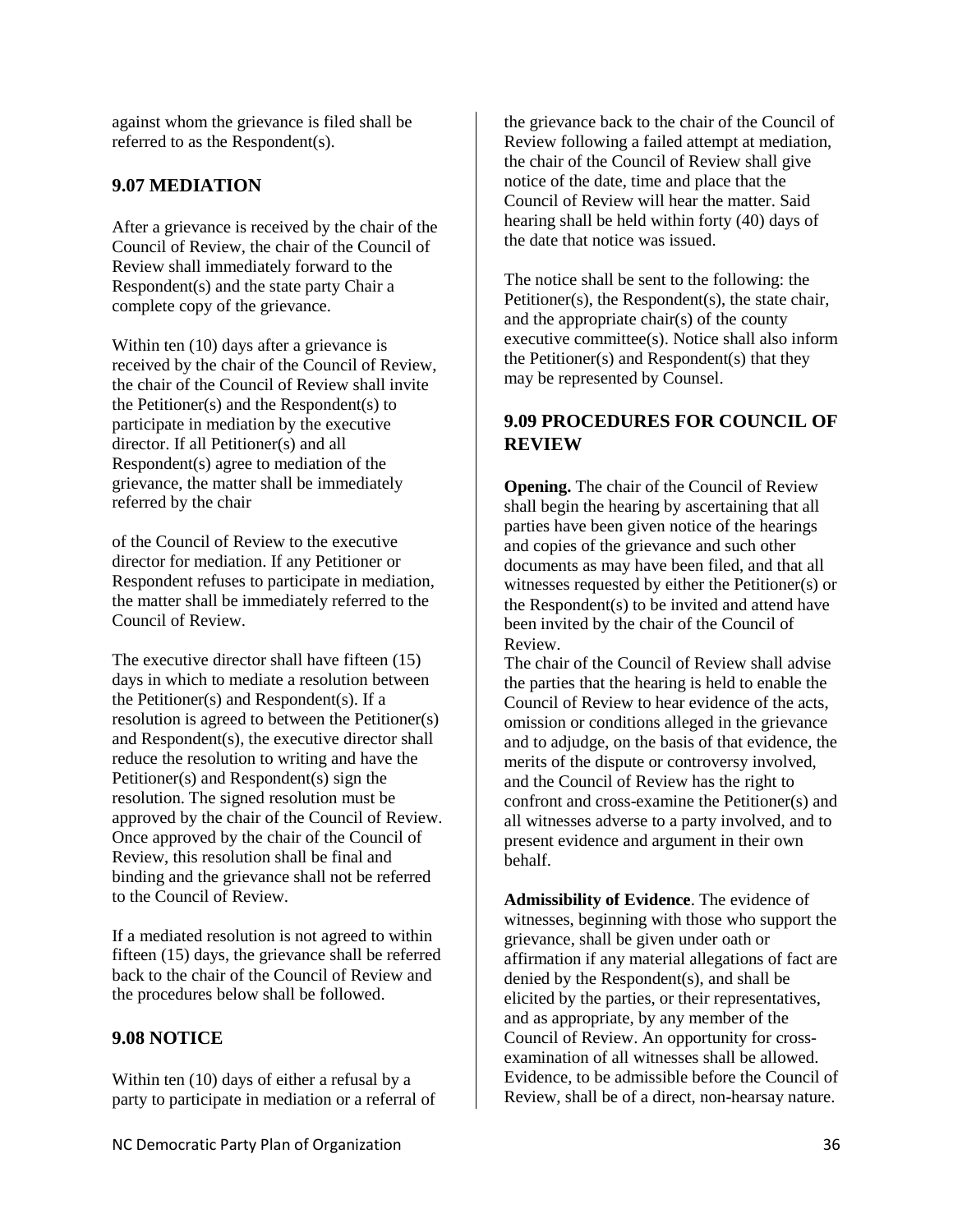The Chair of the Council of Review shall rule on all issues of procedure and evidence and may only be overturned in the hearing by a two-thirds (⅔) majority of the Council of Review present and voting.

<span id="page-42-0"></span>**Standard of Proof**. In order to uphold the grievance, all material facts alleged therein shall be proved by clear and convincing evidence.

<span id="page-42-1"></span>**Procedure**. The following Procedure shall be observed for the hearing by the Council of Review.

- 1. Presentation of Case by the Petitioner(s) (30 minutes maximum)
	- a. Opening statement concerning the Petition, if desired.
	- b. Petitioner(s)' witnesses are called, examined and cross-examined.
	- c. Petitioner(s)' non-testimonial evidence is presented.
- 2. Presentation of Case by Respondent(s) (30 minutes maximum)
	- a. Opening statement concerning Answer, if desired.
	- b. Respondent(s)' witnesses are called, examined and cross-examined.
	- c. Respondent(s)' non-testimonial evidence is presented.
- 3. Closing Statement by each party. (5 minutes maximum for each)
- 4. Council of Review closes to deliberate in executive session. Council will announce its decision in open session before all parties and will, upon request, announce the numerical vote.

The Council of Review, by majority vote of those present and voting, may extend the lengths of time for presentations and closing statements outlined in 1. - 3. above.

<span id="page-42-2"></span>**Adjudication**. In adjudicating any dispute arising before it, the Council of Review shall find that the Petitioner(s)' grievance is either meritorious or non- meritorious, in whole or in part. In any case in which the Council of Review determines that a grievance is meritorious, in whole or in part, the Council of Review must then determine whether the incident(s) or event(s) complained of had any material impact

adverse to the interests of the Petitioner(s). If the Council of Review determines that a material adverse impact has occurred, it shall order steps, within its discretion, to remedy the impact caused by the incident or event complained of. When the Council of Review determines that no material adverse impact has occurred, it shall not enter any order other than its order finding that the grievance is meritorious but without material adverse impact. For an order to be issued, a majority of the Council of Review must concur.

<span id="page-42-3"></span>**Appeal**. All decisions by the Council of Review shall be final, except that any decision of the Council decided by less than a two-thirds (⅔) vote may be appealed to the state executive council within 15 days of the date on which the decision of the Council of Review is made public. Decisions regarding removal from any office of the North Carolina Democratic Party shall be governed by Section 10.02.

## <span id="page-42-4"></span>**10.00 REMOVAL AND VACATING OF OFFICERS AND COMMITTEE MEMBERS**

#### <span id="page-42-5"></span>**10.01 GROUNDS FOR REMOVAL**

Any officer or committee member of the Democratic Party at any level, including the precinct, the county, the congressional district, the prosecutorial district, the state senatorial district, the state house of representatives district, the state executive committee, the state executive council or any committee, subcommittee, or council thereof, who directly or indirectly, gives support to, aids or helps any opposing political party or candidate of any opposing party, or either a write-in or unaffiliated candidate regardless of voter registration when there is a Democratic Nominee, or who refuses or fails to perform his or her duties, or who is convicted of a crime involving moral turpitude, may be removed from office.

#### <span id="page-42-6"></span>**10.02 PROCEDURE FOR REMOVAL**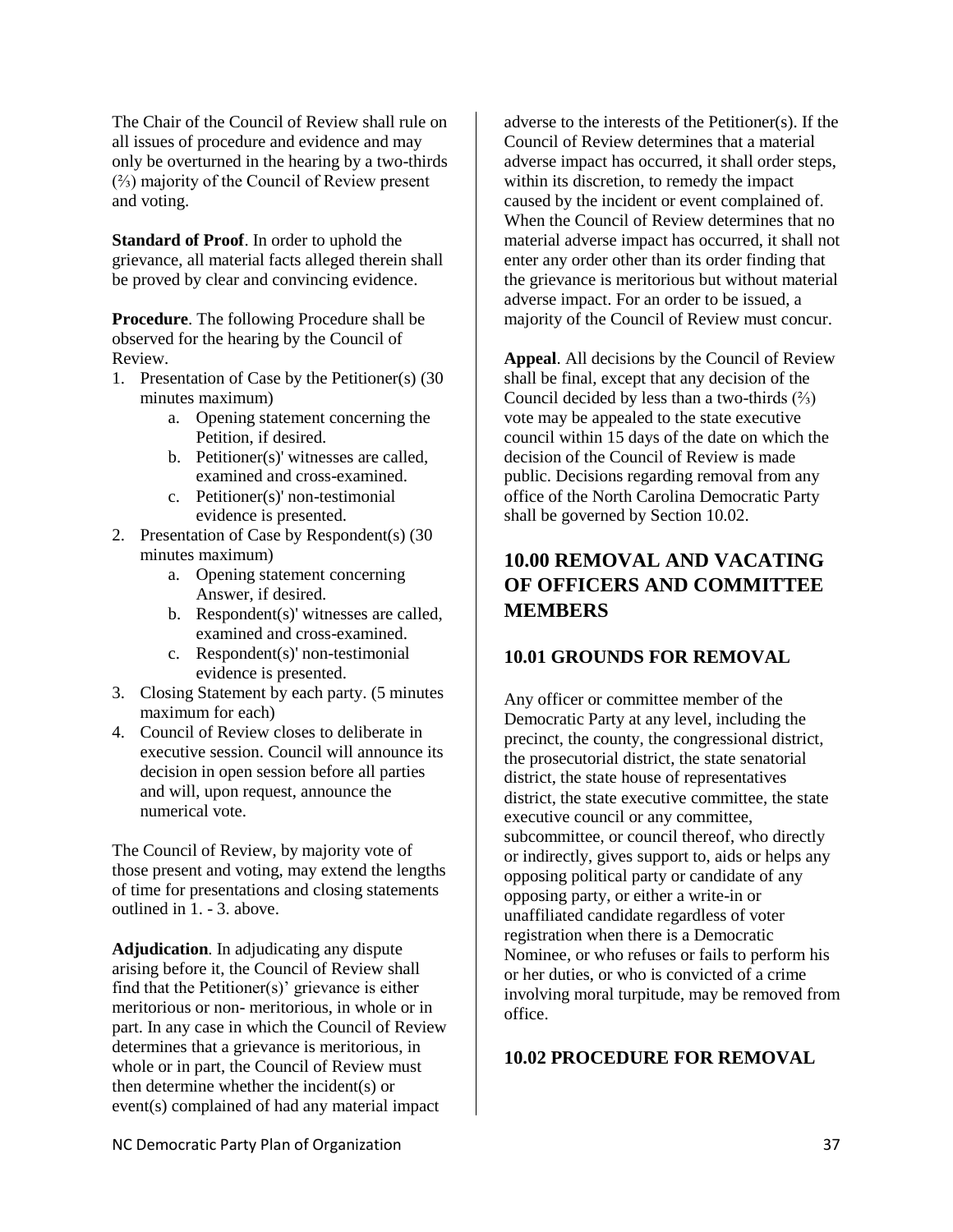<span id="page-43-0"></span>**Petitioners.** Any active Democrat who petitions for the removal of an officer or committee member shall be called a Petitioner. Petitioners must be from the jurisdiction of the office or committee from which the officer or committee member against whom the Petition is filed; except that the state chair may be a Petitioner against any officer or committee member of the Democratic Party at any level.

<span id="page-43-1"></span>**Respondents**. The person against whom a petition is filed shall be called a Respondent.

<span id="page-43-2"></span>**Petition**. Except as provided in Paragraphs 4 and 5 of this Section, a petition setting forth full details of the allegations against the officer or committee member shall be submitted to the state chair, as provided below.

<span id="page-43-3"></span>**State Chair as Respondent**. When the state chair is a Respondent under this section, the first vice chair of the state executive committee shall receive the petition and perform the duties as set forth in this Section in place of the state chair.

#### <span id="page-43-4"></span>**Precinct Officer or Precinct Committee**

**Member as Respondent**. The petition shall be submitted in writing to the county chair and shall be signed by three (3) Petitioners. Once a petition has been received by the county chair, the county chair shall provide the Respondents(s) with a copy of the petition and the opportunity to submit a written response to the allegations. The county chair, upon a majority vote of the elected officers of the county executive committee agreeing that the petition has sufficient merit to warrant a full hearing, shall call, pursuant to this Plan of Organization, a meeting of the county executive committee to hear the Petitioner(s), the Respondent(s), and other interested parties or witnesses. A two-thirds  $(\frac{2}{3})$  vote of those members of the county executive committee present and voting shall be necessary to remove a precinct officer or precinct committee member. The decision of the county executive committee shall be final. The county chair shall cause a detailed account of any removal and replacement hereunder to be filed with the state chair.

#### <span id="page-43-5"></span>**All Other Officers or Members as**

**Respondent**. The petition shall be submitted in writing to the state chair and shall be signed by three (3) Petitioners. Once a petition has been received by the state chair, the state chair shall provide the Respondent(s) with a copy of the petition and the opportunity to submit a written response to the allegations. The state chair, upon a majority vote of the elected officers of the state executive committee agreeing that the petition has sufficient merit to warrant a full hearing, shall call, pursuant to this Plan of Organization, a meeting of the Council of Review to hear the Petitioner(s), the Respondent(s), and other interested parties or witnesses. A two-thirds vote of those members of the Council of Review present and voting shall be necessary to remove an officer or member. The secretary of the Council of Review shall cause a detailed account of any removal and replacement hereunder to be filed with the state chair. The Council of Review shall otherwise follow its procedures as set forth in Section 9.08 herein.

Petitioner(s) and Respondent(s) shall have the right to appeal any decision by the Council of Review on their respective case to the State Executive Council.

#### <span id="page-43-6"></span>**10.03 VACATING AND TEMPORARILY RELINQUISHING HOLDING PARTY OFFICE WHEN A CANDIDATE OR CAMPAIGN MANAGER IN PRIMARIES**

Any officer of any precinct, county, congressional district or state executive committee, who (1) files for a partisan elective office and who is opposed in the Democratic Primary or (2) manages a campaign for a candidate in a partisan elective office who is opposed in the Democratic Primary, shall be deemed to have temporarily relinquished holding that office as of the date that another NC Democrat files for the same elective office throughout the duration of that Primary Election.

Any officer of any county, congressional district or state executive committee, who takes an active campaign managerial or staff role or is a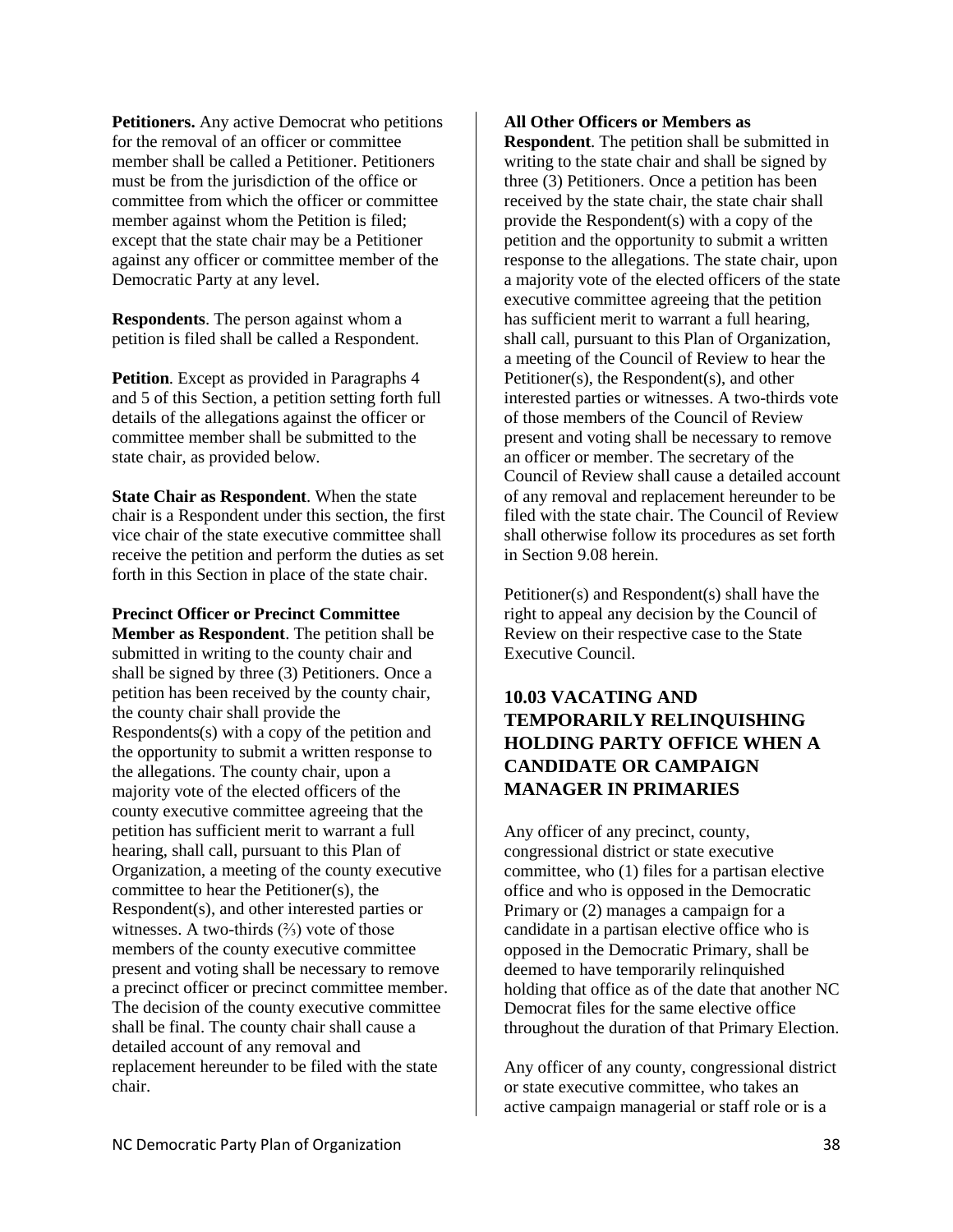treasurer appointed for campaign reporting purposes in support of a candidate in a partisan elective office who is opposed in the Democratic primary, shall be deemed to have temporarily relinquished holding that office as of the date such candidate and another Democrat file for the same elective office throughout the duration of that Primary Election.

When a chair temporarily relinquishes holding office, the first vice chair of the executive committee shall assume such duties for the duration of the Democratic Primary. If, for any reason, there should occur a vacancy in the first vice chair of the executive committee, the second vice chair, the third vice chair, the secretary or the treasurer, in that order, shall assume such duties until the office of the first vice chair is filled or until the closing of the Primary Election, whichever occurs first. If an officer other than the chair temporarily relinquishes holding office, the chair may assign the duties of the officer in part or in their entirety to any member of that executive committee for the duration of the Democratic Primary.

## <span id="page-44-0"></span>**10.04 SIMULTANEOUS OFFICE HOLDING PROHIBITED IN SOME CIRCUMSTANCES**

Should any county executive committee officer, congressional district executive committee officer, or state executive committee officer be elected as an officer of the county executive committee, district executive committee, or state executive committee, he or she shall be deemed to have automatically vacated their previous office.

No elected officer of any county executive committee, district executive committee, or state executive committee may simultaneously serve as the President of any statewide auxiliary organization recognized under Rule 4.08. Upon election as President of a statewide auxiliary organization, an officer of the county executive committee, district executive committee, or state executive committee shall be deemed to have automatically vacated their position as an officer of the county executive committee, district executive committee, or state executive committee. Should a President of a statewide auxiliary organization be elected as an officer of the county executive committee, district executive committee, or state executive committee, he or she shall have fifteen (15) days after such election to resign as President of the statewide auxiliary organization or he or she shall be deemed to have automatically vacated his or her new position as an officer of the county executive committee, district executive committee, or state executive committee.

## <span id="page-44-1"></span>**11.00 MISCELLANEOUS**

## <span id="page-44-2"></span>**11.01 COMMITTEE MEETINGS**

<span id="page-44-3"></span>**Called Meetings**. Unless otherwise provided for in this Plan of Organization, the chair, or forty percent (40%) of the membership of any committee, subcommittee, or council authorized under this Plan of Organization, may call meetings in addition to those required by this Plan of Organization.

<span id="page-44-4"></span>**When and Where**. All committees shall meet at such times and places as the chair of the respective committee, subcommittee, or council may from time to time appoint and designate in the call, unless otherwise set forth in this Plan of Organization.

## <span id="page-44-5"></span>**11.02 MEETING NOTICE REQUIREMENTS**

Unless otherwise provided for in this Plan of Organization, written notice, sent via email, must be given to members for all meetings of any committee, subcommittee or council authorized under this Plan of Organization, unless members request that all such notices be sent via U.S. Mail as follows:

For county executive committees, prosecutorial executive committees, state senatorial executive committees, state house of representatives executive committees, congressional district executive committees, or the state executive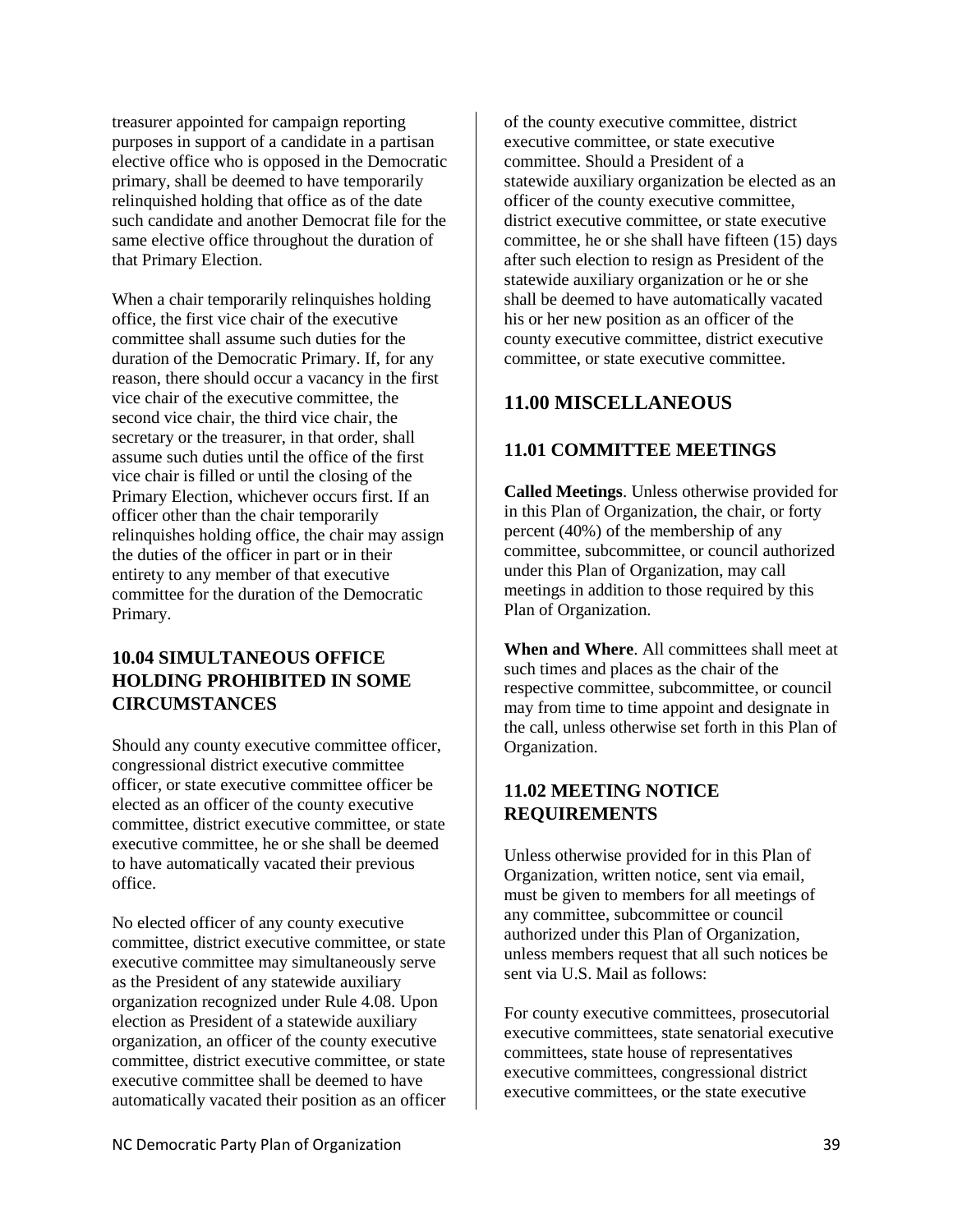committee when meeting to fill a vacancy in nomination to elected office or elected office, five (5) days email notice; For the State Executive Council as indicated in section 4.06 In the event of an emergency The State Party Chairman shall call a State Executive Council meeting within 48 hours, to be conducted either in person or by telephone, when an emergency arises regarding the North Carolina Democratic Party. Examples include, but are not limited to: a vacancy in the position of executive director, a pending financial situation, a legal matter, or any circumstance with an affiliate of the North Carolina Democratic Party that requires immediate attention.

For all other committee, subcommittee, or council meetings for any other purposes, fourteen (14) days email notice. Email address must be verified by return email from the member or via verification button included in a verification email. Email addresses must be verified annually. If the NCDP or the secretary and chair of a committee does not have a committee member's verified email on file, that member shall receive a written notice via U.S. Mail. Member may request that all notices be sent via U.S. Mail.

The first day of notice shall be considered the date indicated by the postmark imprinted by the United States Postal Service or a postage meter approved in accordance with a permit issued by the United States Postal Service. The meeting notice must contain the date, time, place, and proposed agenda for the meeting.

The meeting notice for the state executive committee and the state executive council must be posted on the state party's website.

#### <span id="page-45-0"></span>**11.03 QUORUM**

Unless otherwise specifically provided for in this Plan of Organization, forty percent (40%) of the persons constituting the voting membership of a committee, subcommittee, or council shall constitute a quorum.

At a county, district or state convention, a quorum shall exist at any time at which there is present on the floor at least one official delegate from fifty percent (50%) plus one (1) of the precincts or counties entitled to be present at the respective convention with duly elected delegates to said convention.

#### <span id="page-45-1"></span>**11.04 MAJORITY VOTE**

Unless otherwise provided for in this Plan of Organization, or as specified herein below, after meeting the quorum requirements, from fifty percent (50%) plus one (1) of the votes cast shall constitute a majority for the purposes of voting and transacting business. At the discretion of the county Chair, state executive committee members, congressional district convention delegates, or state convention delegates, who are elected at a county convention, may be elected by a plurality vote.

#### <span id="page-45-2"></span>**11.05 PROXY VOTING**

<span id="page-45-3"></span>**State Executive Committee**. A member of the state executive committee may designate an active Democrat from his or her county to serve as his or her alternate for a particular state executive committee meeting by notifying the state chair, secretary, or executive director of such designation in writing, prior to the call to order of such meeting; except, that a member of the state executive committee who represents a county with two (2) or fewer committee members may designate an active Democrat from any county within his or her congressional district to serve as his or her alternate for a particular state executive meeting by notifying the state chair, secretary, or executive director of such designation in writing, prior to the call to order of such meeting; provided, however, that no one person may serve as an alternate for more than one member at any meeting and no member or alternate may be entitled to more than one vote.

<span id="page-45-4"></span>**Congressional, Prosecutorial, State Senatorial, or State House of Representatives District Executive Committee**. A member of a district executive committee may designate an active Democrat from his or her county or appropriate portion thereof to serve as his or her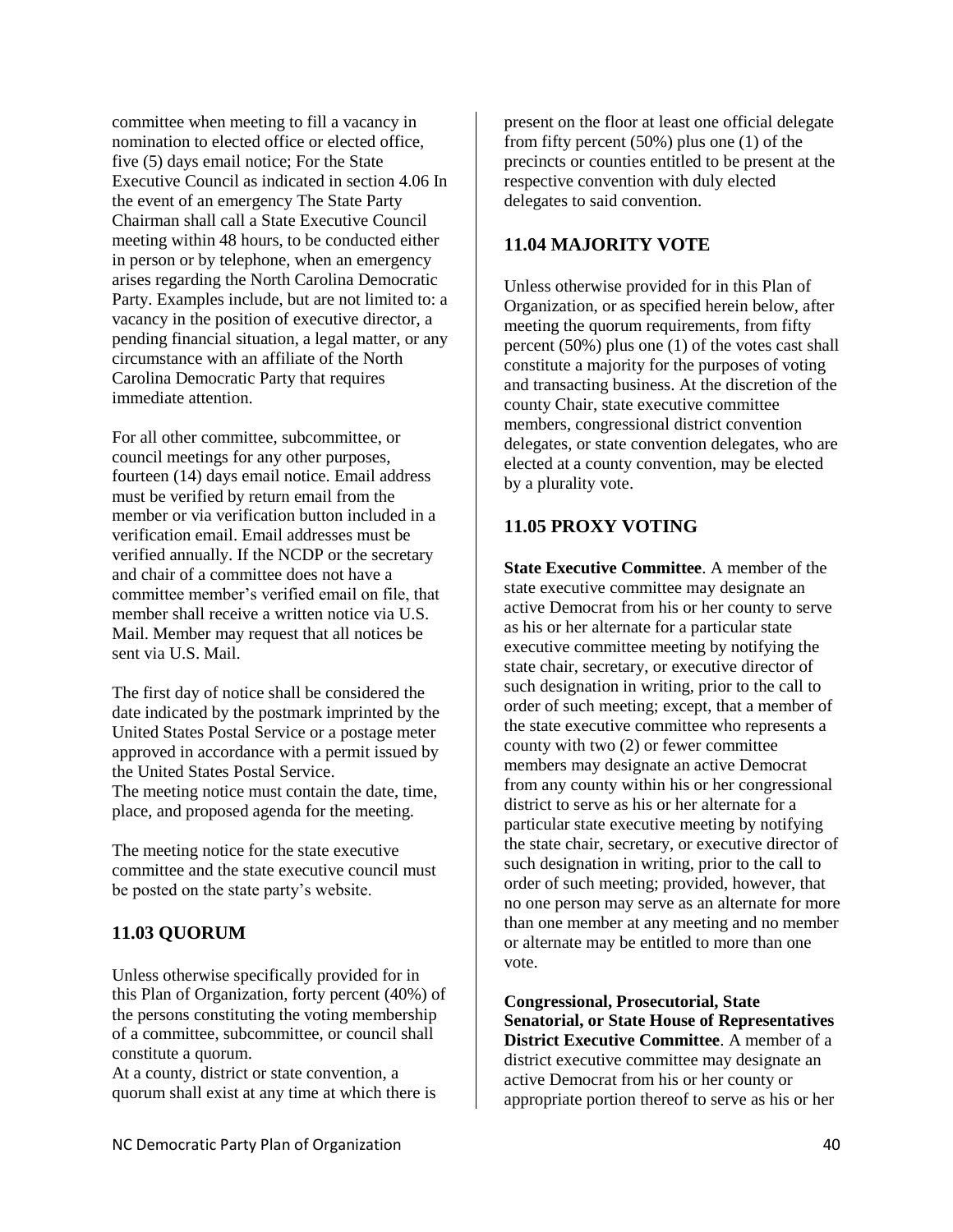alternate for a particular district executive committee meeting by notifying the appropriate district executive committee chair or secretary of such designation in writing, prior to the call to order of such meeting; provided, however, that no person may serve as an alternate for more than one member at any meeting and no member can also serve at the same meeting as an alternate.

<span id="page-46-0"></span>**County Executive Committee**. A member of a county executive committee may designate an active Democrat from his or her precinct, and when the member is president of a duly organized and chartered county chapter of a state auxiliary organization, he or she may designate a member of his or her auxiliary organization, to serve as his or her alternate for a particular county executive committee meeting by notifying the county executive committee chair or secretary of such designation in writing, prior to the call to order of such meeting; provided, however, that no person may serve as an alternate for more than one member at any meeting and no member can also serve at the same meeting as an alternate.

<span id="page-46-1"></span>**State Executive Council**. A member of the state executive council may designate an active Democrat to serve as his or her alternate for a particular state executive council meeting by notifying the state chair, secretary, or executive director of such designation in writing, prior to the call to order of such meeting; provided, however, that no person may serve as an alternate for more than one member at any meeting and no member can also serve at the same meeting as an alternate.

<span id="page-46-2"></span>**Precinct Meetings, County, District, or State Conventions**. Proxy voting shall not be permitted at precinct meetings, county, district, or state conventions.

#### <span id="page-46-3"></span>**11.06 SUBCOMMITTEES**

All Executive Committees shall have the power to appoint such ad hoc or standing committees for such purposes and with such powers in their respective jurisdictions as may be deemed

necessary or desirable so long as the functions of the committees are consistent with this Plan of Organization.

## <span id="page-46-4"></span>**11.07 FILLING VACANCIES IN ELECTED OFFICE AND IN NOMINATION FOR ELECTED OFFICE**

Vacancies in elected office and in nomination for elected office shall be filled as prescribed by this Plan of Organization, consistent with North Carolina General Statutes.

## <span id="page-46-5"></span>**11.08 REPORTS BY COUNTY EXECUTIVE COMMITTEES AND COUNTY CHAIRS**

It shall be the duty of the county executive committee and its chair to make such reports and furnish such information to the state chair as may be reasonably requested by the state chair.

#### <span id="page-46-6"></span>**11.09 ACTIVE DEMOCRAT DEFINED**

An active Democrat is a person who is registered to vote in North Carolina as a Democrat and who gives of his or her time and/or means to further the interests of the Democratic Party.

#### <span id="page-46-7"></span>**11.10 DEFINITION OF RESIDENCE**

Residence shall be defined as voting residence in accordance with North Carolina law.

#### <span id="page-46-8"></span>**11.11 UNIT RULE ABOLISHED**

The "unit rule" exists where all of a nonunanimous delegation's votes are cast according to the vote or will of less than a unanimous majority of its delegates. The use of the unit rule is prohibited in all activities and at all levels of the North Carolina Democratic Party.